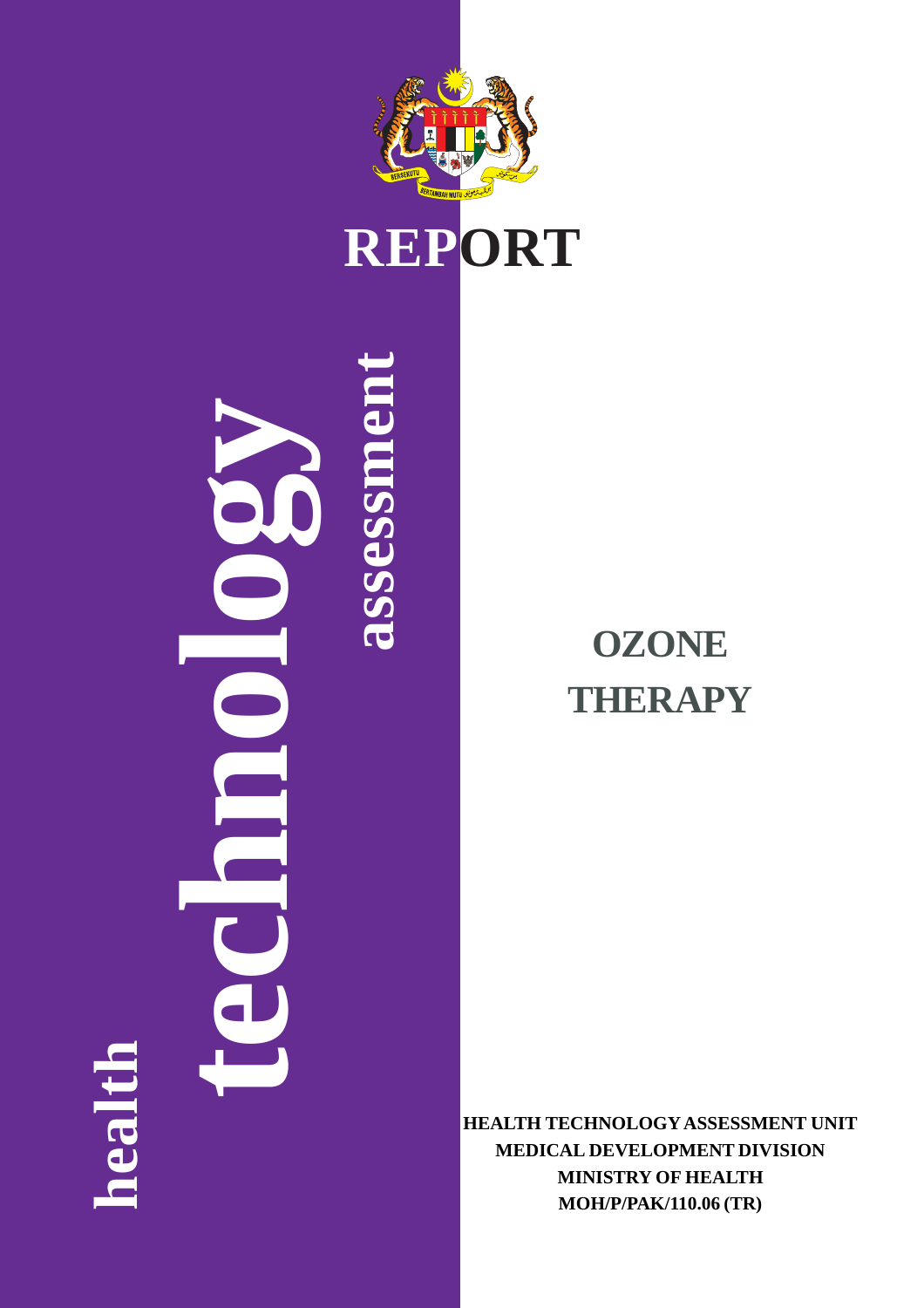**Ozone Therapy Completed December 2005**

#### **Disclaimer**

This health technology assessment has been developed from analysis, interpretation and synthesis of scientific research and/or technology assessment conducted by other organizations. It also incorporates, where available, Malaysian data, and information provided by experts and applicant to the Ministry of Health Malaysia. While every effort has been made to do so, this document may not fully reflect all scientific research available. Additionally, other relevant scientific finding may have been reported since completion of the review.

Head, Health Technology Assessment Unit Medical Development Division Ministry of Health Malaysia Level 4, Block E1, Parcel E, Government's Office Complex, 62590 Putrajaya, Malaysia

Tel: 603 – 8883 1228 Fax: 603 – 8883 1230

Available on the following website : http://www.moh.gov.my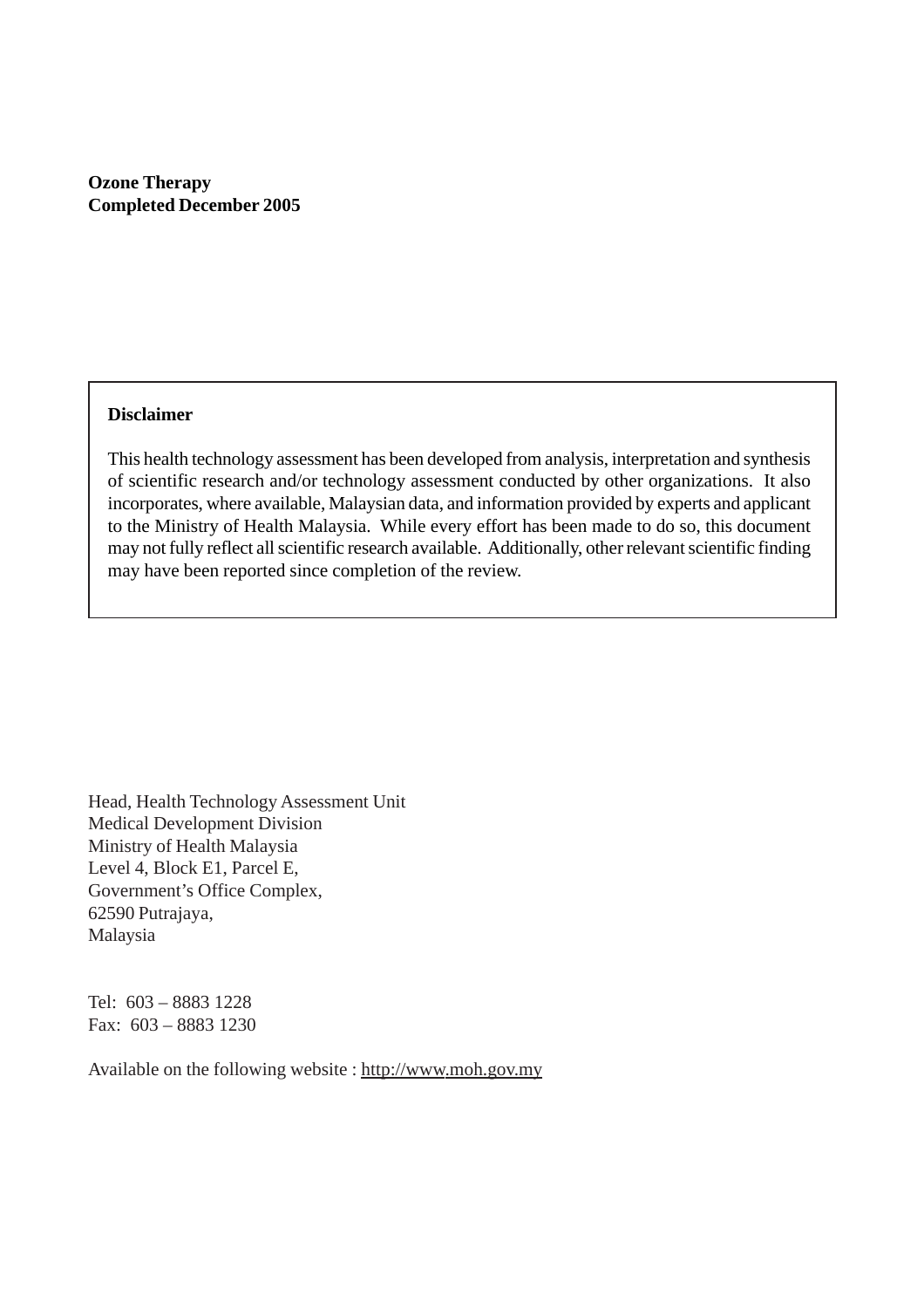#### **MEMBERS OF EXPERT COMMITTEE**

Dr Gun Suk Chyn Consultant Physician Medical Department Hospital Seremban

Dr Ngau Yen Yau Consultant Physician Medical Department Hospital Kuala Lumpur

Dr Safari bin Elis Clinical Specialist Department of Cardiology Hospital Pulau Pinang

Dr Abraham George Clinical Specialist Medical Department Hospital Selayang

Puan Fudziah Arrifin Head of New Drug Unit, Center for Product Registration National Pharmaceutical Control Bureau

#### **PROJECT COORDINATORS**

Dr S Sivalal Deputy Director Medical Development Division Ministry of Health Malaysia

Dr Sheamini Sivasampu Principal Assistant Director Health Technology Assessment Unit Ministry of Health Malaysia

Puan Nik Jah Nik Mat Scientific Officer Medical Development Division Ministry of Health Malaysia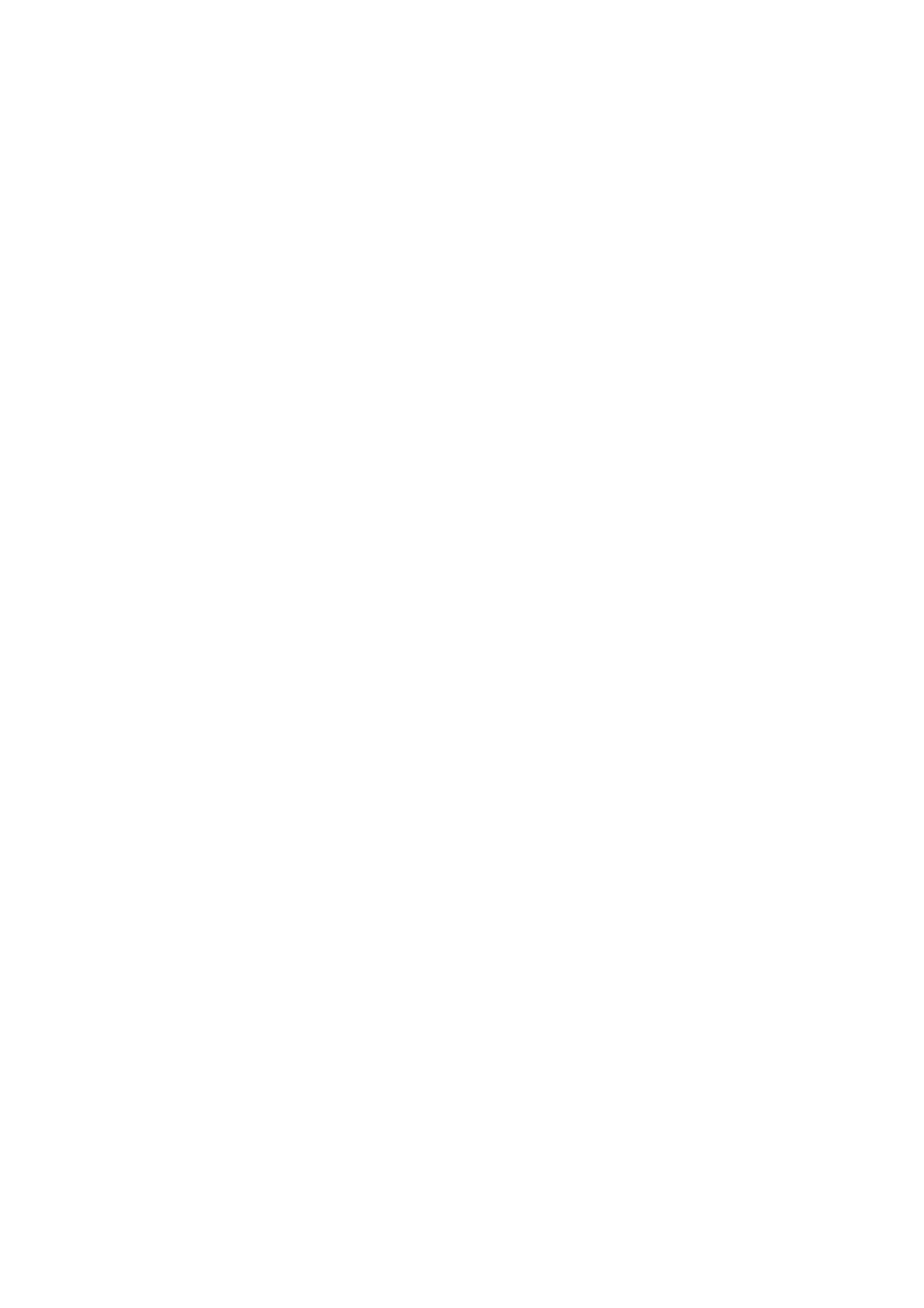#### **EXECUTIVE SUMMARY OZONE THERAPY**

#### **INTRODUCTION**

Ozone (O3) is a controversial gas because, owing to its potent oxidant properities, it exerts damaging effects on the respiratory tract and yet it has been used for decades as a therapy. The disinfectant activity of O3 is widely been used however the use of ozone in medical therapy is still controversial.

Presently there are nine methods of ozone therapy in medical practice namely direct intra-arterial and intravenous application, rectal insufflations, intramuscular injections, major and minor autohemotherapy, ozonated water, intra-articular injection, ozone bagging, ozonated oil and inhalation of ozone.

#### **OBJECTIVES**

To assess the safety and effectiveness of ozone therapy in clinical care.

#### **RESULTS**

#### *Safety*

There are some case reports of the use of ozone resulting in air embolism, blood borne infections and bilateral visual field loss after receiving ozone therapy.

#### *Effectiveness*

#### **(i) HIV and other infectious diseases**

There is only anedocatal evidence to support the effectiveness of ozone therapy in the treatment of HIV or other blood borne infectious diseases. The current evidence is insufficient to recommend the use of ozone in the treatment of HIV infected patients.

#### **(ii) Ischemia**

There is insufficient evidence showing the benefits of ozone in the treatment of limb ischemia, stroke and ischemic heart disease.

#### **(iii) Ophthalmology**

There was temporary improvement in three studies that patients had retinitis pigmentosa who were treated with ozone therapy.

#### **(iv) Ortholaryngology**

There is insufficient evidence to recommend ozone therapy in the treatment of ENT conditions.

#### **(v) Obstetric and Gynaecology**

The evidence showing the effectiveness of ozone therapy treatment in reducing the infection rate in caesarian section are observational studies only.

Similarly, there is insufficient evidence to recommend the use of ozone in the treatment of puerperal diseases.

The evidence is only anecdotal in nature as with regards to the use of ozone in the treatment of primary infertility.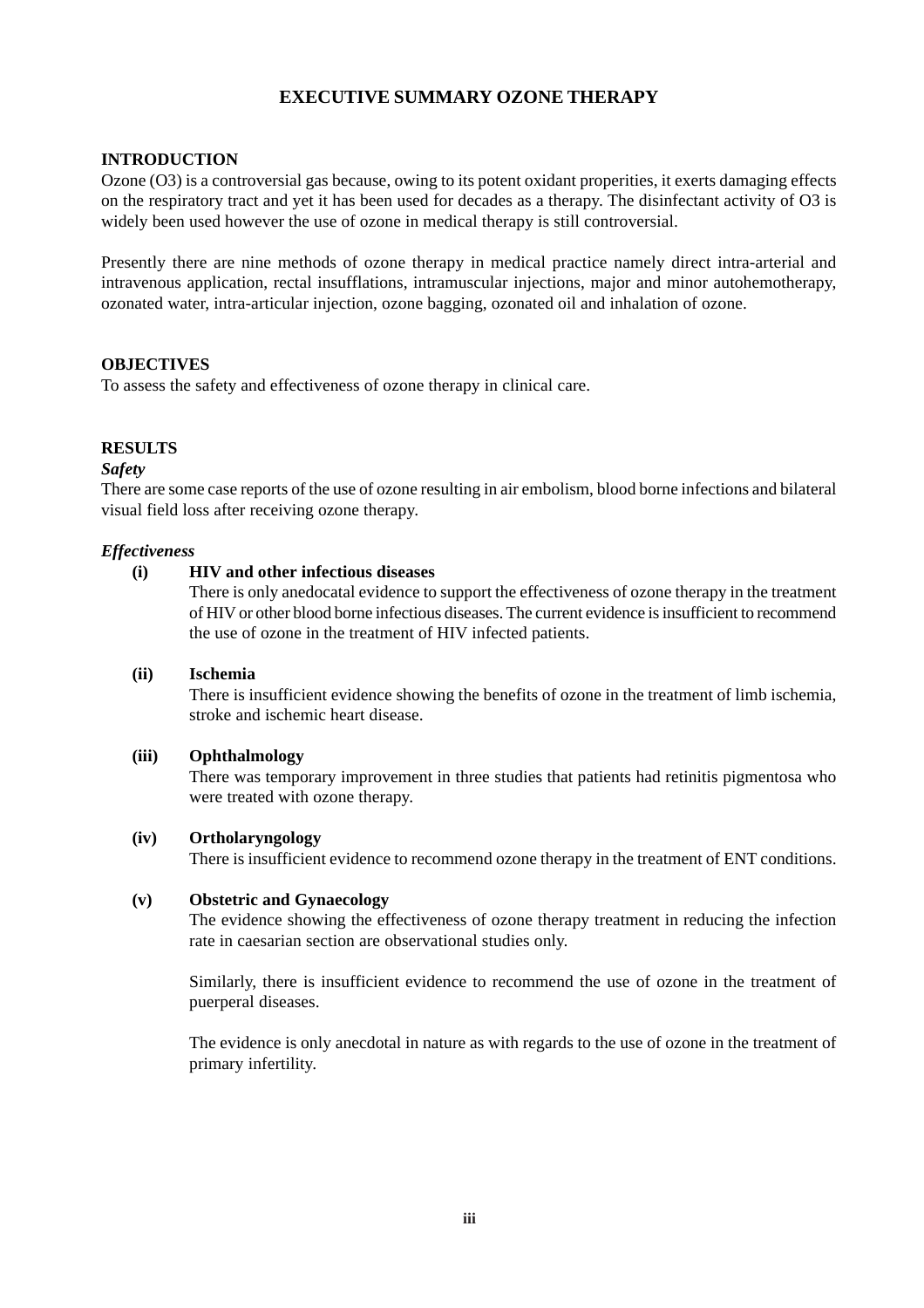#### **(vi) Orthopedic Disorders**

There are only three relevant clinical trials on these subjects, thus making it difficult to draw conclusive results.

#### **(vii) Cancer**

There is insufficient evidence with regards to the effectiveness and safety of ozone therapy in cancer patients.

#### **(viii) Skin disorders**

The evidence is only anecdotal in nature as with regards to the use of ozone in the treatment of skin conditions.

#### **CONCLUSIONS**

Current data on the usage of ozone therapy as therapeutic options for various health conditions lacks sufficient safety and therapeutic advantage over available conventional therapeutic modalities.

#### **RECOMMENDATIONS**

There is insufficient evidence to recommend the use of ozone therapy as a form of alternative treatment in patients with haemotological disorders, autoimmune diseases, ischaemia, eye conditions, ENT, obstetric and gynaecology, orthopaedic conditions, cancer and skin disorders.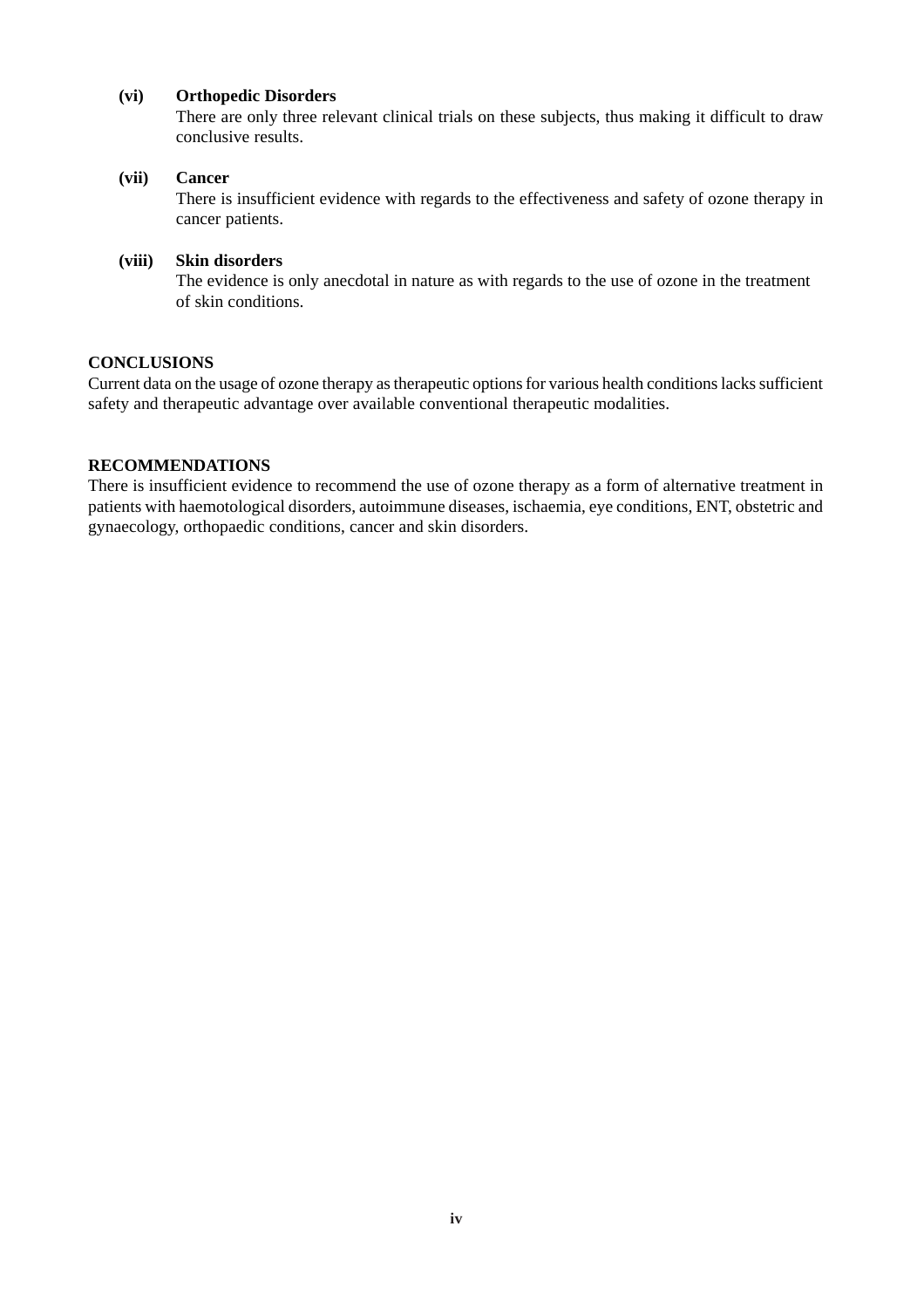### **TABLE OF CONTENTS**

|                | <b>EXPERT COMMITTEE</b>                                                                                                                                                                                                                                                                                                        | $\mathbf{i}$                                                                   |
|----------------|--------------------------------------------------------------------------------------------------------------------------------------------------------------------------------------------------------------------------------------------------------------------------------------------------------------------------------|--------------------------------------------------------------------------------|
|                | <b>EXECUTIVE SUMMARY</b>                                                                                                                                                                                                                                                                                                       | iii                                                                            |
|                | <b>TABLE OF CONTENTS</b>                                                                                                                                                                                                                                                                                                       | V                                                                              |
| $\mathbf{1}$   | <b>INTRODUCTION</b>                                                                                                                                                                                                                                                                                                            | $\mathbf{1}$                                                                   |
| $\overline{2}$ | <b>BACKGROUND</b>                                                                                                                                                                                                                                                                                                              | $\mathbf{1}$                                                                   |
| 3              | <b>TECHNICAL FEATURES</b>                                                                                                                                                                                                                                                                                                      | 3                                                                              |
| 4              | POLICY QUESTION                                                                                                                                                                                                                                                                                                                | 3                                                                              |
| 5              | <b>OBJECTIVES</b>                                                                                                                                                                                                                                                                                                              | 3                                                                              |
| 6              | <b>METHODOLOGY</b>                                                                                                                                                                                                                                                                                                             | 3                                                                              |
| $\tau$         | <b>RESULTS</b>                                                                                                                                                                                                                                                                                                                 |                                                                                |
|                | <b>SAFETY</b><br>7.1                                                                                                                                                                                                                                                                                                           | $\overline{4}$                                                                 |
|                | <b>EFFECTIVENESS</b><br>7.2<br>7.2.1 HIV AND INFECTIOUS DISEASES<br>7.2.2 ISCHEMIA<br>Limb Ischemia<br>CNS Ischemia<br><b>Ischemic Heart Disease</b><br>7.2.3 ASTHMA<br>7.2.4 OPHTHALMOLOGY<br>7.2.5 ORTHOLARYNGOLOGY<br>7.2.6 OBSTETRICS & GYNAECOLOGY<br>7.2.7 ORTHOPAEDIC DISORDERS<br>7.2.8 CANCER<br>7.2.9 SKIN DISORDERS | 4<br>$\overline{4}$<br>5<br>$\mathfrak s$<br>$\mathfrak s$<br>5<br>6<br>6<br>6 |
| $8\phantom{1}$ | <b>CONCLUSIONS</b>                                                                                                                                                                                                                                                                                                             | 6                                                                              |
| 9              | <b>RECOMMENDATIONS</b>                                                                                                                                                                                                                                                                                                         | 6                                                                              |
| 10             | <b>REFERENCES</b>                                                                                                                                                                                                                                                                                                              | $\overline{7}$                                                                 |
| 11             | <b>EVIDENCE TABLE</b>                                                                                                                                                                                                                                                                                                          | 13                                                                             |
| 12             | <b>STUDY PROTOCOL</b>                                                                                                                                                                                                                                                                                                          | 33                                                                             |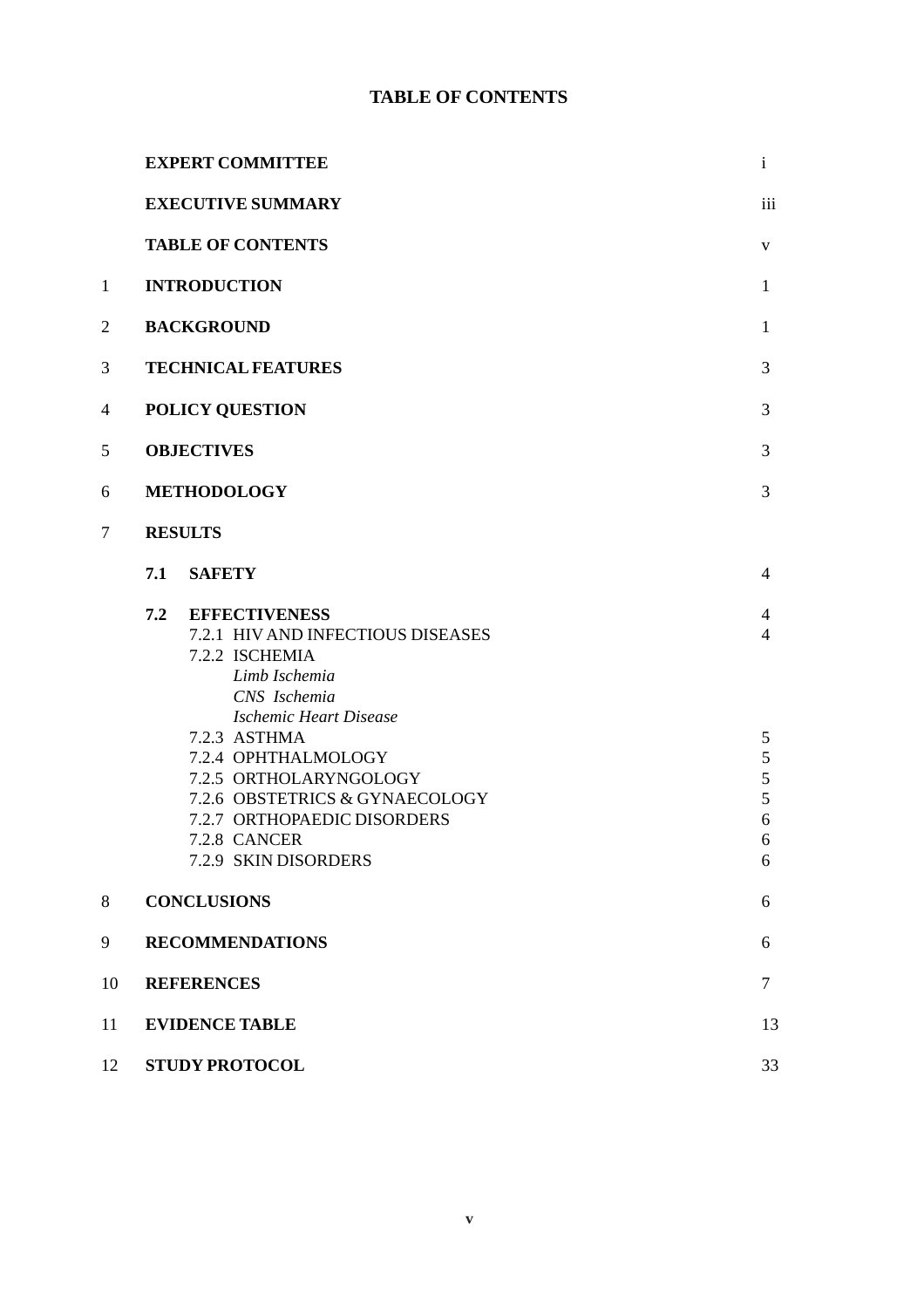#### **OZONE THERAPY**

#### **1. INTRODUCTION**

Ozone is an elemental form of oxygen occurring naturally in the Earth's atmosphere. It surrounds the earth at an altitude of 50 000 to 100 000 feet. Ozone, in its gaseous state, is toxic to the human tissues. In aqueous form, however, it may have therapeutic effects.

Ozone was first discovered by the German chemist Christian Frederick Schonbein in the year 1840 in the University of Basel in Switzerland. Ozone was used for the first time to disinfect operating rooms in 1856 and subsequently for water treatment in 1860 (Foundation for alternative science & Technology). The German Army used ozone to treat battle wounds and other infections during World War I.

According to the Europe based Medical Society for Ozone and the National Centre for Scientific Research in Cuba, physicians are currently treating the following diseases with different forms of ozone: abscesses, acne, AIDS, allergies, anal fissures, arthritis, asthma, cancerous tumors, cerebral sclerosis, circulatory disturbances, cirrhosis of liver, constipation, corneal ulcers, cystitis, decubitus ulcers (bedsores), diarrhea, fungal diseases, gangrene, gastroduodenal ulcers, glaucoma, hepatitis, herpes simplex and zoster, hypercholesterolemia, osteomyelitis, Parkinson's disease, Raynaud's disease, rheumatoid arthritis, senile dementia, sepsis, sinusitis, spondylitis, thrombophlebitis, wound healing and others. This list is not exhaustive. (Ref: Proceedings of the first Ibero Latin American Congress on Ozone Application 1990)

Ozone therapy is still a controversial form of alternative therapy. Young children and adults with lung problems are told to stay indoors, because ozone can aggravate allergies, bronchitis, asthma and other health problems. On the other hands, many believe that ozone will help heal them of cancer, heart disease, candida, HIVrelated problems and a host of other diseases including autoimmune disease, rheumatoid arthritis and low back pain. There are few elements that have been as controversial as ozone, and none that have created such a medical paradox: how can a gas be both dangerous to health as a pollutant, yet can also be used to effectively treat some of humanity's most threatening diseases?

 Many physicians and clinics offering this form of therapy in Canada and the United States have been forced out of practice by various government agencies. Yet, in the past decade this therapy has gained more prominence and credibility in other apart of the world. For the most part, ozone therapy is only available in Mexico, some Caribbean countries like the Bahamas, Cuba and the Dominican Republic as well as in Europe, especially Germany and eastern Europe.

#### **2. BACKGROUND**

#### Medical Ozone

After the turn of the century, interest began to focus on the uses of ozone in medical therapy. However, it was not until 1932 that ozone was seriously studied by the scientific community, when ozonated water was used as a disinfectant by Dr. E.A. Fisch, a German dentist. One of his patients was the surgeon Erwin Payr, who immediately saw the therapeutic possibilities of ozone in medical therapy. Dr. Payr, along with the French physician P. Aubourg, was the first medical doctor to apply ozone gas through rectal insufflations to treat mucous colitis and Fistulae.

At the present time, there are eight simple methods and one highly complex method of ozone therapy that are used in medical practice.

#### **1. Direct intra-arterial and intravenous application**

An ozone/oxygen mixture is slowly injected into an artery or vein with a hypodermic syringe. This method is used primarily for arterial circulatory disorders. According to Gerard V. Sunnen, M.D., "Due to accidents produced by too rapid introduction of the gas mixture into the circulation, this technique is now rarely used" (1988).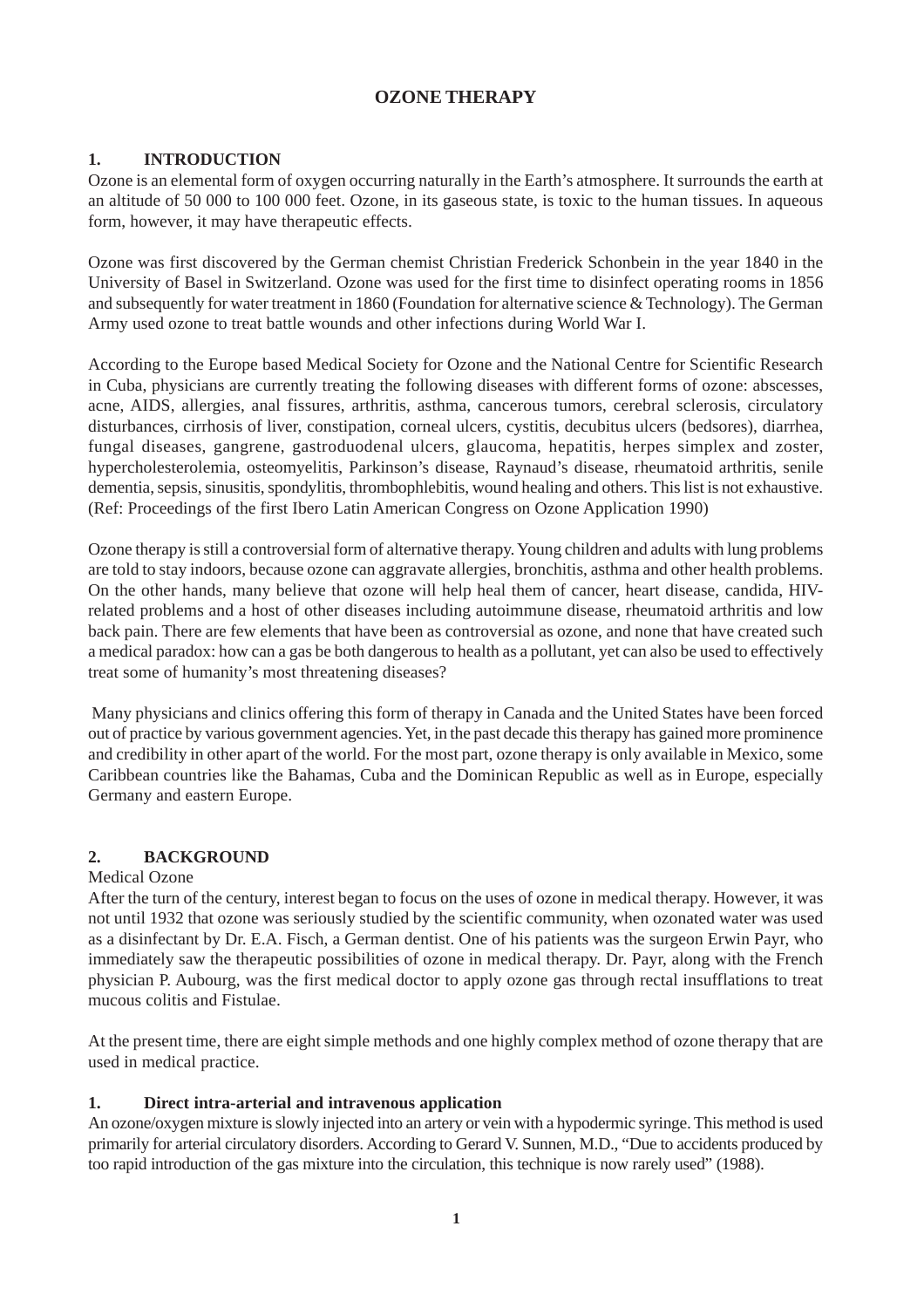#### **2. Rectal insufflations**

First pioneered by Payr and Aubourg in the 1930's, a mixture of ozone and oxygen is introduced through the rectum and absorbed into the body through the intestine. Used for a wide variety of health problems, this method is considered one of the safest. In a typical treatment for ulcerative colitis, for example, 75 micrograms of ozone per milliliter of oxygen are used (treatment begins with 50ml of oxygen which can be increased slowly to 500 ml per treatment) 16 While administered under medical supervision in Germany, Russia and Cuba, a growing number of private individuals in the United States use this method for self-treatment for cancer, HIV-related problems and other diseases.

#### **3. Intramuscular injection**

A small amount of an ozone and oxygen mixture (up to 10 ml) are injected into the patient (usually in the buttocks) like a normal injection would be. This method is commonly used to treat allergies and inflammatory diseases. Intramuscular injections are sometimes utilized as an adjunct to cancer therapies in Europe.

#### **4. Major and minor autohaemotherapy**

Used since the 1960's, minor autohaemotherapy involves removing a small amount (usually 10 ml) of the patient's blood from a vein with a hypodermic syringe. The blood is then treated with ozone and oxygen, and given back to the patient with an intramuscular injection. Thus the blood and ozone becomes a type of autovaccine given to the patient that is derived from their own cells, thus forming a unique vaccine that can be very specific and effective in treating the patient's health problem. Major autohaemotherapy calls for the removal of between 50-100 ml of the patient's blood. Ozone and oxygen are then bubbled into the blood for several minutes, and then the ozonated blood is re-introduced into a vein. These methods have been used to treat a wide variety of health problems, including herpes, arthritis, cancer, heart disease and HIV-infection. It is probably the most commonly used type of ozone therapy today.

#### **5. Ozonated water**

This method calls for ozone gas to be bubbled through water, and the water is used externally to bathe wounds, burns and slow-healing skin infections. It is also used as a disinfectant by dentists who perform dental surgery. In Russia, physicians are using ozonated water to irrigate body cavities during surgery. In both Russia and Cuba, ozonated water is used to treat a wide variety of intestinal and gynecological problems, including ulcerative colitis, duodenal ulcers, gastritis, diarrhea and vulvovaginitis (Proceedings of the First Iberolatinamerican Congress on Ozone Applications, 1990).

#### **6. Intra-articular injection**

In this method, ozone gas is bubbled through water and the mixture is injected directly between the joints. It is used primarily by physicians in Germany, Russia and Cuba to treat arthritis, rheumatism and other joint diseases.

#### **7. Ozone bagging**

This non-invasive method uses a specially made plastic bag that is placed around the area to be treated. An ozone/oxygen mixture is pumped into the bag and the mixture is absorbed into the body through the skin. Ozone bagging is primarily recommended for treating leg ulcers, gangrene, fungal infections, burns and slow-healing wounds.

#### **8. Ozonated oil**

Used primarily to treat skin problems, ozone gas is added to olive oil and applied as a balm or salve for longterm, low-dose exposure.

#### **9. Inhalation of ozone**

The lungs are the organs most sensitive to ozone. Physicians who use medical ozone warn that inhaling ozone into the lungs can bring about alterations in the density of the lung tissue, can damage delicate lung membranes, irritate the epithelium [the surface layer of mucus] in the trachea and bronchi, and can lead to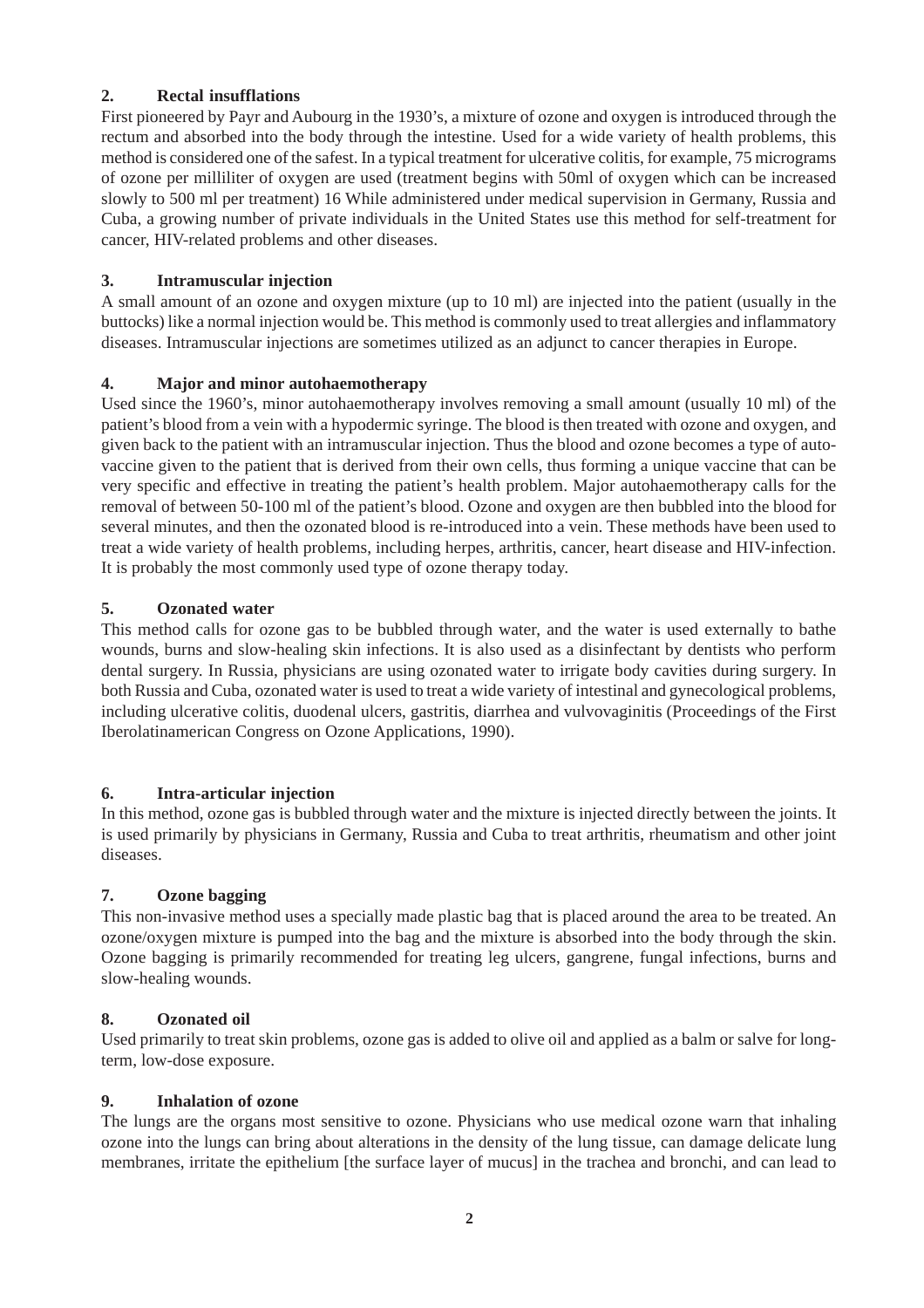emphysema. They caution users that no ozone should escape into the room in which it is being used. Modern medical ozone generators are specially designed so that the accidental escape of ozone gas cannot take place. Dr. Stephen A. Levine, the co-author of Antioxidant Adaptation, cautions people against using commercial air purifiers which generate small amounts of ozone to clean the air, since ozone should not be inhaled.

The therapeutic concentrations of ozone vary with the mode of administration, the lowest concentration being in major autohaemotherapy.

Various private medical practitioners located mainly in the Klang Valley currently offer ozone therapy for various indications like cancer treatment, rheumatism, chronic viral infections and maintaining youthful looks. In addition, ozonated water is commercially available

#### **3. TECHNICAL FEATURES**

Ozone is an inactivated, trivalent  $(O_3)$  form of oxygen  $(O_2)$ . Ozone breaks down into two atoms of regular oxygen by giving up an atom of singlet oxygen over a period of 20 to 30 minutes. Ozone is considered one of the most potent oxidants in nature, but the mechanism of its therapeutic action is unclear. Some of the possible explanations for this include the generation of peroxides by ozonolysis with unsaturated fatty acids in cell membranes, activation or generation of reactive oxygen species which function as physiological enhancers of various biological processes (including increased production of ATP), and increased expression of intracellular enzymes with antioxidant activity. It has been reported that exposure to ozone results in a change in the level of a variety of biological factors, e.g. cytokines [IFNc, TNFa, TGFb and IL-8], acute phase reactants and adhesion molecules from the integrin family such as CD11b. Other reports suggest increased motility and adhesion of peripheral blood polymorphonuclear cells to epithelial cell lines after exposure to ozone. Similarly, major autohaemotherapy-induced leucocytosis and enhanced phagocytic activity of polymorphonuclear cells have been reported.

#### **4. POLICY QUESTION**

Should ozone therapy be offered as standard therapy for specific indications?

#### **5. OBJECTIVE**

To assess the safety and effectiveness of ozone therapy in treatment of medical conditions. This assessment doesn't look at the effects of ozone in the atmosphere onto the health of the individual or patient.

#### **6. METHODOLOGY**

The databases searched were Pubmed, Cochrane Library, E-medicine, International Ozone Association database, Foundation for Alternative Science & Technology, general databases like Google as well as webpages, and many other collections of articles downloaded from internet. The key words used for search included ozone, ozone therapy, medical ozone, oxygen-ozone therapy, ozone therapy and autoimmune diseases, ozone therapy and RA OR rheumatoid arthritis, ozone therapy AND low back pain, ozone AND haematolog\*, ozone AND obstetric, ozone AND gynaecology, ozone AND orthopaedic, ozone AND ischaemia, ozone AND cancer and ozone AND skin.

There were no limits in search; papers of any language were included. Problems encountered in the literature search were related to the paucity of randomised control clinical trials in the area of ozone therapy in all fields of medicine.

A critical appraisal of all relevant literature was carried out and the evidence graded according to the modified Catalonian Agency of Health Technology Assessment (CAHTA) scale.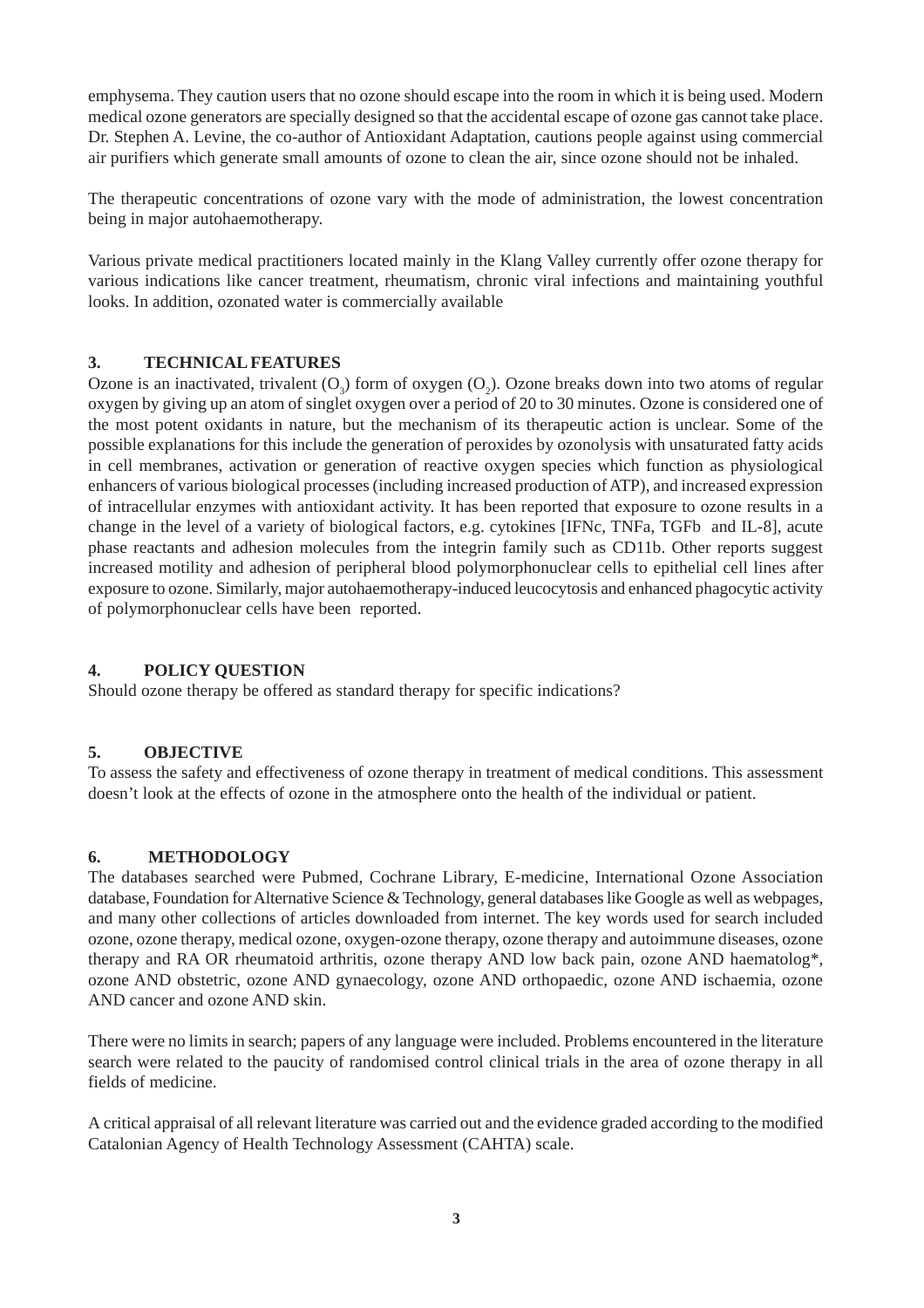#### **7. RESULTS**

Ozone's use in medicine has been debated for decades, but references to its use were sporadic in the major medical journals. Most of the claims of its efficacy were anecdotal. Ozone had been claimed to be able to kill viruses, bacteria, parasites, fungi and be useful for cancers (Bocci, 1992). The treatment may activate the host's immune system by inducing the production of immunoactive cytokines. It is also suggested that since viruses, bacteria and other organisms need an anaerobic environment, exposure to ozone should kill these harmful organisms.

#### **7.1. SAFETY**

There has been a reported case of death due to air embolism during the use of ozone in the treatment of psoriasis (Marchetti & Monaca, 2000).

Hepatitis C and HIV infections have also been reported following ozone autohaemotherapy (Daschner, 1997). A more recent cross sectional study demonstrated that transmission of HCV infection due to cross contamination occurred amongst 6 out of 31 patients who were exposed to autohaemotherapy or intramuscular injection in a outpatient department of a hospital in Italy (Faustini et al 2005).

Apart from this, it has been reported that a 45-year-old woman complained of acute bilateral visual loss after intra-discal and peri-ganglionic injection of ozone-oxygen gas mixture for lumbar disk herniation (Lo Giudice, 2004). Corea (2004) also reported a case of vertebrobasilar stroke after treatement with ozone-oxygen for lumbar disc herniation.

#### **7.2. EFFECTIVENESS**

#### 7.2.1. HIV AND INFECTIOUS DISEASES

An anonymous report (1994) claimed that ozone together with oxygen can inactivate the HIV virus. Carpendale et al (1993) reported the efficacy of ozone in the treatment of AIDS related diarrhoea. In this paper, three of the four patients with diarrhoea of unknown etiology treated with daily insufflations of medical ozone, experienced complete resolution, while the other patient had marked improvement.

A review by Wells et al (1991) reported that ozone inactivates HIV-1 virions in a dose dependant manner.

Two studies reported that ozone being a strong oxidizer, can stimulate the increase of cellular anti-oxidant enzymes, eventually inhibiting the oxidative stress, and these may have implications in the treatment of many diseases including HIV (Rodder et al 1991, Bocci 1996).

A non randomized controlled study in patients suffering from Hepatitis A, B or C demonstrated that all 40 patients who received ozone were totally cured of hepatitis, and the rate of healing was faster in this group, but there was no mention of the breakdown of patients infected with hepatitis in the respective groups (Betancourt et al)

#### 7.2.2. ISCHAEMIA

#### *Limb ischaemia*

While there have been a number of reports on the effectiveness of ozone in the treatment of limb ischemia (Sroczynski et al, 1992; Turczynski et al, 1991; Maslennikov et al, 1997; Tylicki et al, 2001; Tylicki et al, 2003; Biedunkiewicz et al, 2004), these were small non-randomized clinical trials, from a few centers mainly in Poland and Russia. Tafil-Klawe et al (2002) study involving 62 patients with lower limb ischaemia, of whom 32 patients were treated with ozone whereas the remainder were treated with traditional balneology, found better results with ozone.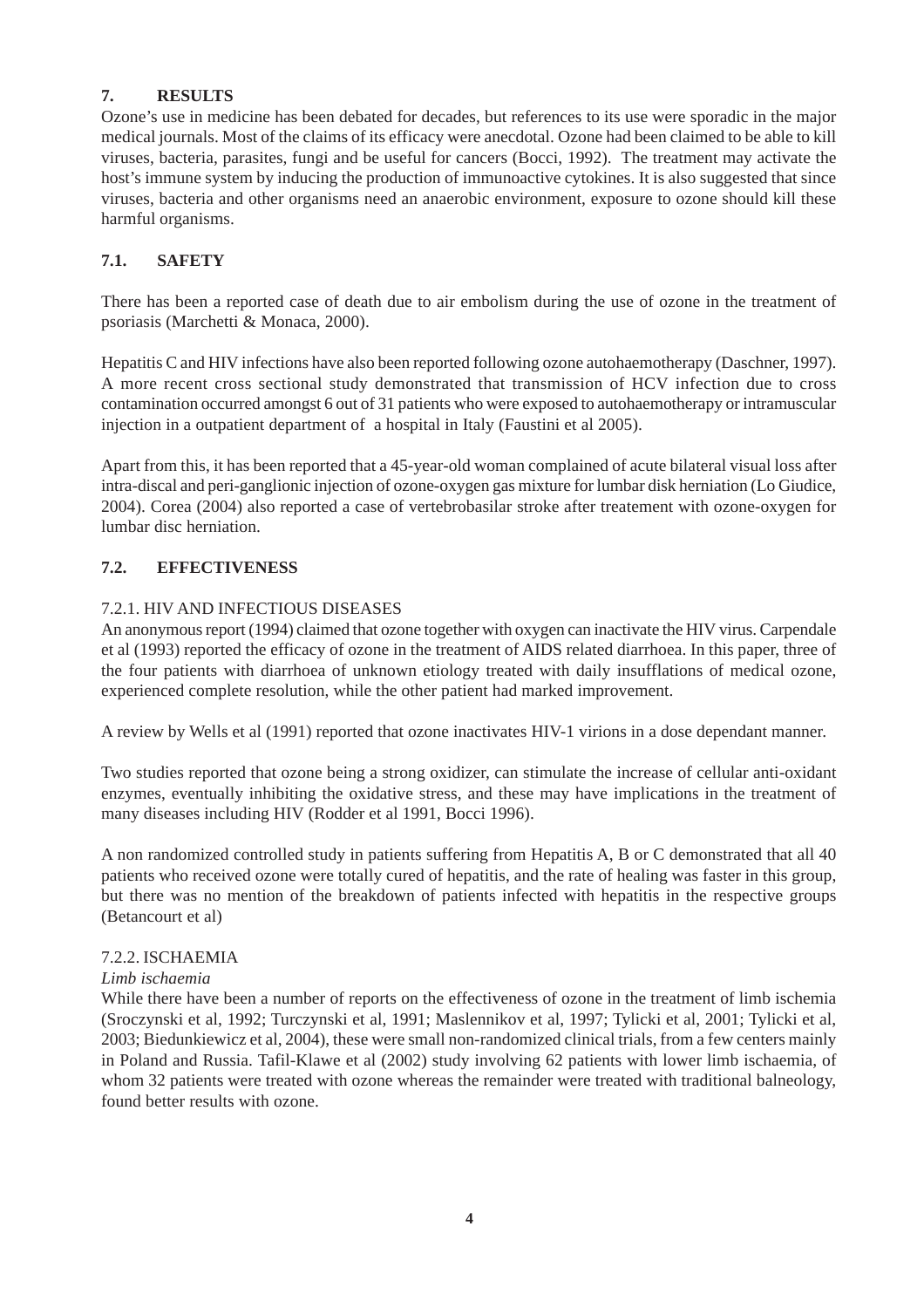#### *CNS Ischaemia*

A study of 85 patients with ischaemic insult by Kotov et al treated with ozone demonstrated a decrease in the intra-cerebral blood circulation asymmetry, increased cerebral circulation reactivity and a functional restoration in the circle of Willis.

#### *Ischaemic Heart Disease*

Another cross sectional study of ozone therapy in patients with progressive angina pectoris resulted in elimination of non-stable conditions with significant reduction of coronary insufficiency symptoms (Shaarov et al).

#### 7.2.3. OPHTHALMOLOGY

A double blind RCT involving 123 subjects suffering from retinitis pigmentosa demonstrated that ozone treatment was effective, although its action is temporary (Moreno et al). A cross sectional study by Mapolon et al reported remission of photophobia and phototopsia in all 50 patients with retinitis pigmentosa treated with ozone.

Similarly, another study by Diaz et al comprising of 180 patients with different ophthalmologic diseases like retinitis pigmentosa, myopia, chronic open angle glaucoma, optic atrophy and diabetic retinopathy were treated with daily rectal ozone therapy, demonstrated improvement ranging from 23%- 63% at follow-up over one year.

Satiesteban et al in a cross sectional study of 60 patients suffering from optic nerve dysfunction treated with ozone demonstrated 86% and 83% improvement in Pelli Robson Contrast Sensitivity Test (PRCST) and visual field (VF) by Goldmann Perimetry.

#### 7.2.4. ORTHOLARYNGOLOGY

In a small randomized controlled trial by Basabe it was demonstrated that there was improvement in audiometry, electrophysiological threshold and the latency of the wave V to 90 DB for the same ear, in a great percentage of children that received ozone therapy.

A cross sectional study of patients with chronic purulent mesotympanitis treated with ozone in Russia, observed inflammation control of mucous membrane, discharge reduction and restoration of auditory tube function that (Shakov & Edeleva 1996)

#### 7.2.5. OBSTETRICS & GYNAECOLOGY

Two unpublished non randomized controlled trials demonstrated that the patients with caesarian sections treated with ozone had less infectious complications compared to controls (Kovalev & Clemente-Apumayta, Kovalev). An unpublished cross sectional study by Kachlina reported that the maximum positive effect of ozone was seen in those patients with intrauterine infections without signs of inflammation compared to those with signs of inflammatory process.

Similarly, another non randomized controlled trial noted benefits in patients with various puerperal diseases in postnatal period treated with ozone compared with the control group (Kachalina et al - unpublished article)

Two cross sectional studies using ozone therapy in the treatment of female infertility and for endometritis showed improvement. However, these studies had small sample sizes (Mello & 'Mello;, Gretchkanev et al unpublished article)

#### 7.2.6. ORTHOPAEDIC DISORDERS

There were only 3 relevant clinical trials available on these subjects, thus making it difficult to draw conclusive results (D'Erme M et al 1998; Andreula CF et al 2003; Alex B)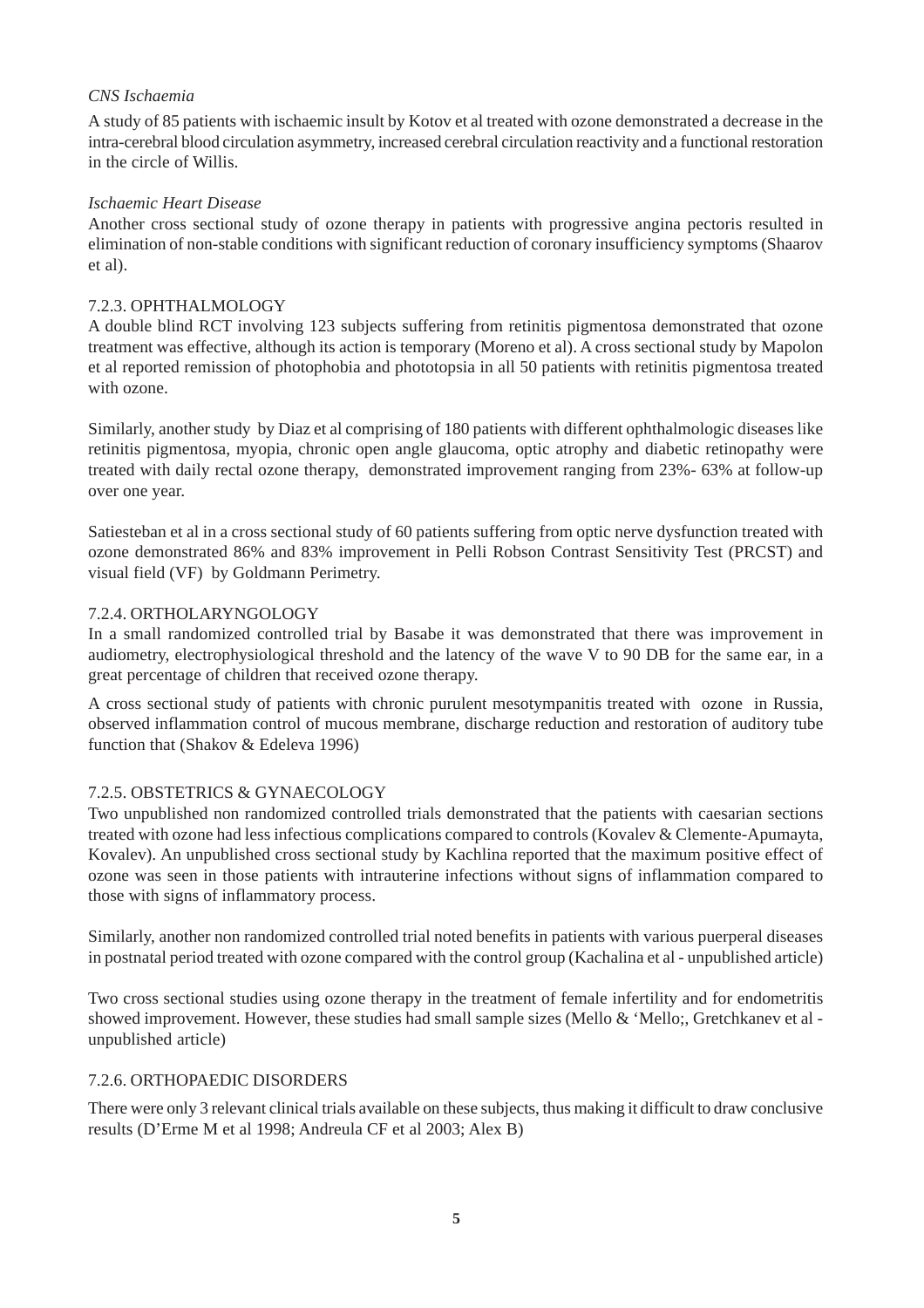#### 7.2.7. CANCER

A review by Ernst (2001) concluded that knowledge regarding the potential benefit and harm of ozone in cancer patients is insufficient. Therefore such therapy can't be recommended as an alternative form of treatment for cancer patient.

Similarly the American Cancer Society has recommended in two review articles that that there is little or no evidence that ozone is effective for the treatment of cancer (Cancer Journal for Clinicians 1993, Cancer Journal for Clinicians 1994).

#### 7.2.8. SKIN CONDITIONS

The evidence is only anecdotal in nature as with regards to the use of ozone in the treatment of skin conditions (Jordan et al 2002; Panminerva et al 1995).

#### **8. CONCLUSIONS**

Current data on the usage of ozone therapy as therapeutic options for various health conditions lacks sufficient safety and therapeutic advantage over available conventional therapeutic modalities.

#### **9. RECOMMENDATIONS**

There is insufficient clinical evidence to recommend ozone therapy as a form of alternative treatment in patients with HIV AND infectious diseases, autoimmune diseases, ischaemia, eye conditions, ENT, obstetrics and gynecology, orthopedic disorders, cancer and skin conditions.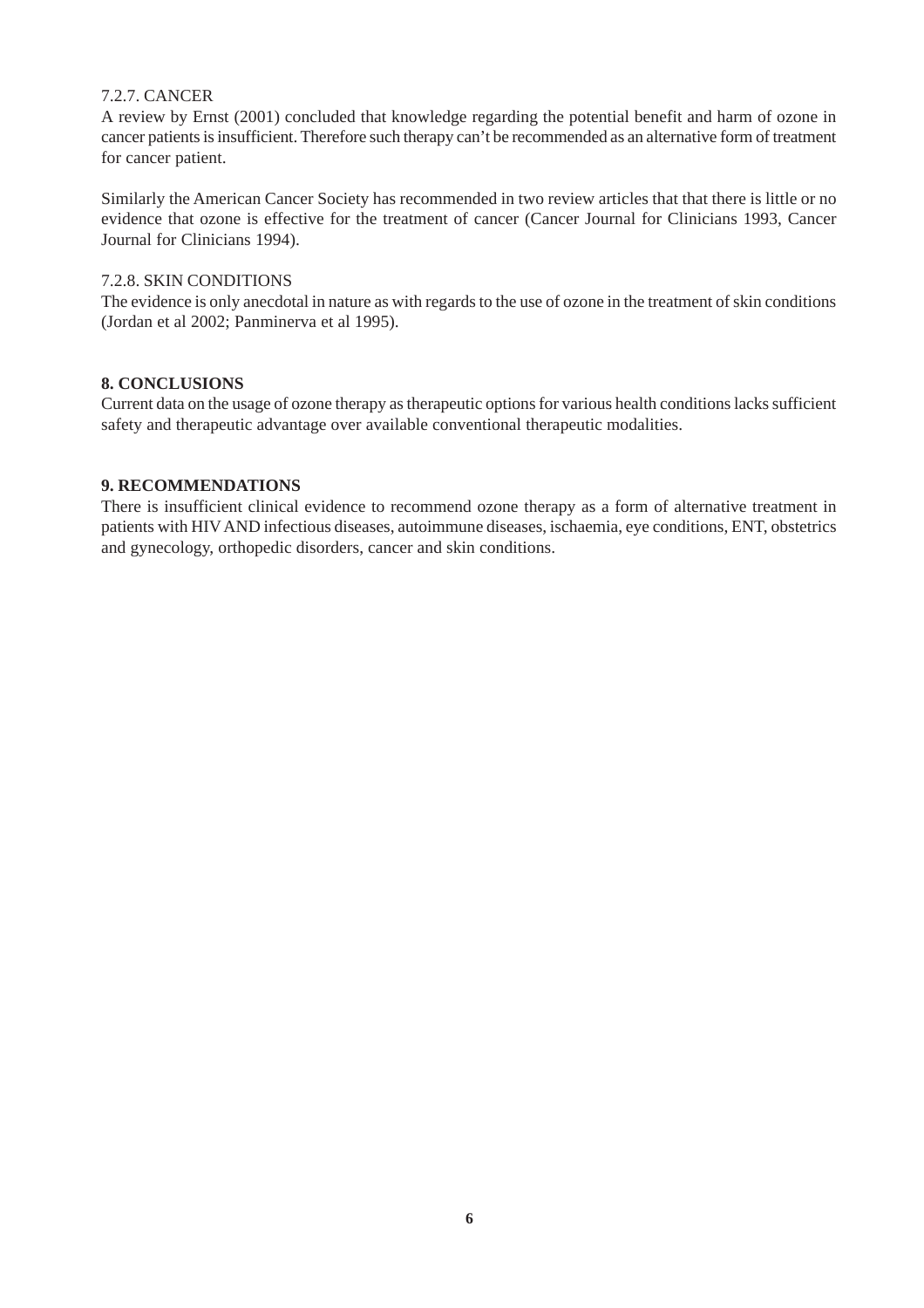#### **REFERENCES**

1. Acute Toxicity Summary. Ozone. Determination of acute reference exposure levels for airborne toxicants March 1999.

www.oehha.ca.gov/air/acute\_rels/pdf/10028156

- 2. Alex B. Osseous residual treatment in patients with chronic osteomyelitis of long tubular bones using ozone. (Abstract from 3<sup>rd</sup> International Symposia on Ozone Applications, Cuba)
- 3. Alex B. Ozonetherapy in complex surgical treatment of patients with infected tibial fractures and soft tissue defects. (Abstract from 3<sup>rd</sup> International Symposia on Ozone Applications, Cuba)
- 4. Andreula CF et al (2003). Minimally invasive oxygen-ozone therapy for lumbar disk herniation. AJNR Am J Neororadiol May; 24(5): 996-1000
- 5. Anichini R, De Bellis A, Butelli L, Gioffredi M, Gori R, Picchiafuochi R, Nannelli S, Rossetti R, Alviggi L. Ozone Therapy in treatment of diabetic foot ulcers: a suggestive approach in wound bed preparation. ESCI 2003: 37th Annual Scientific Meeting of the European Society for Clinical Investigation Verona, Italy, 2-5 April 2003 "The Pathophysiology of Diseases: from bench to bedside"
- 6. Anonymous (1994) Oxygen plus ozone inactivate HIV (1994). AIDS Patient Care. 8(3):167, Jun.
- 7. Application of ozone in medicine: General ideas. Available at: www.rusmedserv.com/medozone/ pages/english/applic\_of\_ozone
- 8. Baggs, A.C. "Are Worry-Free Transfusions Just a Whiff of Ozone Away?" Canadian Medical Association Journal, April 1, 1993, p. 1159.
- 9. Beneficial clinical effects of ozonated autohemotherapy in chronically dialysed patients with atherosclerotic ischemia of the lower limbs—pilot study. Int J Artif Organs. Feb; 24(2):79-82.
- 10. Biedunkiewicz B, Tylicki L, Nieweglowski T, Burakowski S, Rutkowski B (2004). Clinical efficacy of ozonated autohemotherapy in hemodialyzed patients with intermittent claudication: an oxygencontrolled study. Int J Artif Organs. Jan; 27(1):29-34. .
- 11. Bocci V (1992). Ozonization of blood for the therapy of viral diseases and immunodeficiencies. A hypothesis. Med Hypotheses. Sep; 39(1):30-4.
- 12. Bocci V (1996). Does ozone therapy normalize the cellular redox balance? Implications for therapy of human immunodeficiency virus infection and several other diseases. Med Hypotheses. Feb; 46(2):150-4.
- 13. Bocci V (1999). Biological and clinical effects of ozone. Has ozone therapy a future in medicine? Br J Biomed Sci;56(4):270-9.
- 14. Bocci V, Valacchi G, Corradeschi F, Aldinucci C, Silvestri S, Paccagnini E, Gerli R. Studies on the biological effects of ozone: 7. generation of reactive oxygen species (ROS) after exposure of human blood ozone. J Biol Regul Homeost Agents 1998;12:67-75. [abstract] Italy.
- 15. Bocci V, Venturi G, Catucci M, Valensin PE, Zazzi (1998) Lack of efficacy of ozone therapy in HIV infection. M. Clin Microbiol Infect. Jan;4(11):667-669
- 16. Bolgov V, Sultanova I. Nizhni Novgorod Russia. Ozone therapy in Obliterating Arterial Diseases of lower Extremities. Available at: www.oxyplus.net.
- 17. Bosson J, Stenfors N, Bucht A, Helleday R, Pourazar J, Holgate ST, Kelly FJ, Sandstrom T, Wilson S, Frew AJ, Blomberg A (2003). Ozone-induced bronchial epithelial cytokine expression differs between healthy and asthmatic subjects. Clin Exp Allergy. Jun; 33(6):777-82. (Abstract only )
- 18. Buynin VI, Ermakova AI, Glukhov AA, Mozhurov IP. Wound treatment using the flow of an ozonized solution under high pressure. Khirurgiia (Mosk) 1998;8:23-4. [abstract] [Article in Russian]
- 19. Calderon NA, Kaufman T. Topical treatment of long-enduring leg ulcers with ozone and oxygen: experience during the past 3,5 years. Bnai-Zion University Medical Center, Haifa, Israel [abstract]
- 20. Carpendale MT, Freeberg J, Griffiss JM (1993). Does ozone alleviate AIDS diarrhea? J Clin Gastroenterol. Sep;17(2):142-5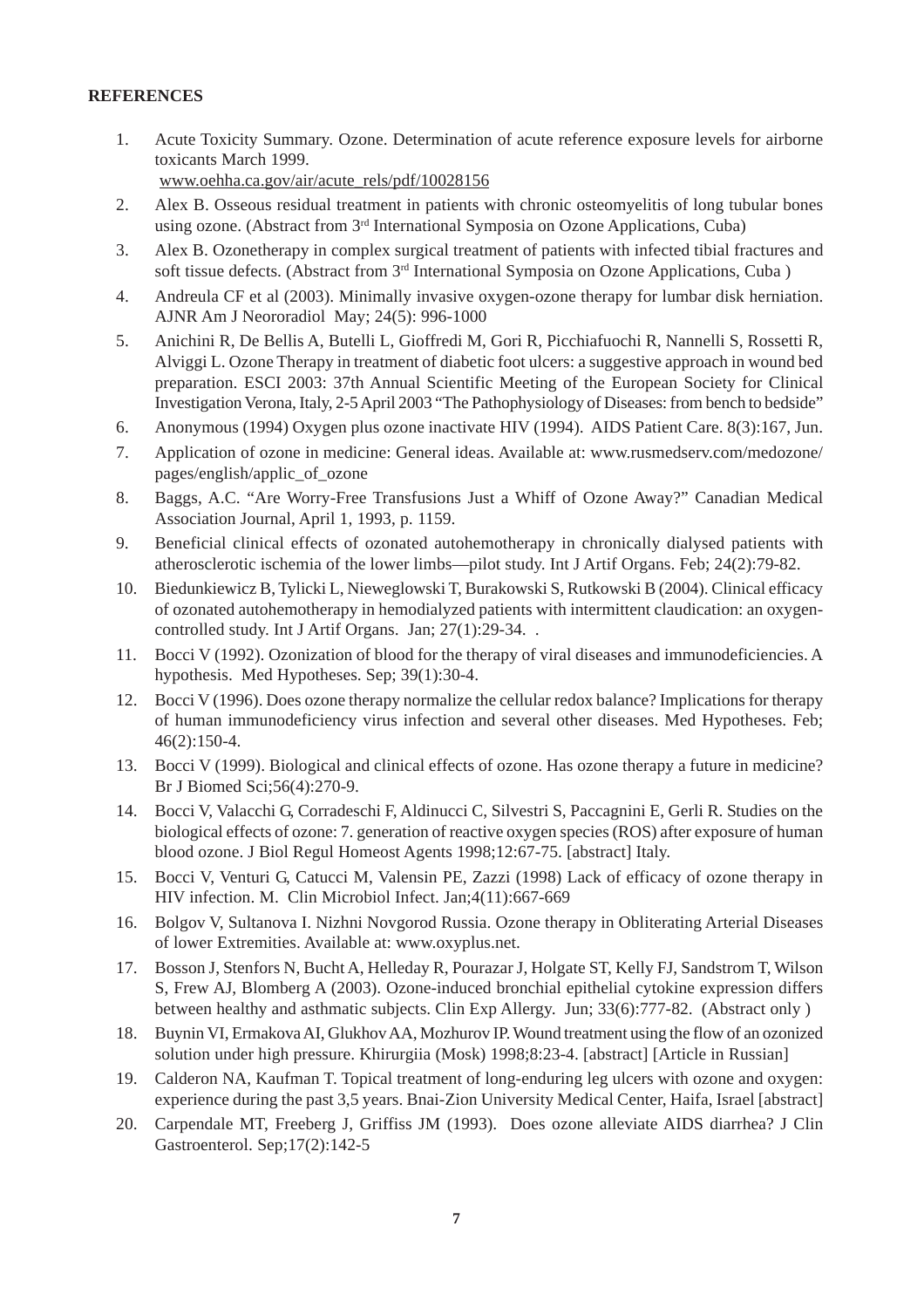- 21. Chemical Technology: An Encyclopedic Treatment, Vol. 1, (New York: Barnes & Noble, Inc., 1968) p. 79.
- 22. Clemente-Apumayta J. M, Zuev V. M, Ljashko E. S. Voloschuk I. N, Kovganko P. A. Sechenov M. Ozone therapy in chronic placental insufficiency. Source: Abstracts from  $3<sup>rd</sup>$  International Symposium on Ozone Application, Cuba
- 23. Corea F, Amici S, Murgia N, Tambasco N (2004). A case of vertebrobasilar stroke during oxygenozone therapy. Journal of Stroke and Cerebrovascular Diseases Nov-Dec;13(6):259-261
- 24. Conde B, Casas M, Delgado M., Ramos F. Ozone therapy in the treatment of osteoarthritis. (Abstract from 2nd International Symposia on Ozone Applications, Cuba)
- 25. Cruz O, Menendez S, Martinez ME, Clavera T. Application of ozonized oil in the treatment of alveolitis. 2nd International Symposium on Ozone Applications, Cuba, 24-26 Maret 1997. "Ozone in Medicine".[abstract].
- 26. Cursio L,.Menaldo G. Oxygen ozone and colocynthis-cimifuga treatment in slipped disc. (Abstract from 2nd International Symposia on Ozone Applications, Cuba)
- 27. D'Erme M et al (1998). Ozone therapy in lumbar sciatic pain. Radiol Med (Torina) Jan-Feb; 95(1- 2): 21-4
- 28. D'Mello RC, D'Mello R. Ozone therapy in female infertility. Institute of Obstetrics and Gynecology, Baku, Azerbaijan. Available at: www.oxyplus.net
- 29. Dalien SM, Menendez S, Maritnez G, Montequin JIF, Candelario EJ, Leon OS. Ozone therapy effects in the oxidative stress associated to diabetes mellitus. Available at: www.oxyplus.net.
- 30. Daschner FD (1997). Hepatitis C and human immunodeficiency virus infection following ozone autohaemotherapy. Eur J Clin Microbiol Infect Dis. Aug;16(8):620.
- 31. E. Basabe. Analysis of the electrophysiological threshold, eudiometry and latency of the wave v in children with hearing loss submitted to ozone therapy. (Abstract from 2<sup>nd</sup> International Symposia on Ozone Applications, Cuba)
- 32. E. C. Díaz, L.Borrego1, S. Menéndez2, L. R. Borrego3, R. A. Borrego3. I. Ozone therapy in different ophthalmologic diseases. (Abstract from 2nd International Symposia on Ozone Applications, Cuba)
- 33. Ernst E (2001). A primer of complementary and alternative medicine commonly used by cancer patients. Med J Aust, Jun 4; 174(11): 611-2
- 34. Escarpanter Ozone therapy in the treatment of bone infections. (Abstract from 2nd International Symposia on Ozone Applications, Cuba).
- 35. Faustini A, Capobianchi MR, Martinelli M, Abbate I, Cappiello G, Peruci CA (2005). A cluster of Heaptitis C virus infections associated with ozone- enriched transfusion of autologous blood in Rome, Italy. Infection Control and Hospital Epidemiology (Infect Control Epidemiol), Sep; 26(9):762-7
- 36. Filippi A. The influence of ozonised water on the epithelial wound healing process in the oral cavity. Clinic of Oral Surgery, Radiology and Oral Medicine, University of Basel, Switzerland. Available at: www.oxyplus.net
- 37. Foundation for alternative science & Technology- internet website
- 38. Garber GE, Cameron DW, Hawley-Foss N, Greenway D, Shannon ME (1991). The use of ozonetreated blood in the therapy of HIV infection and immune disease: a pilot study of safety and efficacy. AIDS. Aug; 5(8): 981-4.
- 39. Gehring W, Glutsch J, Schonisan U, Gehse M,Gloor M. Comparative study of the effect of various antiseptics and ozone gs on pathogens of ulcus cruris. Z Hautkr 1990;65:746-50 [abstract]
- 40. Gingivostomatitis. Ozone oil for treatment in children. Available at: www.naturozone.com
- 41. Gorbunov S, Gorbunova L., Romashov Ph, V. Dmitriev V. Total ozone therapy of trophic ulcers of lower extremities in elderly patients. (Abstract from 2<sup>nd</sup> International Symposia on Ozone Applications, Cuba)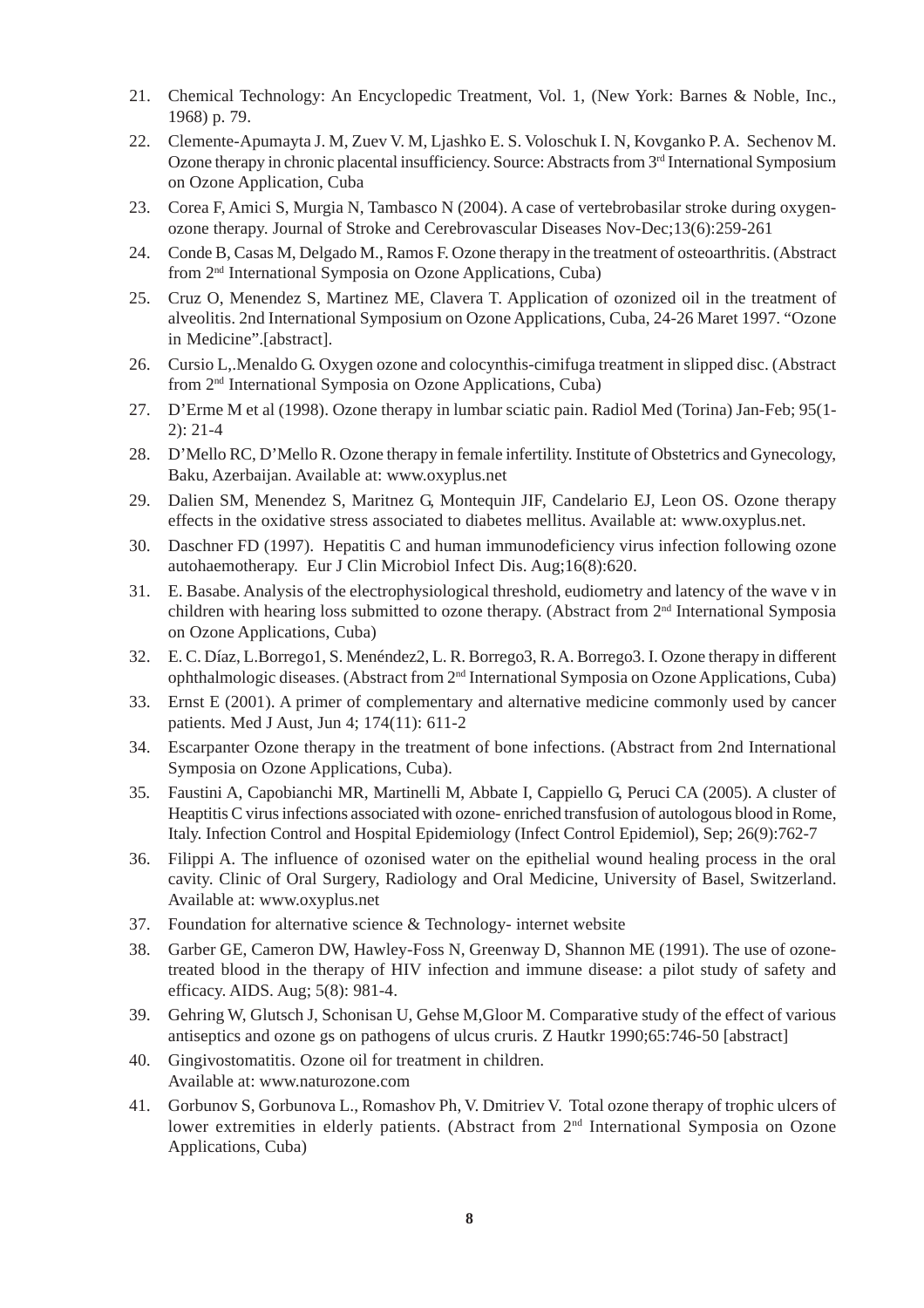- 42. Gorbunov, S.N. et. al., "The Use of Ozone in the Treatment of Children Suffered Due to Different Catastrophies", Ozone in Medicine: Proceedings Eleventh Ozone World Congress (Stamford, CT: International Ozone Association, Pan American Committee, 1993) pp. M-3-31-33
- 43. Gretchkanev GO, Kachalina TS, Palkina EY, Kontorchikova CN, Husein E. Medical ozone for prophylaxis and treatment of complications associated by chemotherapy of ovary cancer. Department of Obstetrics and Gynecology, Nizhny Novgorod, Russia. Available at: www.oxyplus.net
- 44. Gretchkanev GO, Katchalina TS, Katchalina OV. The new method of treatment of inflammatory diseases of lower female genital organs. Department of Obstretic and Gynaecology, Medical Academy of Nizhny Novogorod, Russia. Avaiable at: www.oxyplus.net
- 45. Gretchkanev GO, Katchalina TS, Katchalina OV. The treatment of endometritis in combination with ozonetherapy. (Unpublished full article)
- 46. Hernández F, Menéndez S, Wong R. Ozone Research Center, National Center for Scientific Research, Havana, Cuba. Decrease of blood cholesterol and stimulation of antioxidative in cardiopathy patients treated with endovenous ozone therapy. Free Radical Biology and Medicine 1995;19(1):115-9 [abstract].
- 47. Holmes J. Clinical Reversal of Primary Occlusal Fissure Carious Lesions (POFCLs)
- 48. Holmes J. Clinical reversal of root caries using ozone, double-blind, randomised, controlled 18 month trial. Gerodontology 2003;20:106-14 [abstract]
- 49. Homutinnikova NE, Durnovo EA. The effect of ozone on the lipid peroxidation processes in case of mandible fractures. Nizhny Novgorod State Medical Academy, Department of Surgical Dentistry and Maxillofacial Surgery. Russia. Available at: www.oxyplus.net
- 50. Indications for ozone therapy. In: Viebahn R. The use of ozone in medicine. 4th English edition. Germany; 2002:69-71.
- 51. Is Medical Ozone Therapy Legal? Available at:www.terra.es
- 52. Kachalina T. S, Katkova N. Yu, Grechkanev G. O. The use of ozone therapy in the treatment and prophylaxis of intrauterine fetus infection. Department of Obstetrics and Gynecology, Nizhny Novgorod, Russia.

Available at: www.oxyplus.net

- 53. Kachalina T. S, Peretyagina N. S, Antonova N. S. Possibility for parenteral application of ozone in early postnatal period in case of infectious complications. (Unpublished full article)
- 54. Kotov S, Gustov A, Mochalov A, Novgorod N. Ozone therapy influence on hemodynamics in patients with ischemic insult. (Abstract from 3<sup>rd</sup> International Symposia on Ozone Applications, Cuba)
- 55. Kovalev M.I. Clemente-Apumayta I.M. Immune status during ozone therapy for the prophylaxis of infections after caesarian. (Unpublished full article)
- 56. Kovalev. Ozone treated women after caesarean and interferon profile. (Unpublished full article)
- 57. Kramer, Fritz, "Ozone in the Dental Practice", Medical Applications of Ozone (Norwalk, CT: International Ozone Association, Pan American Committee, 1983) pp. 258-65
- 58. Lipatov KV, Sopromadze MA, Shekhter AB,Rudenko TG, Emel'ianov AIu. Ozone-ultrasonic therapy in the treatment of purulent wounds. Khirurgiia (Mosk). 2002;(1):36-9.[abstract] [Article in Russian]
- 59. Lo Giudice G, Valdi F, Gismondi M, Prosdocimo G, de Belvis V (2004). Acute bilateral vitreoretinal hemorrhages following oxygen-ozone therapy for lumbar disk herniation. Am J Ophthalmol. Jul; 138(1):175-7.
- 60. Lower limb ulcers: ozone oil therapy. Performed in: Louis Pasteur Policlinic & National Center for Scientific Research www.o3zone.com
- 61. Lynch E, Johnson N, Johnson J. Clinical reversal of root caries using ozone. Queen's University of Belfast, United Kingdom. Available at:www.dentalozone.co.uk

**9**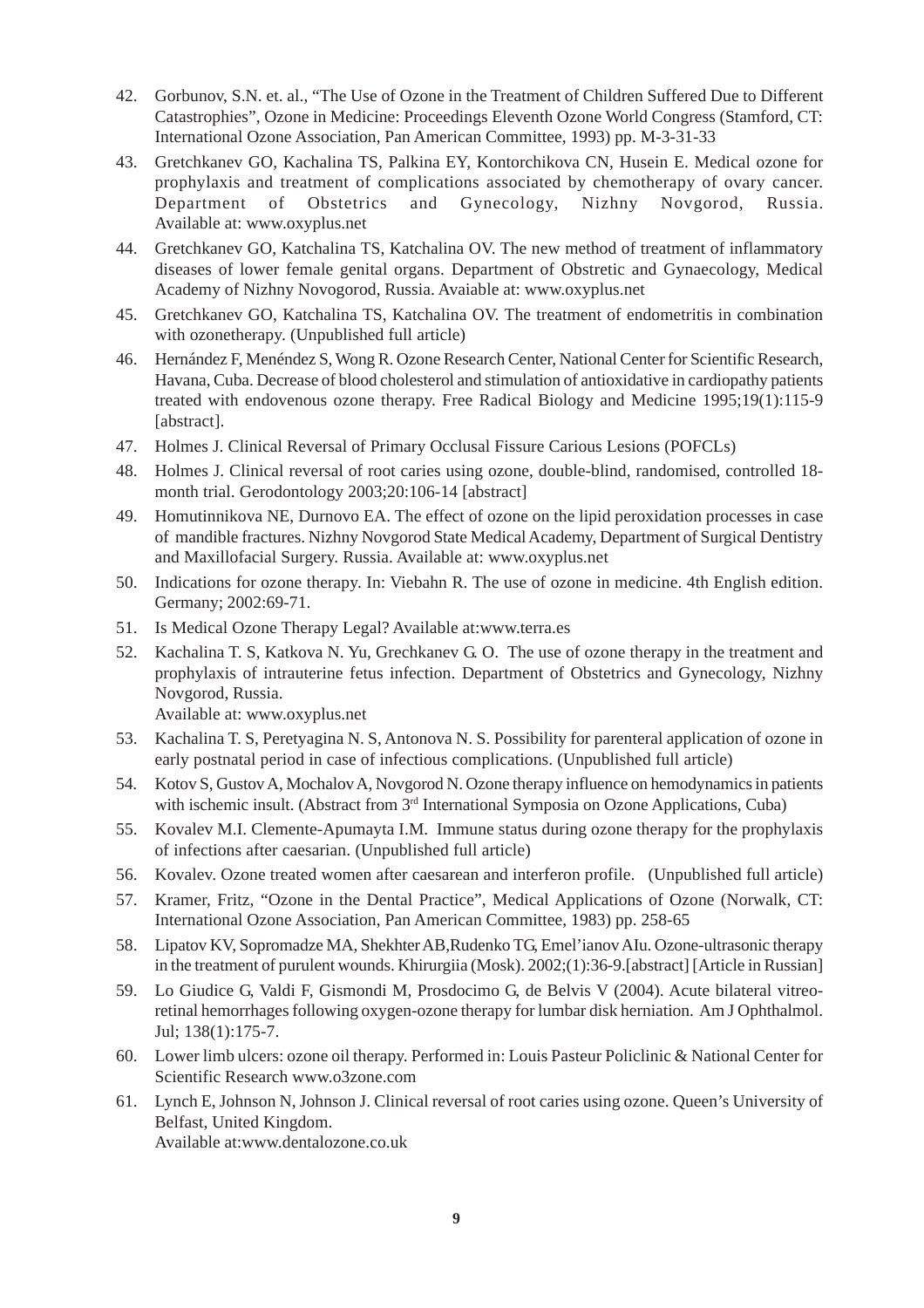- 62. Malanchuk VA, Kopchak AV. Ozone-oxygen therapy in maxillo-facial bone surgery. Department of Oral and Maxillo-facial Surgery, National Medical University. Ukraine. Available at: www.oxyplus.net.
- 63. Marchetti D, La Monaca G (2000). An unexpected death during oxygen-ozone therapy. Am J Forensic Med Pathol. Jun; 21(2):144-7
- 64. Maslennikov OV, Sharov IG, Potekhina IP, Dushkina NG, Kryzhanovskaia NA, Maslennikova NO, Bolgov VF, Pavlovskaia EE, Zheglova LV, Chalkina SN (1997). Effect of ozone therapy on hemostatic changes in patients with vascular atherosclerosis. [Article in Russian]; 75(10):35-7.
- 65. Matsumoto A, Sakurai S, Shinriki N, Suzuki S, Miura T. Therapeutic effects of ozonized olive oil in the treatment of intractable fistula and wound after surgical operation. Available at: www.oxyplus.com.
- 66. Menendez, Silvia, Ozomed/Ozone Therapy (Havana: National Center for Scientific
- 67. Mochalov A. Kotov. S. Ozone Therapy and the Neurologic Behaviour Of A Backbone Ostechondrosis. (Abstract from 3rd International Symposia on Ozone Applications, Cuba)
- 68. Moreno N, Peláez O, Alemán T, Barceló C. Controlled clinical trial on the use of ozonated blood as a treatment for retinitis pigmentosa. (Abstract from 2nd International Symposia on Ozone Applications, Cuba)
- 69. Naba'a AL, Shorman HAI, Lynch E. Ozone management of Occlusal Pit and Fissure caries (PFC): 12 months review. Oral Health Research Centre, School of Dentistry, Queen's University Belfast, Northern Ireland, UK.

Available at: www.dentalozone.co.uk

- 70. No authors listed (1993). Questionable methods of cancer management: hydrogen peroxide and other "hyperoxygenation" therapies. CA Cancer J Clin. Jan- Feb; 43 (1); 47-56
- 71. No authors listed (1994). Questionable methods of cancer management; electronic devices. CA Cancer J Clin; 44; 115-127
- 72. Othmer, Kirk, Encyclopedia of Chemical Technology, Vol. 16, 3rd ed. (New York: John Wiley & Sons, 1981) p. 705
- 73. Ozone: 'The silent healer' Available at: www.stanfordcenter.com.
- 74. Ozone therapy and viscosity of blood and plasma distance of intermittent claudication and certain biochemical components in patients with diabetes type II and ischemia of the lower extremities. Pol Tyg Lek. Sep 9-30; 46(37-39): 708-10.
- 75. Ozone Therapy. In: Complementary & Alternative Medicine by Natural Standard and the Faculty of the Harvard Medical School. Available at: www.intelihealth.com
- 76. Ozone Therapy-The Healing Power of Ozone. Available at: www.caringmedical.com/therapies/ozonetherapy.asp
- 77. Ozone. Documentation for immediately dangerous to life or health concentrations. Available at: www.cdc.gov/niosh/idlh/10028156.html
- 78. Peralta C, Leon OS, Xaus C, Prats N, Jalil EC, Planell ES, Puig-Parellada P, Gelpi E, Rosello-Catafau J. Protective effect of ozone treatment on the injury associated with hepatic ischemiareperfusion: antioxidant-prooxidant balance. Department of Medical Bioanalysis, Instituto de Investigaciones Biomedicas de Barcelona, CSIC-IDIBAPS, Spain
- 79. Peretyagin SP, Kostina OV, Strutchkov AA,Vilkov SA, Borisevitch AL, Dmitriev DG, Schichragimov VA. Methodology of using ozone in the early complex treatment of burn disease at early stage. Available at:www.oxyplus.net
- 80. Proceedings of the First Iberolatinamerican Congress on Ozone Application (Havana: National Center for Scientific Research, 1990)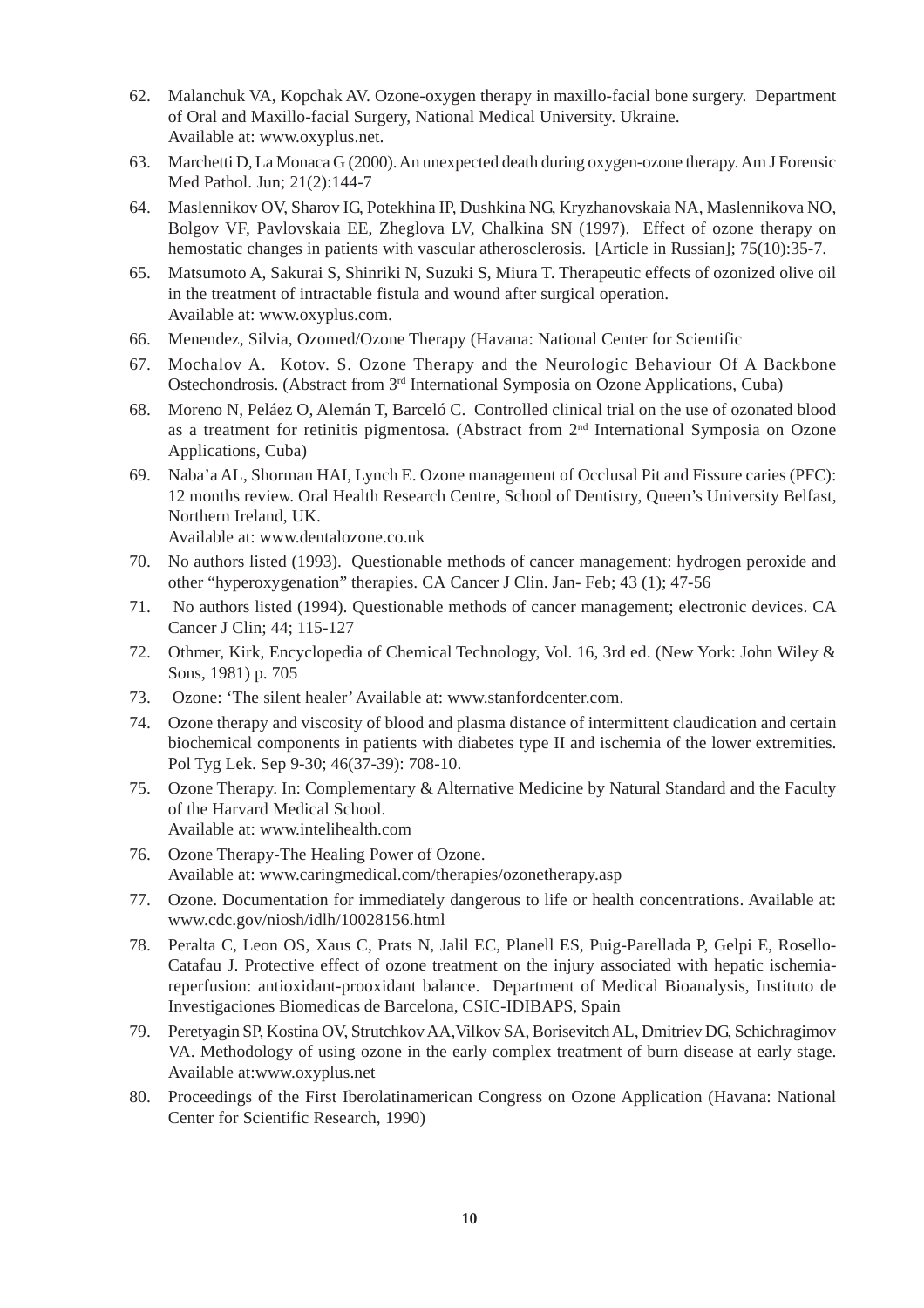- 81. Questionable methods of cancer management: hydrogen peroxide and other 'hyperoxygenation' therapies. CA Cancer J Clin. 1993 Jan-Feb; 43(1):47-56.
- 82. R Chandra-D'Mello, R 'Mello. Ozone therapy in female infertility. (Unpublished full article )
- 83. Santiesteban R, Menéndez1 S, Francisco M, Luis S. Ozone therapy in patients suffering from optic nerve dysfunction. (Abstract from 2nd International Symposia on Ozone Applications, Cuba)
- 84. Rasterayeva M, Struchkov S, Belova A,Peretaygin S, Khroulev S. Ozone therapy in complex treatment of neuropathy in burn patients. Available at: www.oxyplus.net
- 85. Recommended dosages and treatment frequencies depending on indication and application method. In: Viebahn R. The use of ozone in medicine. 4th English edition. Germany; 2002:143
- 86. Rilling, S. and Viebahn, R., The Use of Ozone in Medicine (Heidelberg: Haug Publishers, 1987) p. 17
- 87. Roder W, Muller WE, Merz H (1991). Is ozone suitable for sterilization of HIV infected bones? Unfallchirurg. Jan; 94(1): 50- Article in German
- 88. Salem A, Marashdeh MM, Lynch E. Ozone efficacy in treatment of occlusal caries in primary teeth. Oral Health Care Research Centre, School of Dentistry, Queen's University Belfast, Northern Ireland, UK.

Available at: www.dentalozone.co.uk.

- 89. Schierhorn K, Zhang M, Matthias C, Kunkel G. Influence of ozone and nitrogen dioxide on histamine and interleukin formation in human nasal mucosa culture system. Department of Clinical Immunology and Asthma-OPD and Department of Otorhinolaryngology, Virchow-Klinikum, Humboldt-University, Berlin, Germany. Am J Respir Cell Mol Biol 1999;20:1013-9
- 90. Shaarov Y, Maslennikova N, Dushkina N, Maslennikov O. Ozone therapy in ischemic heart disease (IHD). (Abstract from 2nd International Symposia on Ozone Applications, Cuba)
- 91. Shakhov V, Edeleva A. The Use of Ozone Therapy In Chronic Purulent Mesotympanitis. (Abstract from 2nd International Symposia on Ozone Applications, Cuba)
- 92. Sorokina S, Lukinych L. Ozone therapy as a part of complex treatment of a paradontium disease. 2nd International Symposium on Ozone Applications, Cuba, 24-26 Maret 1997. "Ozone in Medicine". [abstract]
- 93. Sroczynski J, Antoszewski Z, Matyszczyk B, Krupa G, Rudzki H, Zbronska H, Skowron J (1992). Clinical assessment of treatment results for atherosclerotic ischemia of the lower extremities with intraarterial ozone injections. [Article in Polish] Pol Tyg Lek. Oct 19-26; 47(42-43):964-6.
- 94. Sunnen GV. Ozone in medicine: Overview and future direction. Available at: www.triroc.com/sunnen/topics/ozonemed.htm
- 95. Sunnen GV. The utilization of ozone for external medical applications. 1998. Available at: www.triroc.com/sunnen/topics/utilization.htm
- 96. Sunnen, Gerard, "Ozone in Medicine: Overview and Future Direction", Journal of Advancement in Medicine, Vol. 1, No. 3, Fall 1988.
- 97. Turcic J, Hancevic J, Antoljak T, Zic R, Alfirevic I. Effects of ozone on how well split-thickness skin grafts according to Thiersch take in war wounds. Results of prospective study. Clinical Hospital Center Rebro, Croatia [abstract]
- 98. Turczynski B, Sroczynski J, Antoszewski Z, Matyszczyk B, Krupa G, Mlynarski J, Strugala M (1991) Ozone therapy and viscosity of blood and plasma, distance of intermittent claudication and certain biochemical components in patients with diabetes type II and ischemia of the lower extremities. [Article in Polish] Pol Tyg Lek. Sep 9-30;46(37-39):708-10
- 99. Tylicki L, Biedunkiewicz B, Nieweglowski T, Chamienia A, Slizien AD, Luty J, Lysiak-Szydlowska W, Rutkowski B (2004). Ozonated autohemotherapy in patients on maintenance hemodialysis: influence on lipid profile and endothelium. Artif OrgansFeb;28(2):234-7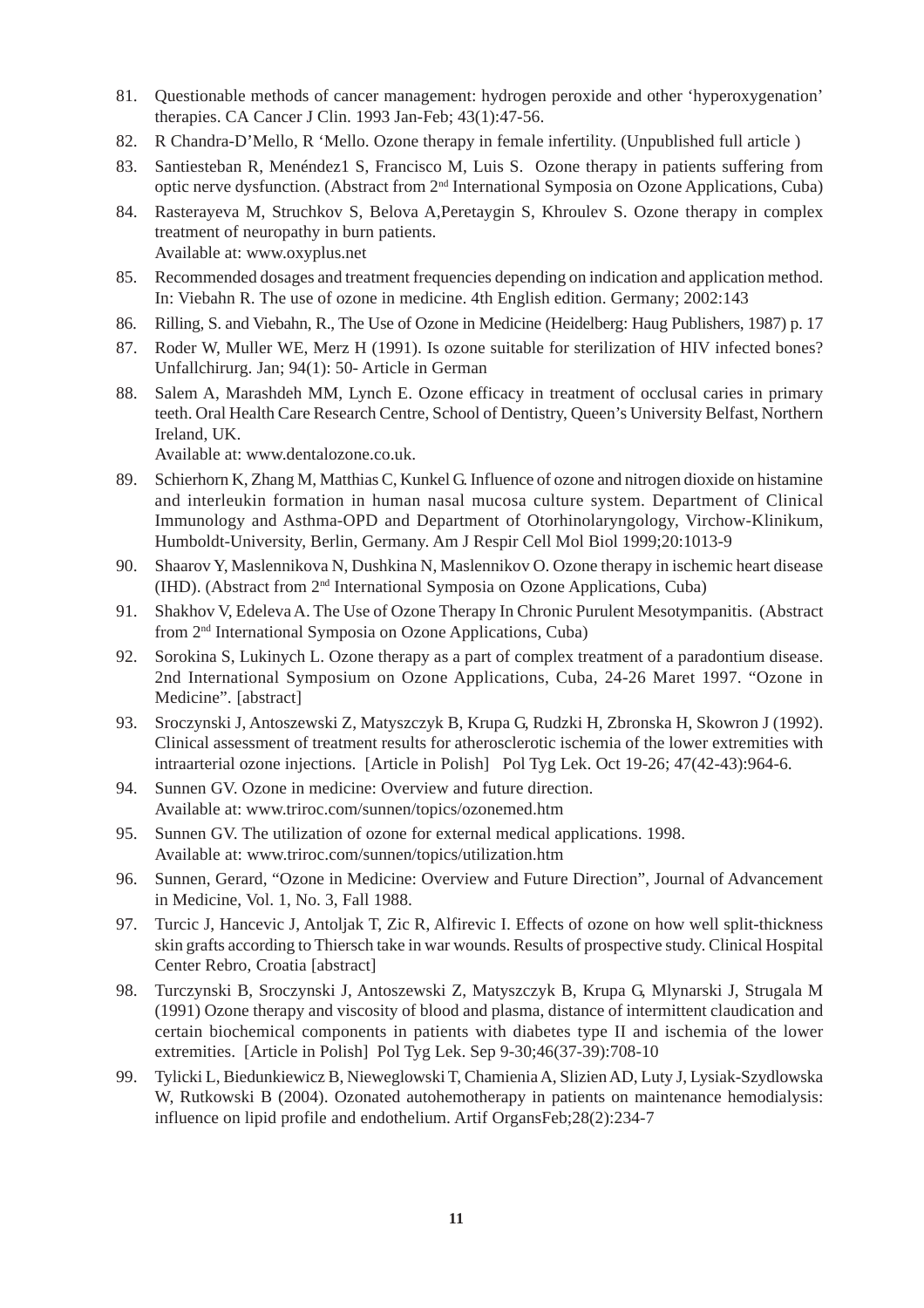- 100. Tylicki L, Niew Glowski T, Biedunkiewicz B, Burakowski S, Rutkowski B (2001).Beneficial clinical effects of ozonated autohemotherapy in chronically dialysed patients with atherosclerotic ischemia of the lower limbs—pilot study. Int J Artif Organs. Feb;24(2):79-82.
- 101. Tylicki L, Nieweglowski T, Biedunkiewicz B, Chamienia A, Debska-Slizien A, Aleksandrowicz E, Lysiak-Szydlowska W, Rutkowski B (2003). The influence of ozonated autohemotherapy on oxidative stress in hemodialyzed patients with atherosclerotic ischemia of lower limbs. Int J Artif Organs. Apr;26(4):297-303
- 102. Using Ozone in General Dental Practice. Available at: www.uksmile.co.uk.
- 103. V. M. Zuev; N. M. Pobedynsky; D. G. Krasnicov; T. A. Djibladze; L. S. Alexandrov y M. I. Kovalev. Ozone effectiveness in the treatment of chronic fetal hypoxia. (Abstract from  $3<sup>rd</sup>$  International Symposia on Ozone Applications, Cuba)
- 104. Vaiano F, Franzini M. O2-O3-therapy of non healing foot and leg ulcers in diabetic patients. ESCI 2003: 37th Annual Scientific Meeting of the European Society for Clinical Investigation Verona, Italy, 2-5 April 2003 "The Pathophysiology of Diseases: from bench to bedside".
- 105. Van der zee H, De Monte A. Ozone autohemotherapy in lower limb ulcerations. Available at: www.oxyplus.com
- 106. Verazzo G, Coppola L, Luongo C, Sammartino A, Giunta R, Grassia A, et al. Hyperbaric oxygen, oxygen-ozone therapy, and rheologic parameters of blood in patients with peripheral occlusive arterial disease. Undersea Hyperb Med 1995;22:17-22 [abstract].
- 107. Vulvovaginitis. Ozonised ovules application. C.G. Central clinic and National Centre for Scientific Research.

Available at: www.naturozone.com/ingles/clitesti.htm

- 108. Watson DE. Lawrence Radiation Laboratory University of California Livermore. The risk of carcinogenesis from long-termlow-dose exposure to pollution emitted by fossilfueled power plants. Available at: www.enformy.com/!lrl1.html
- 109. Wells KH, Latino J, Gavalchin J, Poiesz BJ (1991). Inactivation of human immunodeficiency virus type 1 by ozone in vitro. Blood. Oct 1; 78(7): 1882-90
- 110. Williams LK, Langley R, Howell RJ (2000). Ozone. The good, the bad and the ugly. NC Med J; Mac-Apr: 61(2); 84-9.
- 111. Wozniak A, Klawe MT, Drewa T, Ponikowska I,Drewa J, Drewa G, et al. Ozone therapy and the activity of selected lysosomal enzymes in blood serum of patients with lower limb ischaemia associated with obliterative atheromatosis. Med Sci Monit 2002;8:CR520-5.
- 112. Xie W, Zhang L, Yang R. Peran larutan ozon pada debridement dan sterilisasi luka bakar. Zhonghua Shao Shang Za Zhi. 2000;16:163-5. China. [abstract] [Article in Chinese]
- 113. Y. Betancourt Y., J.M. Toledo, E. Recio1, A. Gómez, M. Rodríguez1, C. Harrys1, J.P. Pina2. Ozone therapy: an useful alternative on virulent hepatitis treatment. (Abstract from 2nd International Symposia on Ozone Applications, Cuba)
- 114. Y. Mapolon, M. Palma1, E. Resio, M. Rodríguez, E. Dyce1, C. Harrys, J. C. Pina1 Effects of ozone in patients with retinitis pigmentosa. (Abstract from 2<sup>nd</sup> International Symposia on Ozone Applications, Cuba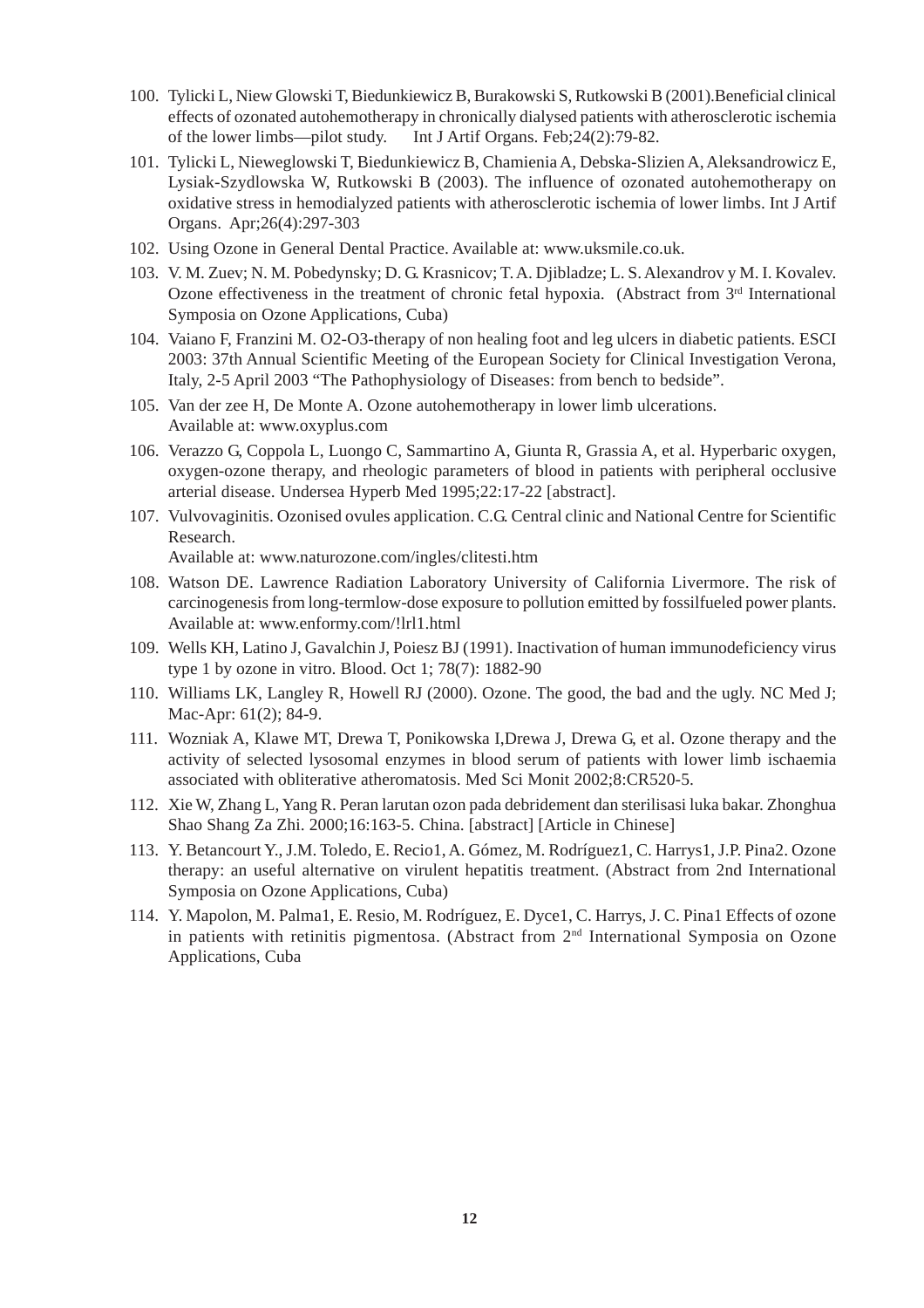EVIDENCE TABLE: OZONE THERAPY<br>ASPECT: HIV/HBV **EVIDENCE TABLE: OZONE THERAPY ASPECT: HIV/ HBV**

| Comment<br>Grade &                                   | used was RCT.<br>given does not<br>Small sample<br>However, the<br>methodology<br>claimed the<br>description<br>reflect this.<br>This study<br>S1ZC                                                                                                                                                                                                                                                                                                                                                                                                                                                                                                                                                                                                                                                                                                                                                         |                                                                                                                                                                                                                                                                                                                                                                                                                                                                                                                             |                                                                                                                                                                                                                                                                                                                                                                                                                                   |
|------------------------------------------------------|-------------------------------------------------------------------------------------------------------------------------------------------------------------------------------------------------------------------------------------------------------------------------------------------------------------------------------------------------------------------------------------------------------------------------------------------------------------------------------------------------------------------------------------------------------------------------------------------------------------------------------------------------------------------------------------------------------------------------------------------------------------------------------------------------------------------------------------------------------------------------------------------------------------|-----------------------------------------------------------------------------------------------------------------------------------------------------------------------------------------------------------------------------------------------------------------------------------------------------------------------------------------------------------------------------------------------------------------------------------------------------------------------------------------------------------------------------|-----------------------------------------------------------------------------------------------------------------------------------------------------------------------------------------------------------------------------------------------------------------------------------------------------------------------------------------------------------------------------------------------------------------------------------|
| <b>Outcomes and Characteristics</b>                  | In conclusion, ozone therapy does not enhance parameters of<br>immunodeficiency showed improvement in surrogate markers of<br>No significant toxicity was observed. Three patients with moderate<br>A phase II controlled and randomized double-blinded study was<br>initiated comparing reinjection of ozone-treated blood, and reinjection<br>of unprocessed blood for 8 weeks, followed by a 4-week observation<br>or clinical toxicity when compared with placebo. CD4 cell count,<br>interleukin-2, gamma-interferon, beta 2-microglobulin, neopterin and<br>immune activation nor does it diminish measureable p24 antigen<br>A phase I study of ozone blood treatments in 10 patients with HIV.<br>period. Ozone had no significant effect on hematologic, biochemical<br>p24 antigen were also unaffected by both treatment arms.<br>HIV-associated immune disease.<br>in HIV-infected individuals. | Ozone was found to inactivate HIV-1 virions in a dose-dependent<br>This study suggest that ozone via a specially designed device<br>administered to body fluids offers promise as a means to inactivate human<br>manner. The data indicate that the antiviral effects of ozone include<br>viral particle disruption, reverse transcriptase inactivation, and/or a<br>perturbation of the ability of the virus to bind to its receptor on target cells.<br>retroviruses in human body fluids and blood product preparations. | This experimental in vitro study showed that ozone treatment<br>HIV infection can be transferred by blood, blood products and<br>organ transplantation. In traumatic surgery allogeneic bone<br>transplantation is commonly used for reconstruction in severe bone<br>injuries. This technique has been abandoned since the appearance<br>cannot inactivate HIV in bone for transplantation<br>of reports of infections with HIV. |
| Sample Size<br>Follow-up<br><b>Study Design,</b>     | <b>RCT</b>                                                                                                                                                                                                                                                                                                                                                                                                                                                                                                                                                                                                                                                                                                                                                                                                                                                                                                  | ξÑ<br>Revi                                                                                                                                                                                                                                                                                                                                                                                                                                                                                                                  |                                                                                                                                                                                                                                                                                                                                                                                                                                   |
| Author, Title, Journal, Year, Volume,<br>Page Number | Garber GE, Cameron DW, Hawley-Foss<br>therapy of HIV infection and immune<br>The use of ozone-treated blood in the<br>N, Greenway D, Shannon ME (1991)<br>disease: a pilot study of safety and<br>AIDS. Aug; 5(8): 981-4.<br>efficacy.                                                                                                                                                                                                                                                                                                                                                                                                                                                                                                                                                                                                                                                                      | immunodeficiency virus type 1 by ozone<br>Wells KH, Latino J, Gavalchin J, Poiesz<br>Oct 1; 78(7): 1882-90<br>Inactivation of human<br>BJ (1991)<br>in vitro.<br>Blood.                                                                                                                                                                                                                                                                                                                                                     | Is ozone suitable for sterilization of HIV<br>Roder W, Muller WE, Merz H (1991).<br>Unfallchirurg. Jan; 94(1):50<br>[Article in German]<br>infected bones?                                                                                                                                                                                                                                                                        |
| $\overline{\mathsf{X}}$                              |                                                                                                                                                                                                                                                                                                                                                                                                                                                                                                                                                                                                                                                                                                                                                                                                                                                                                                             | $\overline{\mathcal{C}}$                                                                                                                                                                                                                                                                                                                                                                                                                                                                                                    | $\dot{\epsilon}$                                                                                                                                                                                                                                                                                                                                                                                                                  |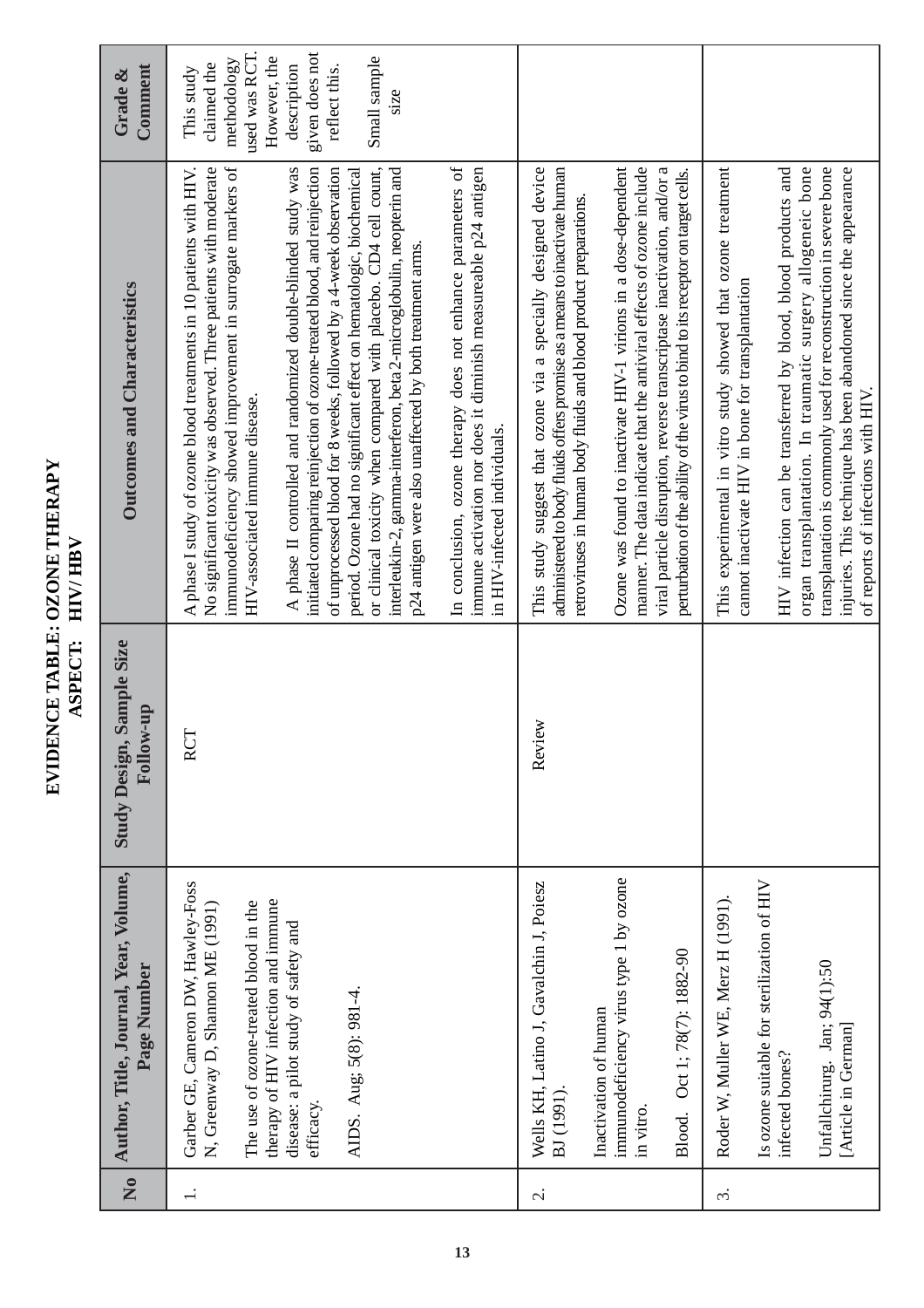| $\overline{\mathsf{z}}$ | Author, Title, Journal, Year, Volume,<br>Page Number                                     | , Sample Size<br>Follow-up<br><b>Study Design,</b> | <b>Outcomes and Characteristics</b>                                                                                                                                                                                                                                                                                                                                                                                                                                           | Comment<br>Grade & |
|-------------------------|------------------------------------------------------------------------------------------|----------------------------------------------------|-------------------------------------------------------------------------------------------------------------------------------------------------------------------------------------------------------------------------------------------------------------------------------------------------------------------------------------------------------------------------------------------------------------------------------------------------------------------------------|--------------------|
| $\overline{4}$          | Carpendale MT, Freeberg J, Griffiss JM<br>Does ozone alleviate AIDS diarrhea?<br>(1993). | Cross sectional                                    | Five patients with acquired immune deficiency syndrome (AIDS)<br>or AIDS-related complex (ARC) and intractable diarrhea were<br>treated with daily colonic insufflations of medical ozone (oxygen/<br>ozone mixture) for 21-28 days.                                                                                                                                                                                                                                          |                    |
|                         |                                                                                          |                                                    |                                                                                                                                                                                                                                                                                                                                                                                                                                                                               |                    |
|                         | J Clin Gastroenterol. Sep; 17(2): 142-5.                                                 |                                                    | due to<br>Cryptosporidium, experienced no change. No consistent change<br>lymphocytes was detected, and no obvious changes were seen in the<br>in the absolute number of helper (CD4) or suppressor (CD8)<br>Three of the four patients whose diarrhea was of unknown etiology<br>experienced complete resolution, and one patient had marked<br>PO2 or the results of routine hematologic and blood chemistry studies.<br>improvement. The fifth patient, whose diarrhea was |                    |
|                         |                                                                                          |                                                    | The results of this series suggest that medical ozone administered<br>by rectal insufflation is simple, safe, and effective.                                                                                                                                                                                                                                                                                                                                                  |                    |
| ς.                      | Bocci V (1999).                                                                          | article<br>Review                                  | This paper summarises studies aimed at clarifying biological                                                                                                                                                                                                                                                                                                                                                                                                                  |                    |
|                         | Has ozone therapy a future in medicine?<br>Biological and clinical effects of ozone.     |                                                    | effects, defining any possible damage, the therapeutic window,<br>and suitable doses of ozone that was able to express therapeutic<br>activity. This paper states that ozone therapy, although                                                                                                                                                                                                                                                                                |                    |
|                         | Br J Biomed Sci 56(4):270-9.                                                             |                                                    | unfashionable and unpopular needs to be critically assessed by<br>the orthodox medicine                                                                                                                                                                                                                                                                                                                                                                                       |                    |
| 6.                      | Bocci V (1992).                                                                          | Review                                             | In the last 3 decades major autohemotherapy after exposure to ozone                                                                                                                                                                                                                                                                                                                                                                                                           |                    |
|                         | Ozonization of blood for the therapy of<br>viral diseases and immunodeficiencies.        |                                                    | has been used in Europe in uncontrolled trials carried out in patients<br>with many illnesses, particularly chronic viral diseases and neoplasms.                                                                                                                                                                                                                                                                                                                             |                    |
|                         | A hypothesis.                                                                            |                                                    | It appears that the treatment may activate the host's immune system<br>by inducing the production of immunoactive cytokines and it may                                                                                                                                                                                                                                                                                                                                        |                    |
|                         | Med Hypotheses. Sep; 39(1):30-4.                                                         |                                                    | and assess the outcome. It is apparent, however, that such a<br>now be possible to rationalize the procedure, improve the regimen                                                                                                                                                                                                                                                                                                                                             |                    |
|                         |                                                                                          |                                                    | therapeutic approach, in order to be acceptable, requires an<br>investigative effort of biologists and clinicians.                                                                                                                                                                                                                                                                                                                                                            |                    |
|                         |                                                                                          |                                                    | Once this is done, owing to the large range of medical applications                                                                                                                                                                                                                                                                                                                                                                                                           |                    |
|                         |                                                                                          |                                                    | and the simplicity of the procedure, autohemotherapy could<br>become very valuable particularly in underdeveloped countries.                                                                                                                                                                                                                                                                                                                                                  |                    |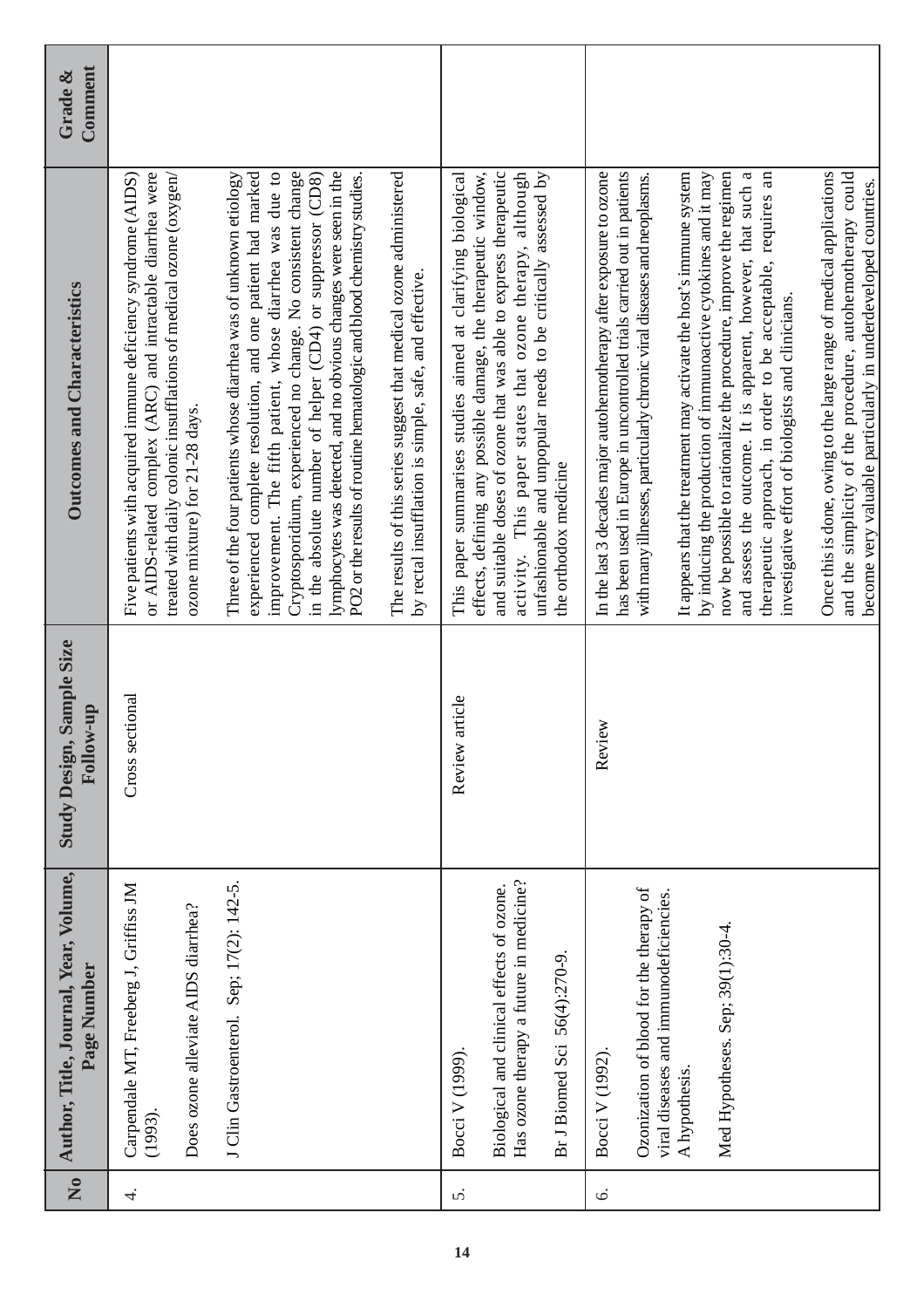| $\overline{\mathsf{z}}$  | Author, Title, Journal, Year, Volume,<br>Page Number                                                                                                                                                                                                              | Sample Size<br>Follow-up<br><b>Study Design,</b>                                                                                                                                                                        | <b>Outcomes and Characteristics</b>                                                                                                                                                                                                                                                                                                                                                                                                                                                                                                                                                                                                                                                                                                                  | Comment<br>Grade &                                                                                                                                                                                                                                                                                                                                               |
|--------------------------|-------------------------------------------------------------------------------------------------------------------------------------------------------------------------------------------------------------------------------------------------------------------|-------------------------------------------------------------------------------------------------------------------------------------------------------------------------------------------------------------------------|------------------------------------------------------------------------------------------------------------------------------------------------------------------------------------------------------------------------------------------------------------------------------------------------------------------------------------------------------------------------------------------------------------------------------------------------------------------------------------------------------------------------------------------------------------------------------------------------------------------------------------------------------------------------------------------------------------------------------------------------------|------------------------------------------------------------------------------------------------------------------------------------------------------------------------------------------------------------------------------------------------------------------------------------------------------------------------------------------------------------------|
| 7.                       | Symposia on Ozone Applications, Cuba)<br>A. Gómez, M. Rodríguez1, C. Harrys1,<br>Y. Betancourt, J.M. Toledo, E. Recio1,<br>Ozone therapy: a useful alternative on<br>(Abstract from 2 <sup>nd</sup> International<br>virulent hepatitis treatment.<br>J.P. Pina2. | Non-randomised controlled trial<br>igust 1996, in<br>17 and 45<br>A study with 80 patients<br>B, C<br>Cuba was performed<br>Patients, between<br>hepatitis, since Au<br>suffering from A,<br>80 subjects,<br>years old, | totally cured at the end of the treatment. Under the conventional<br>During the first week of treatment, remission of all the<br>symptoms took place as well as the enlargement of the liver,<br>treatment these symptoms remain for more than 10 days and<br>Comparing these results we can say that ozone therapy is a<br>suitable treatment against hepatitis, improving the patient's<br>Conventional treatment (response and diet prescripted) plus<br>ozone therapy was applied to 40 patient, the other 40 patients<br>improving their conditions and their appetite. All patients were<br>the totally cure was achieved approximately 6 moths later.<br>health and the healing time of the disease.<br>only received conventional treatment. | The paper doesn't<br>Small sample size.<br>Not a randomized<br>breakdown of how<br>groups i.e. ozone<br>inform us on the<br>hepatitis in both<br>Element of bias.<br>or conventional<br>Therefore there<br>those receiving<br>could be more<br>many patients<br>hepatitis A in<br>infected with<br>control study<br>patients with<br>Fair<br>treatment.<br>ozone |
|                          | SAFETY                                                                                                                                                                                                                                                            |                                                                                                                                                                                                                         |                                                                                                                                                                                                                                                                                                                                                                                                                                                                                                                                                                                                                                                                                                                                                      |                                                                                                                                                                                                                                                                                                                                                                  |
| $\overline{\phantom{a}}$ | An unexpected death during oxygen-<br>Marchetti D, La Monaca G. (2000)<br>Am J Forensic Med Pathol. 2000<br>$J\text{un}:21(2):144-7$<br>ozone therapy.                                                                                                            | Case Report                                                                                                                                                                                                             | administered by autohemotransfusion for psoriasis. This<br>An unexpected death is described that was caused by gas<br>unusual complication suggests the necessity of investigating<br>embolism that occurred during oxygen-ozone (O2/O3) therapy<br>benefits and adverse effects of medical ozone application.                                                                                                                                                                                                                                                                                                                                                                                                                                       |                                                                                                                                                                                                                                                                                                                                                                  |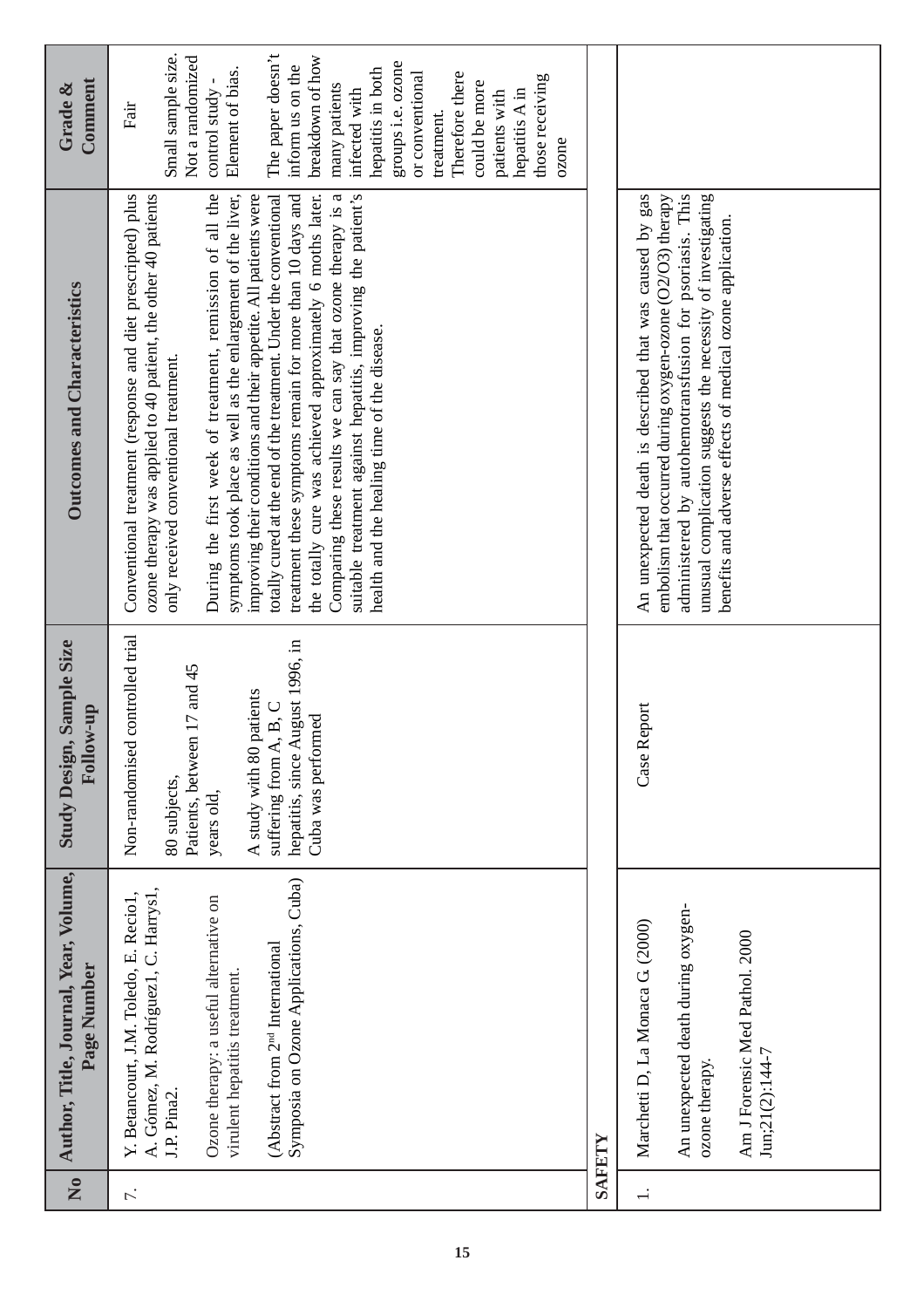| $\overline{\mathbf{z}}$ | Author, Title, Journal, Year, Volume,<br>Page Number                                                                                                                                 | Sample Size<br><b>Follow-up</b><br><b>Study Design,</b>                 | <b>Outcomes and Characteristics</b>                                                                                                                                                                                                                                                                                                                                                                                                                                                                                                                                                                                                                                                                                                                                                                      | Comment<br>Grade & |
|-------------------------|--------------------------------------------------------------------------------------------------------------------------------------------------------------------------------------|-------------------------------------------------------------------------|----------------------------------------------------------------------------------------------------------------------------------------------------------------------------------------------------------------------------------------------------------------------------------------------------------------------------------------------------------------------------------------------------------------------------------------------------------------------------------------------------------------------------------------------------------------------------------------------------------------------------------------------------------------------------------------------------------------------------------------------------------------------------------------------------------|--------------------|
|                         | CANCER                                                                                                                                                                               |                                                                         |                                                                                                                                                                                                                                                                                                                                                                                                                                                                                                                                                                                                                                                                                                                                                                                                          |                    |
|                         | management: hydrogen peroxide and<br>other 'hyperoxygenation' therapies.<br>CA Cancer J Clin. 1993 Jan-Feb;<br>Questionable methods of cancer<br>[No authors listed]<br>43(1):47-56. | Review                                                                  | method of cancer management based on the erroneous concept<br>oxidative therapy," "oxidative therapy," and "oxidology"-is a<br>that cancer is caused by oxygen deficiency and can be cured by<br>gen peroxide, germanium sesquioxide, and ozone. Although<br>these compounds have been the subject of legitimate research,<br>exposing cancer cells to more oxygen than they can tolerate.<br>there is little or no evidence that they are effective for the treat-<br>ment of any serious disease, and each has demonstrated poten-<br>-also called "oxymedicine," "bio-<br>The most highly touted "hyperoxygenating" agents are hydro-<br>tial for harm. Therefore, the American Cancer Society recom-<br>mends that individuals with cancer not seek treatment from in-<br>Hyperoxygenation" therapy- |                    |
|                         |                                                                                                                                                                                      |                                                                         | dividuals promoting any form of hyperoxygenation therapy as<br>an "alternative" to proven medical modalities.                                                                                                                                                                                                                                                                                                                                                                                                                                                                                                                                                                                                                                                                                            |                    |
|                         | <b>ASTHMA</b>                                                                                                                                                                        |                                                                         |                                                                                                                                                                                                                                                                                                                                                                                                                                                                                                                                                                                                                                                                                                                                                                                                          |                    |
|                         | Bosson J, Stenfors N, Bucht A, Helleday<br>R, Pourazar J, Holgate ST, Kelly FJ,<br>Sandstrom T, Wilson S, Frew AJ,<br>Blomberg A. (2003)                                             | Clinical trial without control<br>mentioned<br>Sample size not<br>dnora | sequence to 0.2 ppm of O3 and filtered air. Bronchoscopy with<br>Healthy and mild allergic asthmatic subjects (using only inhaled<br>beta2-agonists prn) were exposed for 2 h in blinded and randomized<br>bronchial mucosal biopsies was performed 6 h after exposure.                                                                                                                                                                                                                                                                                                                                                                                                                                                                                                                                  |                    |
|                         | Clin Exp Allergy. Jun; 33(6):777-82.<br>cytokine expression differs between<br>Ozone-induced bronchial epithelial<br>healthy and asthmatic subjects.<br>(Abstract only               |                                                                         | When comparing the two groups at baseline, the asthmatic<br>subjects showed a significantly higher expression of IL-4 and<br>IL-5. After O3 exposure the epithelial expression of IL-5, GM-<br>CSF, ENA-78 and IL-8 increased significantly in asthmatics, as<br>compared to healthy subjects.                                                                                                                                                                                                                                                                                                                                                                                                                                                                                                           |                    |
|                         |                                                                                                                                                                                      |                                                                         | asthmatic group may contribute to a subsequent worsening of<br>The present study confirms a difference in epithelial cytokine<br>expression between mild atopic asthmatics and healthy controls,<br>as well as a differential epithelial cytokine response to O3. This<br>cytokines and neutrophil chemoattractants shown in the<br>O3-induced upregulation of T helper type 2 (Th2)-related<br>the airway inflammation, and help to explain their differential<br>sensitivity to O3 pollution episodes.                                                                                                                                                                                                                                                                                                 |                    |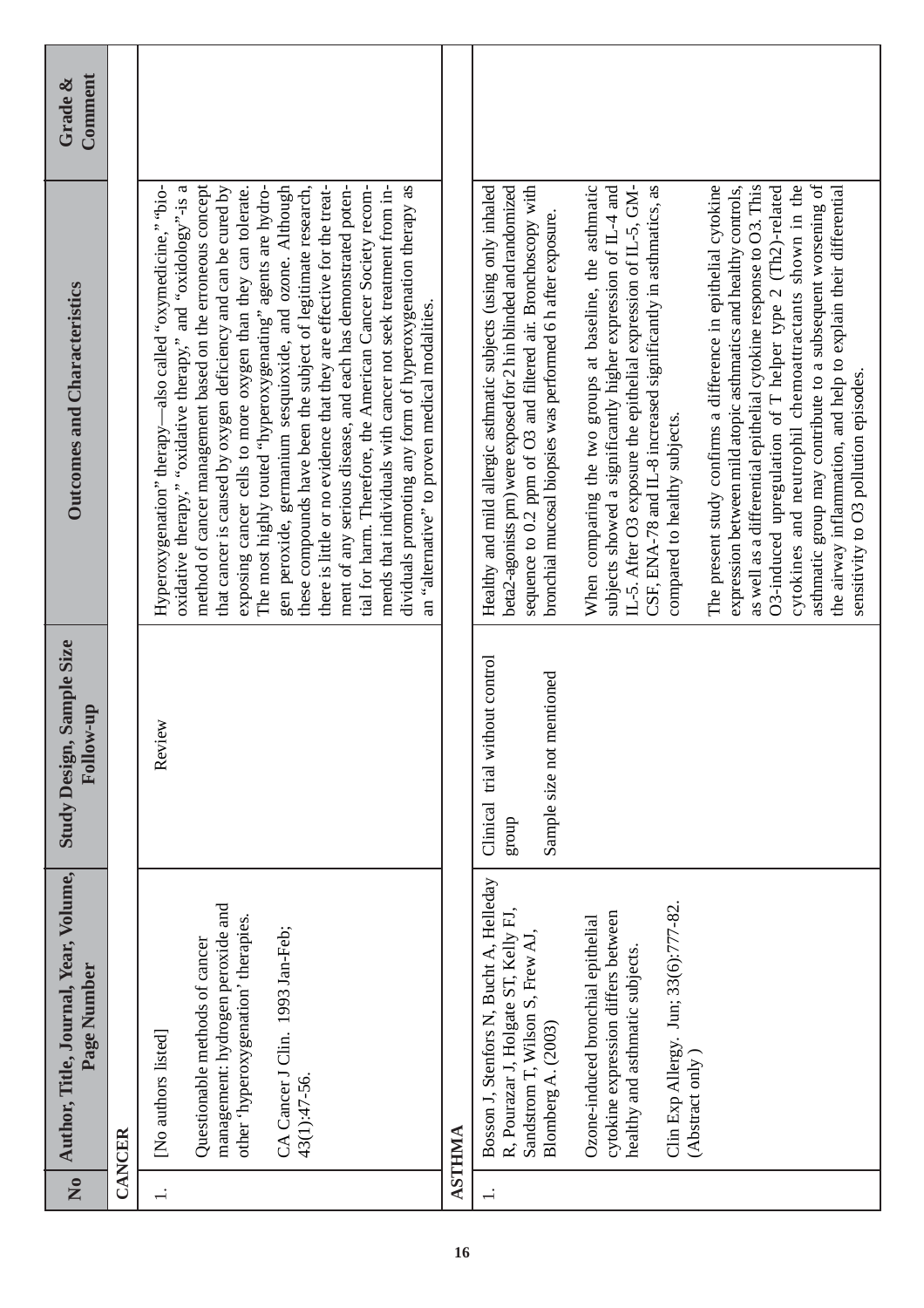#### Comment **Comment** Grade & **Outcomes and Characteristics Grade &** Poor Fair It was concluded that autohemotherapy with ozone, in a there was a significant prolongation of intermittent claudication distance in all examined patients - 65.6% (mean value,  $p$  (< or =0.01). Patients treated with peritoneal dialysis achieved much concentration of 34.4 mcg/ml of blood, is safe, easily applied and may be useful In the therapy of atherosclerotic ischemia of lower The aim of the study was to investigate the influence of ozonated patients, known to be particularly exposed to generation and Twelve continuously hemodialyzed subjects with atherosclerotic peroxidation products, the reduced glutathione level in red blood The study showed that ozonated autohemotherapy with ozone This is a preliminary study on the influence of blood ozonation on This is a preliminary study on the influence of blood ozonation on the intensity of symptoms of ischemia of the lower extremities Eleven patients (91.6%) reported a subjective decrease in perceived Eleven patients (91.6%) reported a subjective decrease in perceived intensity of ischemic pains, or observed prolongation of intermittent intensity of ischemic pains, or observed prolongation of intermittent there was a significant prolongation of intermittent claudication distance in all examined patients - 65.6% (mean value,  $p \ll or$ =0.01). Patients treated with peritoneal dialysis achieved much greater improvement than did hemodialyzed patients (165% vs. 42%). It was concluded that autohemotherapy with ozone, in a concentration of 34.4 mcg/ml of blood, is safe, easily applied and may be useful In the therapy of atherosclerotic ischemia of lower The aim of the study was to investigate the influence of ozonated autohemotherapy on the oxidative stress extent in hemodialyzed autohemotherapy on the oxidative stress extent in hemodialyzed patients, known to be particularly exposed to generation and ischemia of the lower limbs were examined in a prospective, controlled, single blind study. Autohemotherapy with blood controlled, single blind study. Autohemotherapy with blood exposure to oxygen served as a control. The protein and lipid exposure to oxygen served as a control. The protein and lipid peroxidation products, the reduced glutathione level in red blood The study showed that ozonated autohemotherapy with ozone concentration 50 microg/ml per gram of blood induced a significant concentration 50 microg/ml per gram of blood induced a significant Therapy did not cause either the enhancement of protein and lipid Therapy did not cause either the enhancement of protein and lipid the intensity of symptoms of ischemia of the lower extremities claudication distance. During march tests performed on a treadmill, claudication distance. During march tests performed on a treadmill, greater improvement than did hemodialyzed patients (165% vs. 42%). Twelve continuously hemodialyzed subjects with atherosclerotic ischemia of the lower limbs were examined in a prospective, decrease in glutathione level after 9 sessions of this procedure. decrease in glutathione level after 9 sessions of this procedure. cells and free hemoglobin plasma concentration was measured. cells and free hemoglobin plasma concentration was measured. among dialysed patients with chronic renal failure. among dialysed patients with chronic renal failure. **Outcomes and Characteristics** peroxidation, or erythrocytes damage. peroxidation, or erythrocytes damage. extremities among dialyzed patients. extremities among dialyzed patients. deleterious effects of free radicals. deleterious effects of free radicals. immediately before and after 14 immediately before and after 14 Study Design, Sample Size **Study Design, Sample Size** 5 hemodialyzed patients and 7 patients treated with peritoneal patients treated with peritoneal 5 hemodialyzed patients and 7 Non randomized control trial Non randomized control trial dialysis were examined dialysis were examined **Follow-up** Cross sectional study Cross sectional study sessions of ozonated sessions of ozonated autohaemotherapy autohaemotherapy 12 patients 12 subjects No **Author, Title, Journal, Year, Volume, Author, Title, Journal, Year, Volume,** autohemotherapy in chronically dialysed patients with atherosclerotic ischemia of autohemotherapy in chronically dialysed patients with atherosclerotic ischemia of atherosclerotic ischemia of lower limbs. atherosclerotic ischemia of lower limbs. Int J Artif Organs. Apr; 26(4):297-303. Int J Artif Organs. Apr; 26(4):297-303. autohemotherapy on oxidative stress in autohemotherapy on oxidative stress in Beneficial clinical effects of ozonated Beneficial clinical effects of ozonated Int J Artif Organs. Feb; 24(2):79-82. Debska-Slizien A, Aleksandrowicz E, Int J Artif Organs. Feb; 24(2):79-82. Debska-Slizien A, Aleksandrowicz E, Lysiak-Szydlowska W, Rutkowski B Lysiak-Szydlowska W, Rutkowski B Biedunkiewicz B, Burakowski S, Biedunkiewicz B, Burakowski S, Biedunkiewicz B, Chamienia A, Biedunkiewicz B, Chamienia A, the lower limbs-pilot study. Page Number the lower limbs—pilot study. **Page Number** Tylicki L, Nieweglowski T, hemodialyzed patients with hemodialyzed patients with Tylicki L, Niew glowski T, Tylicki L, Nieweglowski T, Tylicki L, Niew glowski T, The influence of ozonated The influence of ozonated Rutkowski B (2001) Rutkowski B (2001) (Abstract only) (Abstract only) (2003).  $\overline{1}$ .  $\overline{Q}$

**LIMB ISHAEMIA**

**LIMB ISHAEMIA**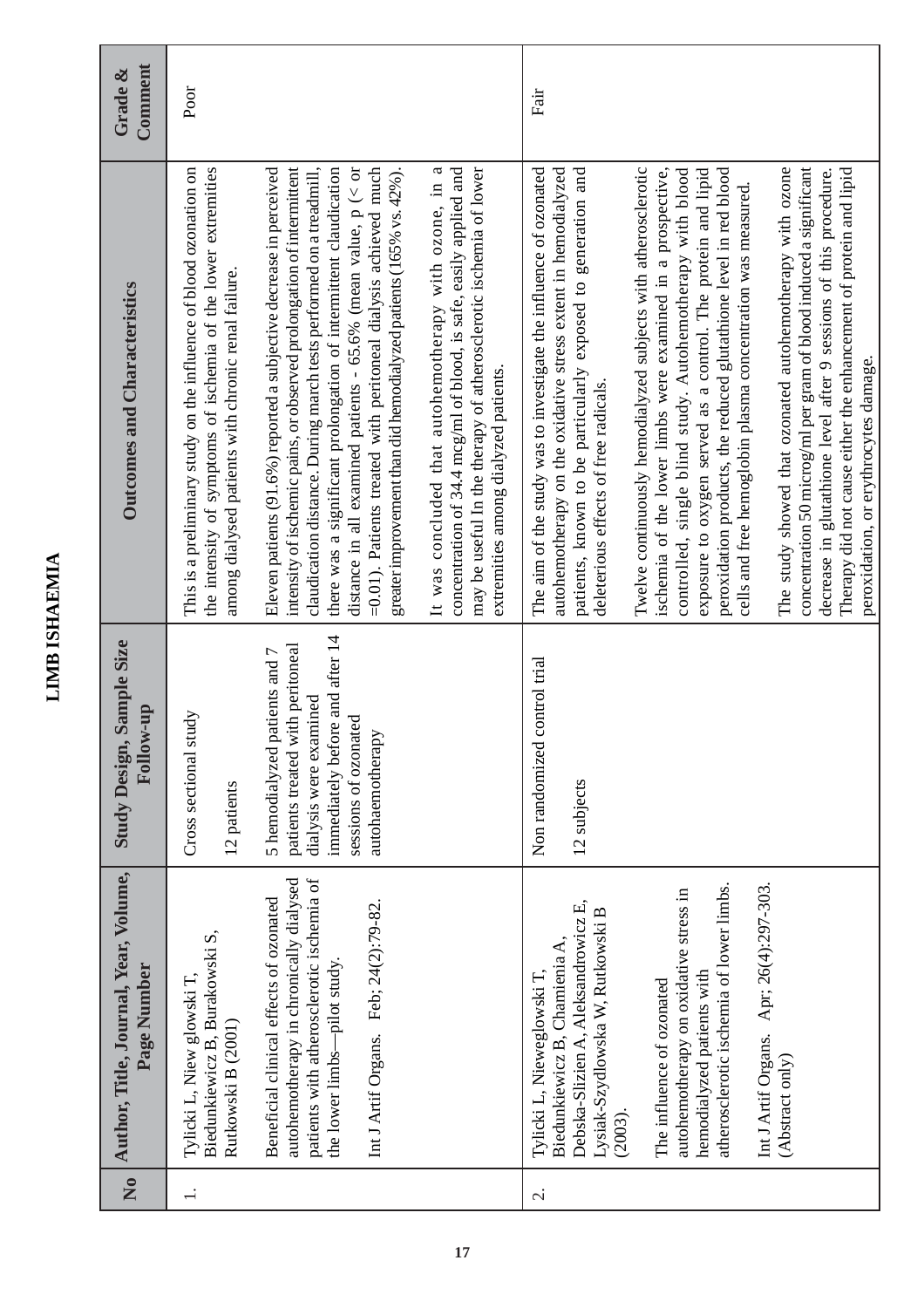| $\mathbf{\hat{z}}$ | Author, Title, Journal, Year, Volume,<br>Page Number                                                                                                                                                                                                                                                                            | Sample Size<br>Follow-up<br><b>Study Design,</b>                                                                                                                                                                                           | <b>Outcomes and Characteristics</b>                                                                                                                                                                                                                                                                                                                                                                                                                                                                                                                                                                                                                                                                                                                                                                                                                     | Comment<br>Grade &                                                                                                               |
|--------------------|---------------------------------------------------------------------------------------------------------------------------------------------------------------------------------------------------------------------------------------------------------------------------------------------------------------------------------|--------------------------------------------------------------------------------------------------------------------------------------------------------------------------------------------------------------------------------------------|---------------------------------------------------------------------------------------------------------------------------------------------------------------------------------------------------------------------------------------------------------------------------------------------------------------------------------------------------------------------------------------------------------------------------------------------------------------------------------------------------------------------------------------------------------------------------------------------------------------------------------------------------------------------------------------------------------------------------------------------------------------------------------------------------------------------------------------------------------|----------------------------------------------------------------------------------------------------------------------------------|
| $\dot{\varsigma}$  | Tylicki L, Biedunkiewicz B, Nieweglowski<br>Lysiak-Szydlowska W, Rutkowski B (2004).<br>on maintenance hemodialysis: influence<br>Ozonated autohemotherapy in patients<br>T, Chamienia A, Slizien AD, Luty J,<br>on lipid profile and endothelium.<br>Artif Organs Feb; 28(2):234-7.<br>leszek.tylicki@wp.pl<br>(Abstract only) | with atherosclerotic ischemia of<br>AHT with ozone concentration<br>Twelve hemodialyzed subjects<br>autohemotherapy with oxygen<br>lower limbs (AILL) received<br>as a control followed by O3-<br>of 50 micro $g$ /ml.<br>Controlled trial | 17.71%) [ $P < 0.001$ ]. No significant changes in the activity of<br>cholesterol was also significantly lower than the initial value (-<br>vWF were found after the first session of O3-AHT and after all<br>nine sessions of O3-AHT. The study showed that O3-AHT did<br>not affect deleteriously the endothelium in patients with chronic<br>decreased compared to the baseline $(-8.34\%)$ [P < 0.01]. LDL<br>renal failure on maintenance hemodialysis. It may stimulate<br>beneficial changes in serum lipid profile manifesting as a<br>Serum lipids and plasma activity of von Willebrand factor (vWF)<br>were measured. After O3-AHT, total cholesterol significantly<br>decrease in the total- and LDL-cholesterol levels.                                                                                                                    | subjects served<br>comparison<br>as controls.<br>more valid.<br>Fair<br>The same<br>Hence                                        |
| 4.                 | patients with intermittent claudication:<br>Int J Artif Organs. Jan; 27(1):29-34.<br>autohemotherapy in hemodialyzed<br>Nieweglowski T, Burakowski S,<br>Clinical efficacy of ozonated<br>Biedunkiewicz B, Tylicki L,<br>an oxygen-controlled study.<br>Rutkowski B (2004).<br>(Abstract only)                                  | blinded<br>Cross over single<br>10 subjects                                                                                                                                                                                                | There was also significant increase in pain-free distance after<br>concentration of 50 microg/ml and the cycle of oxygen<br>Ten subjects with intermittent claudication (Fontain II stage)<br>received the cycle of ozonated autohemotherapy with ozone<br>The results showed significant prolongation of maximal waking<br>ozonated autohemotherapy, compared to baseline (by 71.7%) and<br>to the oxygen control (by 62.8%) 90% of patients reported clinical<br>improvement relative to baseline after ozonated autohemotherapy,<br>autohemotherapy as a control in a crossover, single-blind manner.<br>Pain-free distance and maximal walking distance were measured<br>compared to only 40% after the oxygen-control treatment.<br>distance after ozonated autohemotherapy compared to<br>Patients assessed the efficacy of therapy subjectively. | Time frame not<br>washout period<br>mentioned. No<br>between the<br>mention of<br>Poor<br>Subjective<br>evaluation<br>cross over |
| 5.                 | Clinical assessment of treatment results for<br>extremities with intraarterial ozone injections<br>Matyszczyk B, Krupa G, Rudzki H,<br>atherosclerotic ischemia of the lower<br>[Article in Polish] Pol Tyg Lek.<br>Zbronska H, Skowron J (1992)<br>Sroczynski J, Antoszewski Z,<br>Oct 19-26; 47(42-43):964-6.                 | ischemia of the lower extremities<br>50 patients with atherosclerotic<br>and to 49 diabetic patients<br>Ten injections of O3 into<br>femoral arteries were<br>administered<br>Clinical trial                                               | The treatment showed a significant improvement in both groups<br>manifested by an increase in ankle-arm index, and prolongation<br>The treatment of atherosclerotic ischemia of the lower<br>measurement of intermittent claudication distance prior to and<br>All patients were assessed clinically with the ankle-arm index,<br>of the intermittent claudication distance by more than twice.<br>extremities with O3 is both valuable and safe.<br>after the treatment.                                                                                                                                                                                                                                                                                                                                                                               |                                                                                                                                  |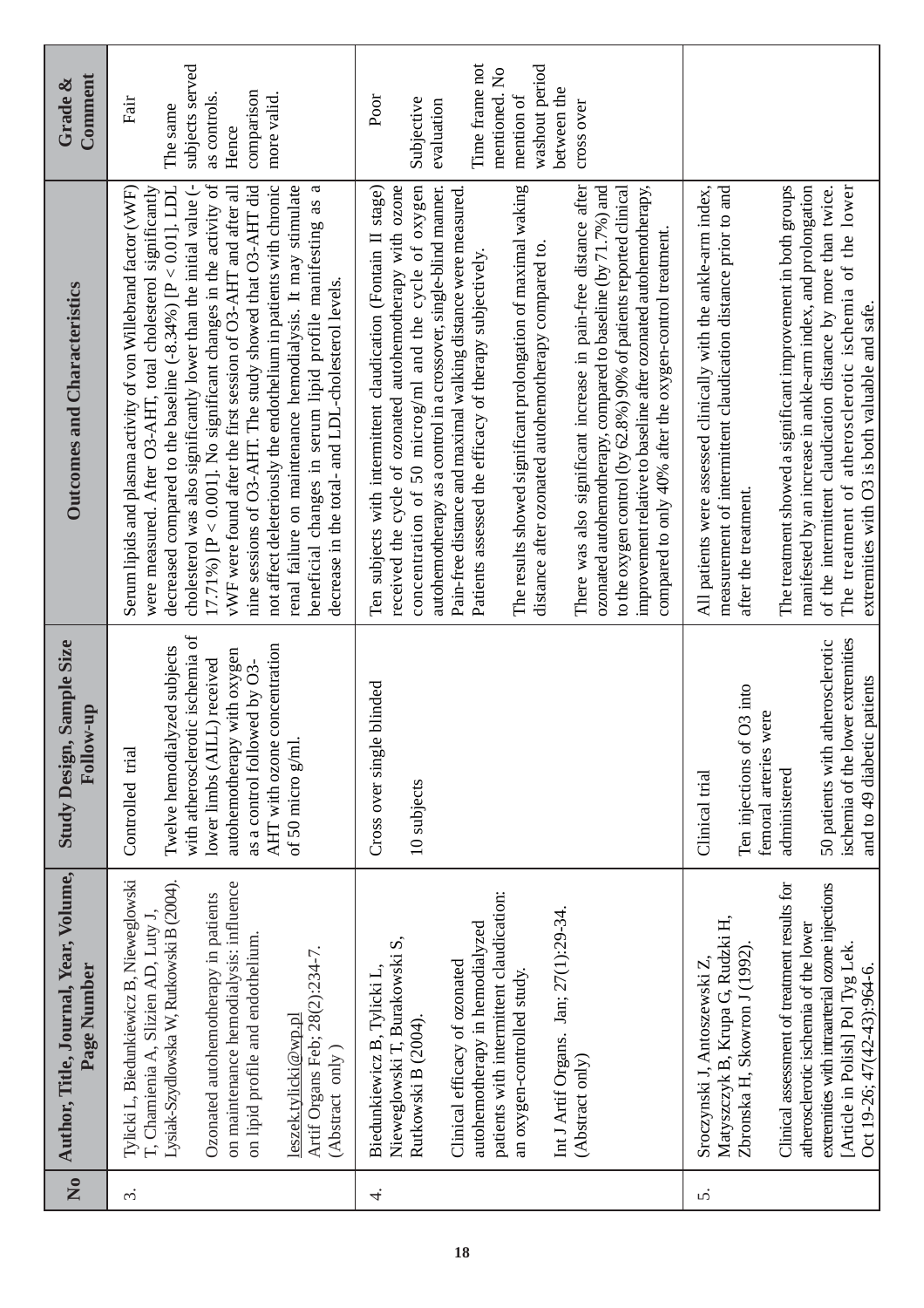| Comment<br>Grade &                                   | Poor                                                                                                                                                                                                                                                                                                |                                                                                               |                                                  |                                                                                                                                        |                                                                                                                                                                                                              |                                                                |                                                                                                                                                                                                                                                                            |                                                                                                                                                                                                        |                                                                                                                         |                                                                                                                          |                                                 |
|------------------------------------------------------|-----------------------------------------------------------------------------------------------------------------------------------------------------------------------------------------------------------------------------------------------------------------------------------------------------|-----------------------------------------------------------------------------------------------|--------------------------------------------------|----------------------------------------------------------------------------------------------------------------------------------------|--------------------------------------------------------------------------------------------------------------------------------------------------------------------------------------------------------------|----------------------------------------------------------------|----------------------------------------------------------------------------------------------------------------------------------------------------------------------------------------------------------------------------------------------------------------------------|--------------------------------------------------------------------------------------------------------------------------------------------------------------------------------------------------------|-------------------------------------------------------------------------------------------------------------------------|--------------------------------------------------------------------------------------------------------------------------|-------------------------------------------------|
| <b>Outcomes and Characteristics</b>                  | lowering of fibrinogen concentration, prolongation of activated<br>It was found that use of ozone-oxygen mixtures leads to<br>hypocoagulatory changes (diminution of platelet aggregation,<br>partial thromboplastin time, enhanced fibrinolytic activity) which<br>contribute to clinical response |                                                                                               |                                                  | A significant improvement in intermittent claudication and<br>reduction in blood and plasma viscosity occurred after ozone<br>therapy. |                                                                                                                                                                                                              |                                                                | mg/kg daily during 10 days by rectal insufflation) is shown to<br>be protective as it attenuated the increases in transaminases (AST,<br>The effect of ozone treatment on the injury associated to hepatic<br>ischemia-reperfusion (I/R) was evaluated. Ozone treatment (1 | ALT) and lactate levels observed after I/R. I/R lead to a decrease<br>in endogenous antioxidant (SOD and glutathione) and an increase<br>in reactive oxygen species (H2O2) with respect to the control | treatment on the injury associated to hepatic I/R. The<br>group. The present study reports a protective effect of ozone | endogenous antioxidants and prooxidants balance in favour of<br>effectiveness of ozone could be related to its action on | antioxidants, thus attenuating oxidative stress |
| Study Design, Sample Size<br>Follow-up               | Clinical trial without control<br>81 subjects<br>dnora                                                                                                                                                                                                                                              | [aa]<br>[Article in Russi                                                                     |                                                  |                                                                                                                                        |                                                                                                                                                                                                              |                                                                |                                                                                                                                                                                                                                                                            |                                                                                                                                                                                                        |                                                                                                                         |                                                                                                                          |                                                 |
| Author, Title, Journal, Year, Volume,<br>Page Number | Maslennikova NO, Bolgov VF, Pavlovskaia<br>Maslennikov OV, Sharov IG, Potekhina<br>EE, Zheglova LV, Chalkina SN (1997).<br>IP, Dushkina NG, Kryzhanovskaia NA,                                                                                                                                      | Effect of ozone therapy on hemostatic<br>changes in patients with vascular<br>atherosclerosis | Klin Med (Mosk). 75(10):35-7.<br>(Abstract only) | Antoszewski Z, Matyszczyk B, Krupa G,<br>Mlynarski J, Strugala M (1991).<br>Turczynski B, Sroczynski J,                                | type II and ischemia of the lower extremities<br>Ozone therapy and viscosity of blood<br>components in patients with diabetes<br>claudication and certain biochemical<br>and plasma distance of intermittent | Pol Tyg Lek. Sep 9-30; 46(37-39):708-10<br>[Article in Polish] | Jalil EC, Planell ES, Puig-Parellada P,<br>Peralta C, Leon OS, Xaus C, Prats N,<br>Gelpi E, Rosello-Catafau J.                                                                                                                                                             | Protective effect of ozone treatment on<br>ischemia-reperfusion: antioxidant-<br>the injury associated with hepatic                                                                                    | prooxidant balance.                                                                                                     | Instituto de Investigaciones Biomedicas<br>Department of Medical Bioanalysis,                                            | de Barcelona, CSIC-IDIBAPS, Spain               |
| $\mathbf{\hat{z}}$                                   | $\acute{\circ}$                                                                                                                                                                                                                                                                                     |                                                                                               |                                                  | $\overline{\tau}$ .                                                                                                                    |                                                                                                                                                                                                              |                                                                | $\infty$                                                                                                                                                                                                                                                                   |                                                                                                                                                                                                        |                                                                                                                         |                                                                                                                          |                                                 |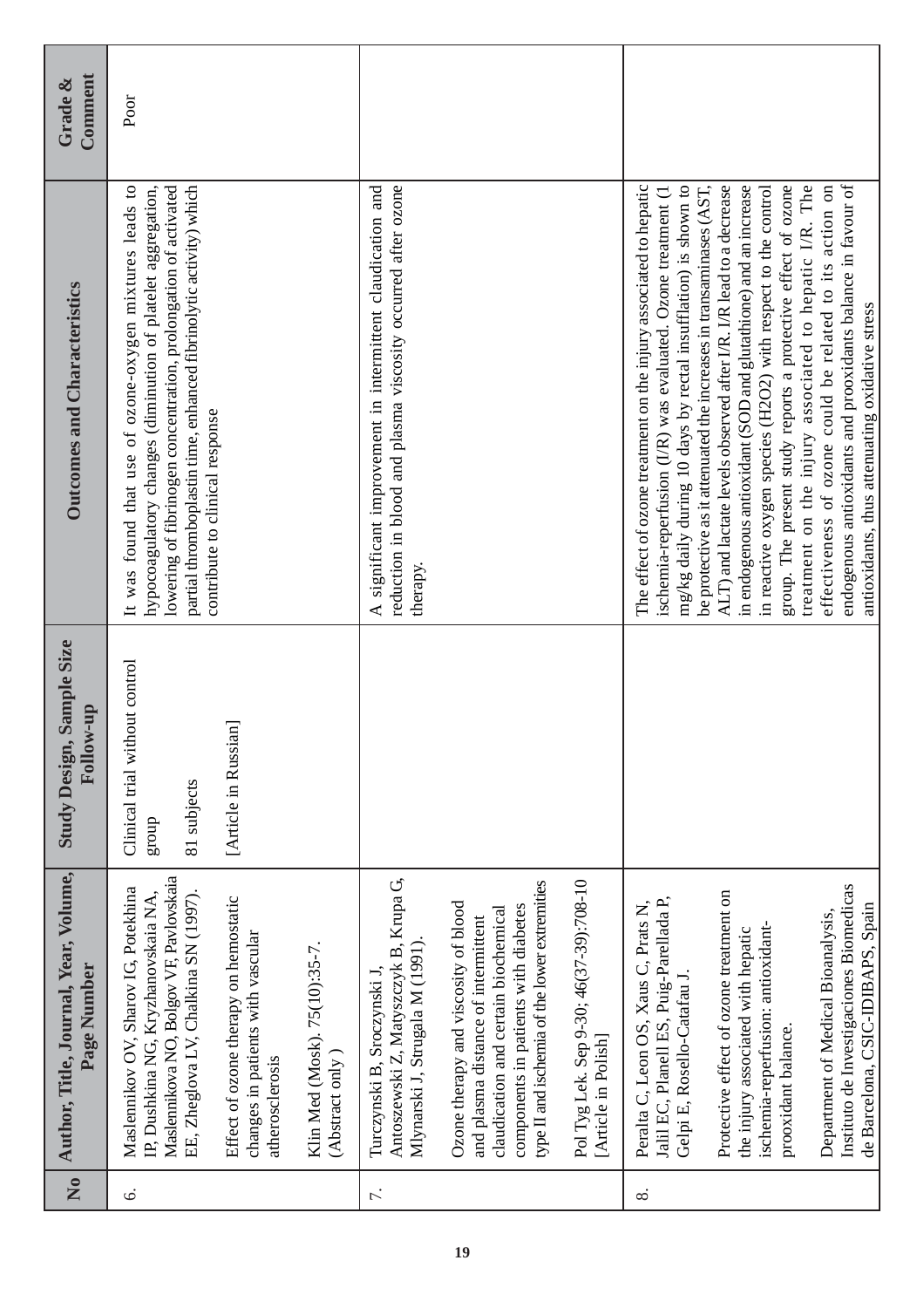| Comment<br>Grade &                                   | Poor                                                                                                                                                                                                                                                                                                                                                                                                                                                                                                                                                                                                                                                                                                                                                                                                                                                                                                                                | Poor                                                                                                                                                                                                                                                                                                                                                                                                                                                                                                                                                                                                                                                                                                                                                                                                                                                                                                                                                                                                                                                                   |
|------------------------------------------------------|-------------------------------------------------------------------------------------------------------------------------------------------------------------------------------------------------------------------------------------------------------------------------------------------------------------------------------------------------------------------------------------------------------------------------------------------------------------------------------------------------------------------------------------------------------------------------------------------------------------------------------------------------------------------------------------------------------------------------------------------------------------------------------------------------------------------------------------------------------------------------------------------------------------------------------------|------------------------------------------------------------------------------------------------------------------------------------------------------------------------------------------------------------------------------------------------------------------------------------------------------------------------------------------------------------------------------------------------------------------------------------------------------------------------------------------------------------------------------------------------------------------------------------------------------------------------------------------------------------------------------------------------------------------------------------------------------------------------------------------------------------------------------------------------------------------------------------------------------------------------------------------------------------------------------------------------------------------------------------------------------------------------|
| <b>Outcomes and Characteristics</b>                  | ultrasonic dopplerography dynamics was marked in 79 % of<br>The ONS infusions also promoted maintenance of the effective<br>heart work. The stroke volume by the end of the treatment course<br>In 85 patients with ischemic insult are shown that positive<br>cases, in the acute period, and in 63 % of cases in the restoration<br>It was shown a decrease in the intercerebral blood circulation<br>restoration of forward and backward connecting arteries in the<br>has grown on 29 %, and the minute volume on 24 %. The general<br>peripheral circulatory resistance has decreased on 31 %. As a<br>asymmetry and in the circulatory resistance, as well as an<br>increase of the cerebral circulation reactivity and a functional<br>whole, eukinetic type of circulation is 1, 5 times more often<br>Willis circle. In this case linear blood velocity did not vary.<br>period of ischemic insult.<br>after ozonetherapy. | stable stenocardia -95%) that were on ozone therapy. Attacks of<br>attacks was diminished in 50% in 30 patients (37.5%). This<br>enabled the patients to low the dose of nitrates and in a number<br>Ozone therapy proved to be highly effective in patients with<br>Hence, ozone therapy can be regarded as a highly efficient<br>method of IHD treatment. Positive results are provided by ozone<br>Positive results were received in 76 patients (of 80 patients with<br>stenocardial pains were completely controlled in 46 out of 80<br>patients (58%) with stable stenocardia. The amount of pain<br>of cases to discontinue their use. 4 patients (5%) did not have<br>All the patients showed the increase to domestic and dosed<br>physical loads. Instrumental readings had positive dynamics.<br>progressive angina pectoris and resulted in elimination of non-<br>stable condition with significant reduction of coronary<br>influence on antioxidant, coagulation and oxygen-transport<br>any improvement in their condition.<br>insufficiency symptoms. |
| <b>Study Design, Sample Size</b><br><b>qu-wolloy</b> | ozone concentration of 300ug/l.<br>saline solution (ONS) with an<br>intravenous ozonized normal<br>Clinical trial without control<br>85 subjects treated with<br>group                                                                                                                                                                                                                                                                                                                                                                                                                                                                                                                                                                                                                                                                                                                                                              | rectal insufflations. The patients<br>nitroglycerine use), tolerance to<br>85 subjects, 80 having stable II-<br>The treatment course was done<br>intraveous drops infusions and<br>mixtures were administered in<br>5 patients had<br>in 3-4 weeks. Ozone/oxygen<br>Clinical trial without control<br>progressive angina pectoris.<br>readings, echocardioscopy.<br>condition was checked by<br>physical loads data, EKG<br>clinical signs (number of<br>stenocadial attacks and<br>III stenocardia,<br>group                                                                                                                                                                                                                                                                                                                                                                                                                                                                                                                                                          |
| Author, Title, Journal, Year, Volume,<br>Page Number | hemodynamics in patients with ischemic<br>Symposia on Ozone Applications, Cuba)<br>(Abstract from 3 <sup>rd</sup> International<br>A.Mochalov.Nizhni Novgorod<br>Ozone therapy influence on<br>S. Kotov; A. Gustov and<br>insult.                                                                                                                                                                                                                                                                                                                                                                                                                                                                                                                                                                                                                                                                                                   | Symposia on Ozone Applications, Cuba)<br>Ozone therapy in ischemic heart disease<br>Y. Shaarov, N. Maslennikova, N.<br>(Abstract from 2 <sup>nd</sup> International<br>Dushkina, O. Maslennikov.<br>(ihd).                                                                                                                                                                                                                                                                                                                                                                                                                                                                                                                                                                                                                                                                                                                                                                                                                                                             |
| $\overline{\mathsf{X}}$                              | o.                                                                                                                                                                                                                                                                                                                                                                                                                                                                                                                                                                                                                                                                                                                                                                                                                                                                                                                                  | $\overline{10}$ .                                                                                                                                                                                                                                                                                                                                                                                                                                                                                                                                                                                                                                                                                                                                                                                                                                                                                                                                                                                                                                                      |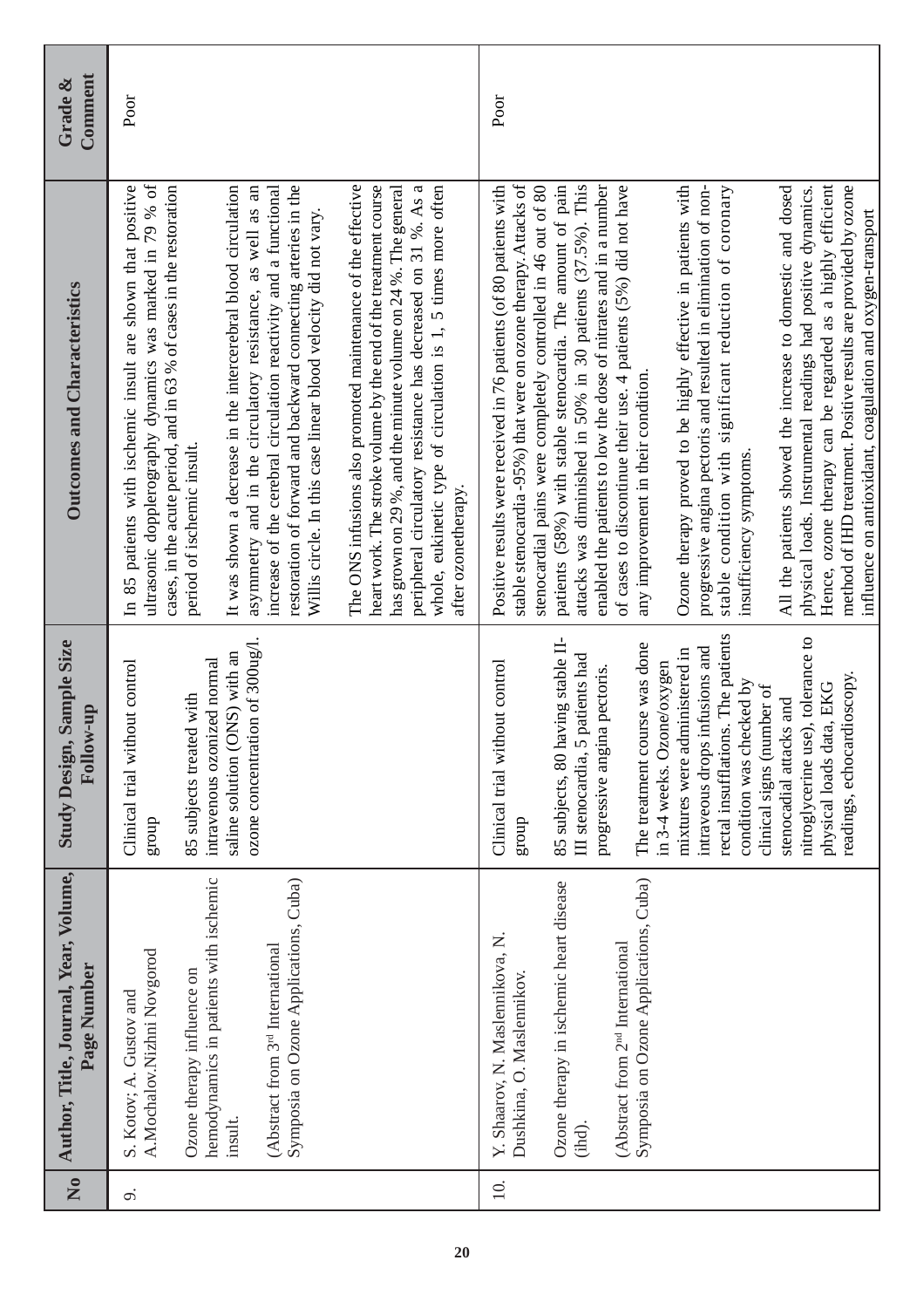|                                                                   | Author, Title, Journal, Year, Volume,<br>Page Number                                                                                                                                                         | Sample Size<br>Follow-up<br><b>Study Design,</b>                                                                                                                                                                                                                                                                                                                                                                                                                                | <b>Outcomes and Characteristics</b>                                                                                                                                                                                                                                                                                                                                                                                                                                                                                                                                                                                                                                                                                                                                                                                                                                                                                                                                                                                                                                                                                                                                                                                                                                                                                                     | Comment<br>Grade &                                                                                                                                                                                                                                                                                                                          |
|-------------------------------------------------------------------|--------------------------------------------------------------------------------------------------------------------------------------------------------------------------------------------------------------|---------------------------------------------------------------------------------------------------------------------------------------------------------------------------------------------------------------------------------------------------------------------------------------------------------------------------------------------------------------------------------------------------------------------------------------------------------------------------------|-----------------------------------------------------------------------------------------------------------------------------------------------------------------------------------------------------------------------------------------------------------------------------------------------------------------------------------------------------------------------------------------------------------------------------------------------------------------------------------------------------------------------------------------------------------------------------------------------------------------------------------------------------------------------------------------------------------------------------------------------------------------------------------------------------------------------------------------------------------------------------------------------------------------------------------------------------------------------------------------------------------------------------------------------------------------------------------------------------------------------------------------------------------------------------------------------------------------------------------------------------------------------------------------------------------------------------------------|---------------------------------------------------------------------------------------------------------------------------------------------------------------------------------------------------------------------------------------------------------------------------------------------------------------------------------------------|
|                                                                   |                                                                                                                                                                                                              |                                                                                                                                                                                                                                                                                                                                                                                                                                                                                 |                                                                                                                                                                                                                                                                                                                                                                                                                                                                                                                                                                                                                                                                                                                                                                                                                                                                                                                                                                                                                                                                                                                                                                                                                                                                                                                                         |                                                                                                                                                                                                                                                                                                                                             |
| retinitis pigmentosa.<br><b>Barceló</b>                           | Symposia on Ozone Applications, Cuba)<br>Controlled clinical trial on the use of<br>N. Moreno, O. Peláez, T. Alemán, C.<br>ozonated blood as a treatment for<br>(Abstract from 2 <sup>nd</sup> International | suffering from typical forms of<br>subjects, 15 to 65 years, and<br>to control<br>62 patients assigned to the<br>CT, 123<br>retinitis pigmentosa<br>A double blind R<br>treatment and 61<br>group (placebo)<br>participated                                                                                                                                                                                                                                                     | was measured (less than 2.5 lines considered non significant<br>only blood. Participants were blind with regards to this, throughout<br>the duration of the study. Visual acuity remained the same, 6<br>months after the treatment, in 74.2% of the patients, improve in<br>21% and worsen in 4.8%. Visual field area remained the same, 6<br>months after the treatment, in 41.9% of the patients, improve in<br>46.7% and worsen in 11.35%. Significant differences were<br>observed between groups with lower frequencies of improvements<br>in controls are larger proportions of worsening. Improvements<br>Background and V-4e target. Visual field areas were digitized and<br>measured with a computer program (VISUAL). Ozonated blood<br>fashion for 15 days, while patients in the control group received<br>were not observed in 91.9% of patients one year after the treatment.<br>Ozone treatment is proved of benefit in patients with RP, although<br>general and ophthalmologic examination was<br>performed after signing an informed consent Snellen visual acuity<br>was administered to patients in the treatment group, in a daily<br>This tendency was first noted after 6 months from the treatment.<br>changes) and Goldmann kinetic visual field with 31.5 asb.<br>its action is temporary.<br>complete<br>∢ | Good                                                                                                                                                                                                                                                                                                                                        |
| Ozone therapy in different<br>ophthalmologic diseases.<br>ن<br>щi | Symposia on Ozone Applications, Cuba)<br>Díaz, L.Borrego1, S. Menéndez2,<br>L. R. Borrego3, R. A. Borrego3.<br>(Abstract from 2 <sup>nd</sup> International                                                  | systemic, stage I and II), 45 with<br>chronic glaucoma of open angle<br>20 with optic atrophy (less than<br>Patients were treated with daily<br>rectal ozone therapy, during 20<br>(tonometrically compensated),<br>180 subjects 1-year follow-up<br>one year of evolution and not<br>retinopathy (no proliferative).<br>progressive myopia, 25 with<br>hereditary), 10 with diabetic<br>Clinical trial without group<br>days, representing 80 with<br>Retinitis Pigmentosa (no | patients with Retinitis Pigmentosa, 75 % improved their visual<br>After 1 year, 23% of improvement still remained. According to<br>visual field, 76% of patients improved it after treatment and up to 9<br>months, but after 1 year, 16% lost their improvement. Respect to<br>progressive myopia, the visual acuity increased in 78% (post-<br>treatment and 9 months later) and remained 58% after 1 year. In<br>field increased in 76% of patients, post-treatment and after 1 year.<br>Clinical evaluation was made each 3 months, up to 1 year. In<br>glaucoma, 65% increased the visual acuity (post-treatment and 9<br>months later), maintaining 53% of improvement after 1 year. Visual<br>In diabetic retinopathy, 60% improved their visual acuity (post-<br>year. Respect to optic atrophy, 45% of improvement in visual field<br>treatment), diminishing to 40%, 6 months later and 20%, after 1<br>was achieved (post-treatment) maintaining its figure after 1 year.<br>acuity (post-treatment and 6 months later).                                                                                                                                                                                                                                                                                                     | eachophthalmological<br>participated in this<br>various severities of<br>Small subset sample<br>diseases were with<br>complications. This<br>randomized clinical<br>follow-up. There<br>study has a short<br>ophthalmologic<br>size. Those who<br>trial looking at<br>study with the<br>is a need for a<br>Poor<br>mild or no<br>condition. |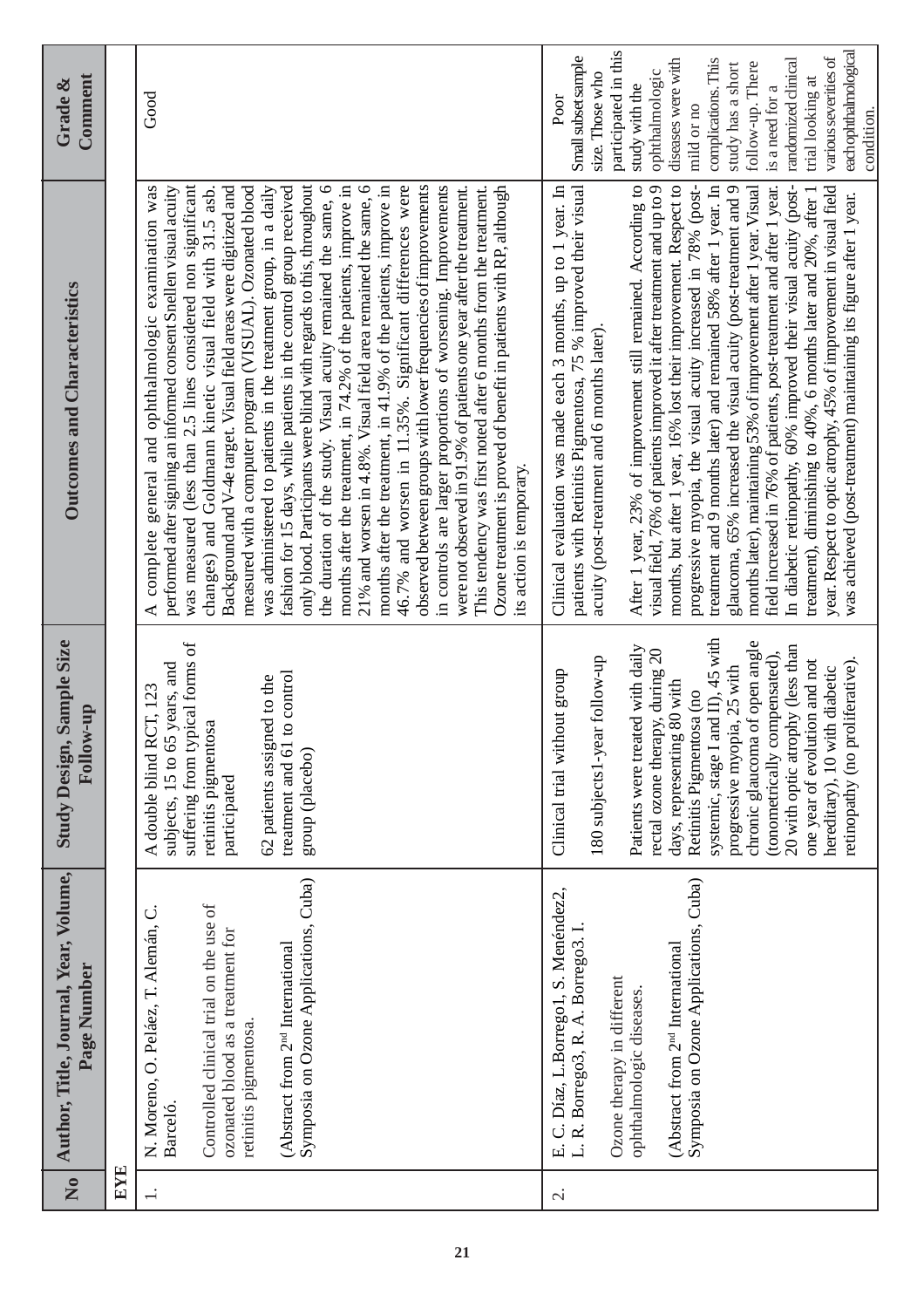| Comment<br>Grade &                                   | long term basis.<br>findings are on<br>cohort study is<br>follow-up or a<br>whether these<br>short term or<br>A long term<br>required to<br>Poor<br>determine                                                                                                                                                                                                                                                                                                                                                                                                                  | Poor                                                                                                                                                                                                                                                                                                                                                                                                                                                                                                                                                                                                                                                                                                                                                                                                                                                                                                                                              |
|------------------------------------------------------|--------------------------------------------------------------------------------------------------------------------------------------------------------------------------------------------------------------------------------------------------------------------------------------------------------------------------------------------------------------------------------------------------------------------------------------------------------------------------------------------------------------------------------------------------------------------------------|---------------------------------------------------------------------------------------------------------------------------------------------------------------------------------------------------------------------------------------------------------------------------------------------------------------------------------------------------------------------------------------------------------------------------------------------------------------------------------------------------------------------------------------------------------------------------------------------------------------------------------------------------------------------------------------------------------------------------------------------------------------------------------------------------------------------------------------------------------------------------------------------------------------------------------------------------|
| <b>Outcomes and Characteristics</b>                  | increasing also the quality of their vision (by means of<br>improvement in the visual acuity and visual field). In spite of,<br>The patients suffer of photophobia, photopsia and reduce vision<br>Considering that the patients with remission of two symptoms<br>of the disease after the ozone treatment is considered as signs<br>after 6 month the appearance of signs and symptoms in all the<br>improvement, in this case all of them after the 7th and 8th ozone<br>application didn't present photophobia and phototopsia,<br>patients took place.<br>on dark places. | The main object of this study was to evaluate the feasibility of<br>potentials (VEP), Pelli Robson Contrast Sensitivity Test<br>with 86% and 83% respectively, followed by VA (55%) and VEP<br>except Leber optic atrophy, where no improvement was<br>improving the visual function of a group of patients, with<br>Ozone concentration and doses are used according to the<br>PRCST and VF were the parameters mostly improved in patients<br>(37%). Good results were achieved in all etiologies studied,<br>different degrees of OND with reduced possibilities of vision<br>biochemical status of each patient. An ophthalmological<br>examination and a set of tests conformed by visual acuity $(VA)$ ,<br>visual field by Goldmann Perimetry (VF), visual evoked<br>(PRCST) was applied to patients before and after ozone therapy<br>observed, neither objective nor subjective.<br>improvement, by means of ozone therapy.<br>treatment |
| Sample Size<br>Follow-up<br><b>Study Design,</b>     | the Retinitis Pigmentosa Center,<br>pigmentosa was evaluated in<br>The effect of ozone in 50<br>patients with retinitis<br>Descriptive report<br>Camagüey, Cuba<br>50 subjects                                                                                                                                                                                                                                                                                                                                                                                                 | of evolution were given mixture<br>60 patients suffering from OND<br>of ozone/oxygen endovenously<br>by autohemotherapy, during 15<br>of different etiologies and time<br>Clinical trial without control<br>sessions.<br>group                                                                                                                                                                                                                                                                                                                                                                                                                                                                                                                                                                                                                                                                                                                    |
| Author, Title, Journal, Year, Volume,<br>Page Number | Effects of ozone in patients with retinitis<br>Symposia on Ozone Applications, Cuba)<br>Y. Mapolon, M. Palma1, E. Resio, M.<br>Rodríguez, E. Dyce1, C. Harrys, J. C.<br>(Abstract from 2 <sup>nd</sup> International<br>pigmentosa.<br>Pinal.                                                                                                                                                                                                                                                                                                                                  | Ozone therapy in patients suffering from<br>Symposia on Ozone Applications, Cuba)<br>R. Santiesteban, S. Menéndez1, M.<br>(Abstract from 2 <sup>nd</sup> International<br>optic nerve dysfunction.<br>Francisco, S. Luis.                                                                                                                                                                                                                                                                                                                                                                                                                                                                                                                                                                                                                                                                                                                         |
| $\overline{N}$                                       | $\dot{\mathfrak{c}}$                                                                                                                                                                                                                                                                                                                                                                                                                                                                                                                                                           | 4.                                                                                                                                                                                                                                                                                                                                                                                                                                                                                                                                                                                                                                                                                                                                                                                                                                                                                                                                                |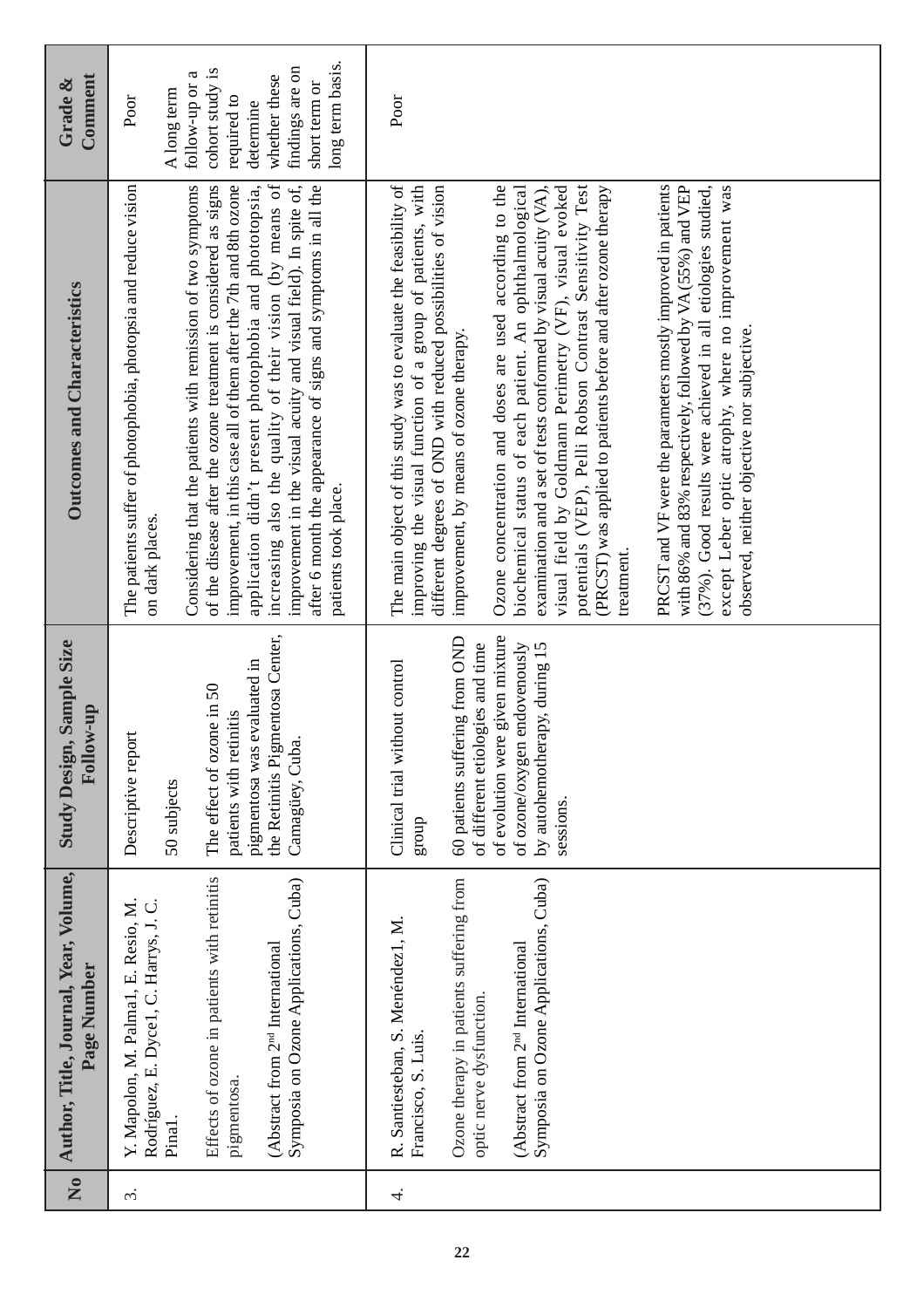| $\overline{\mathsf{X}}$  | Author, Title, Journal, Year, Volume,<br>Page Number                                                                                                                                                                                                                  | Sample Size<br>Follow-up<br><b>Study Design,</b>                                                                                                                          | <b>Outcomes and Characteristics</b>                                                                                                                                                                                                                                                                                                                                                                    | Comment<br>Grade & |
|--------------------------|-----------------------------------------------------------------------------------------------------------------------------------------------------------------------------------------------------------------------------------------------------------------------|---------------------------------------------------------------------------------------------------------------------------------------------------------------------------|--------------------------------------------------------------------------------------------------------------------------------------------------------------------------------------------------------------------------------------------------------------------------------------------------------------------------------------------------------------------------------------------------------|--------------------|
| ENT                      |                                                                                                                                                                                                                                                                       |                                                                                                                                                                           |                                                                                                                                                                                                                                                                                                                                                                                                        |                    |
| $\overline{a}$           | E. Basabe.                                                                                                                                                                                                                                                            | d study<br>RCT, double blin                                                                                                                                               | Comparing the results, audiometry, electrophysiological<br>threshold and the latency of the wave V to 90 DB, for the same                                                                                                                                                                                                                                                                              | Good               |
|                          | threshold, eudiometry and latency of the<br>wave v in children with hearing loss<br>Analysis of the electrophysiological<br>submitted to ozone therapy.                                                                                                               | the same educational profile and<br>selected with<br>divided at random in 2 groups:<br>17 received rectal oxygen and<br>the others 17 received rectal<br>34 children were | Different behavior among subjects treated with ozone compared<br>ear, improved in a great percentage of children that received<br>to children that received oxygen, was observed<br>ozone therapy.                                                                                                                                                                                                     |                    |
|                          | Symposia on Ozone Applications, Cuba)<br>(Abstract from 2 <sup>nd</sup> International                                                                                                                                                                                 | ozone                                                                                                                                                                     |                                                                                                                                                                                                                                                                                                                                                                                                        |                    |
| $\overline{\mathcal{C}}$ | V. Shakhov, A. Edeleva.                                                                                                                                                                                                                                               | controlled trial<br>Non randomized                                                                                                                                        | The results demonstrated that ozone therapy have no negative<br>effect on internal ear or labyrinth function, even in prolonged                                                                                                                                                                                                                                                                        | Fair               |
|                          | The Use Of Ozone Therapy In Chronic<br>Purulent Mesotympanitis                                                                                                                                                                                                        | underwent a course of treatment<br>that consisted of 7-10 daily<br>50 subjects. 40 patients                                                                               | applications of high ozone concentrations effecting mucous<br>membrane of medial wall.                                                                                                                                                                                                                                                                                                                 |                    |
|                          | Symposia on Ozone Applications, Cuba)<br>(Abstract from 2 <sup>nd</sup> International                                                                                                                                                                                 | procedures. Control group of 10<br>conventional<br>patients was on a<br>therapy.                                                                                          | Clinical effect was observed in inflammation control of mucous<br>membrane, discharge reduction and restoration of auditory tube<br>function                                                                                                                                                                                                                                                           |                    |
|                          | <b>OBSTRETIC &amp;GYNAECOLOGY</b>                                                                                                                                                                                                                                     |                                                                                                                                                                           |                                                                                                                                                                                                                                                                                                                                                                                                        |                    |
| $\overline{\phantom{0}}$ | Symposia on Ozone Applications, Cuba)<br>Ozone effectiveness in the treatment of<br>V. M. Zuev; N. M. Pobedynsky; D. G.<br>Krasnicov; T. A. Djibladze; L. S.<br>(Abstract from 3 <sup>rd</sup> International<br>Alexandrov y M. I. Kovalev.<br>chronic fetal hypoxia. | controlled trial<br>$132$ and<br>Treatment group<br>Non randomized<br>166 subjects<br>$control-34$                                                                        | Ozone therapy was applied by intravenous administration of<br>In the ozone group, normal state of fetus was obtained much<br>earlier and was supported with high intensification of adaptive<br>Monitoring by ultrasound, Doppler, steroid, cardiotochography,<br>mechanism, showed in placenta blood circulation.<br>morfological investigation of placenta.<br>ozonized solution of sodium chloride. | Fair               |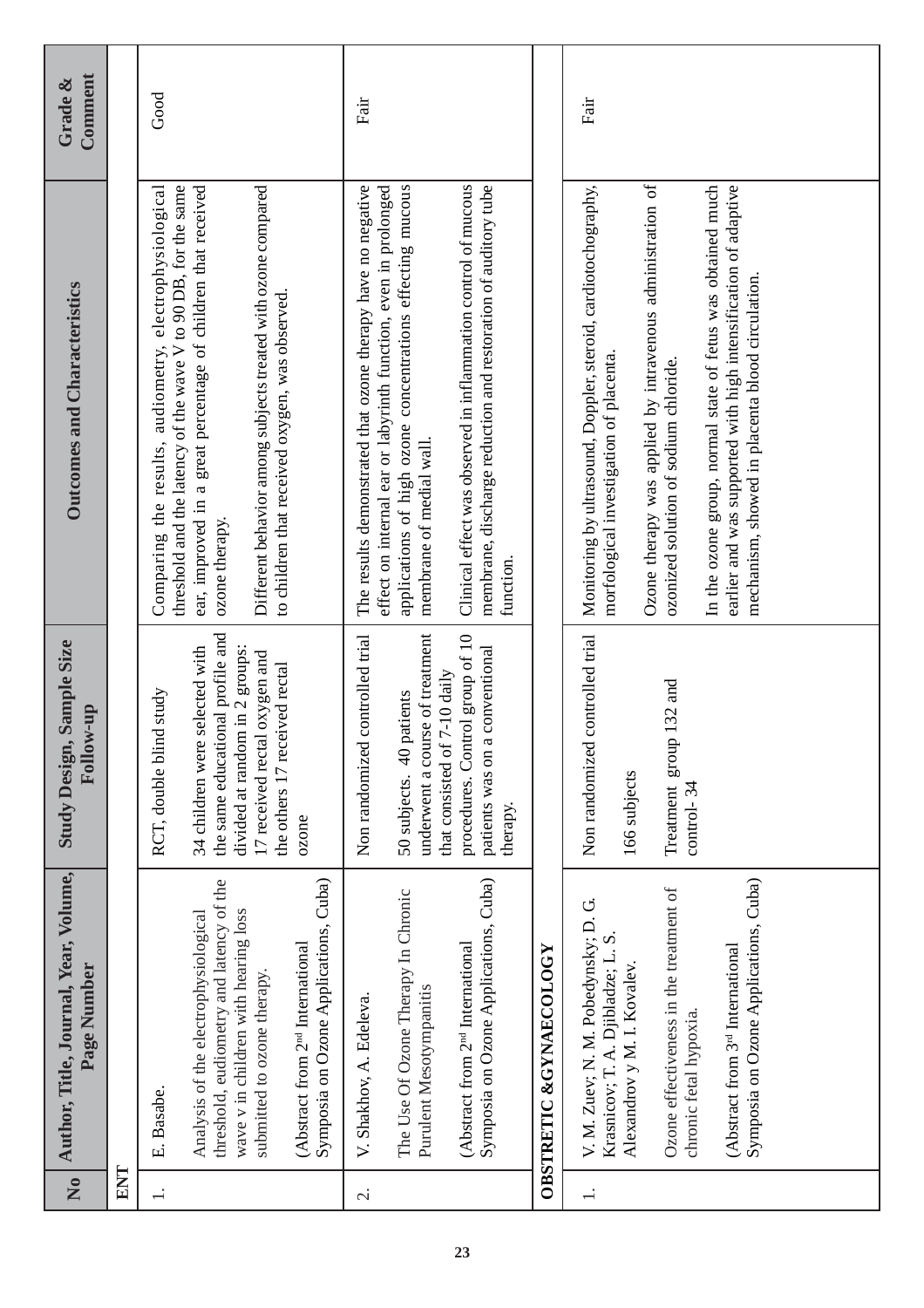| $\tilde{\mathbf{z}}$     | Author, Title, Journal, Year, Volume,<br>Page Number                                                                                                                                                                                                     | Sample Size<br>Follow-up<br><b>Study Design,</b>                                                                                                                                                                                                                                          | <b>Outcomes and Characteristics</b>                                                                                                                                                                                                                                                                                                                                                                                                                                                                                                                                                                                                                              | Comment<br>Grade & |
|--------------------------|----------------------------------------------------------------------------------------------------------------------------------------------------------------------------------------------------------------------------------------------------------|-------------------------------------------------------------------------------------------------------------------------------------------------------------------------------------------------------------------------------------------------------------------------------------------|------------------------------------------------------------------------------------------------------------------------------------------------------------------------------------------------------------------------------------------------------------------------------------------------------------------------------------------------------------------------------------------------------------------------------------------------------------------------------------------------------------------------------------------------------------------------------------------------------------------------------------------------------------------|--------------------|
|                          | OBSTRETIC & GYNAECOLOGY                                                                                                                                                                                                                                  |                                                                                                                                                                                                                                                                                           |                                                                                                                                                                                                                                                                                                                                                                                                                                                                                                                                                                                                                                                                  |                    |
| $\overline{\mathcal{C}}$ | Symposium on Ozone Application, Cuba<br>Ljashko E. S. Voloschuk I. N, Kovganko<br>Source: Abstracts from 3 <sup>rd</sup> International<br>Clemente-Apumayta .J. M, Zuev V. M,<br>Ozone therapy in chronic placental<br>P.A. Sechenov M.<br>insufficiency | controlled trial<br>beginning and at the end of the<br>48 pregnant women with at the<br>weeks were examined. Control<br>treated by means of common<br>group was represented by 20<br>gestation ages from 26 to 37<br>that were<br>therapeutic methods<br>Non randomized<br>pregnant women | underwent ozone application revealed activation of the<br>The improvement of the PLO indices and disappearance of hyper<br>Morphological examination of placenta from the women<br>compensatory processes, i.e., the increased number of vessels,<br>their remarked plethora; in some cases the development of the<br>Doppler examination (S/D ratio, PI and RI) was carried out one,<br>two and three weeks post treatment in the uterine, spiral and<br>umbilical (including the end-branches) arteries.<br>villi angeomatosis foci was detected.<br>coagulation were also shown.                                                                              | Fair               |
| $\dot{\varsigma}$        | M.I.Kovalev y I.M.Clemente-Apumayta.<br>Immune status during ozone therapy for<br>the prophylaxis of infections after<br>(Unpublished full article)<br>ceasarean.                                                                                        | controlled trial<br>control group not mentioned.<br>received ozone therapy, only<br>80 subjects in the treatment<br>Number of subjects in the<br>The control group did not<br>traditional methods.<br>Non randomized<br>dnong                                                             | 80 women, who had delivery by cesarean, were treated on the 1st,<br>blood count and T and B cell differentiation. Immunoglobulins<br>The ozone treated group had significantly less infectious<br>All the patients have got before and after the treatment a complete<br>complications after the cesarean compared to the control group. An<br>2nd, 3rd and 4th postoperative day by intravenous ozone solution.<br>immune modulating action of the ozone therapy could be shown in<br>the treated group, the mean quantity CD4+cell and phagocyte<br>activity was higher in comparison with the control group.<br>levels, phagocyte activity were also studied. | Poor               |
| 4.                       | Ozone treated women after caesarean<br>(Unpublished full article)<br>and interferon profile<br>I.Kovalev.                                                                                                                                                | controlled trial<br>control group not mentioned.<br>cts in the<br>Non randomized<br>Number of subje<br>78 subjects                                                                                                                                                                        | 78 consecutive women, who had delivery by cesarean, were<br>treated on the 1st, 2nd, 3rd and 4th postoperative day by I.V.<br>ozone. Interferon was measured in all patients before and after<br>group had significantly less infectious complications after the<br>The levels of alfa- and gamma-interferon in the ozone treated<br>group were higher than in the control group. The ozone treated<br>the ozone treatment. Control group had got no ozone therapy.<br>cesarean compared with the traditionally treated group.                                                                                                                                   | Poor               |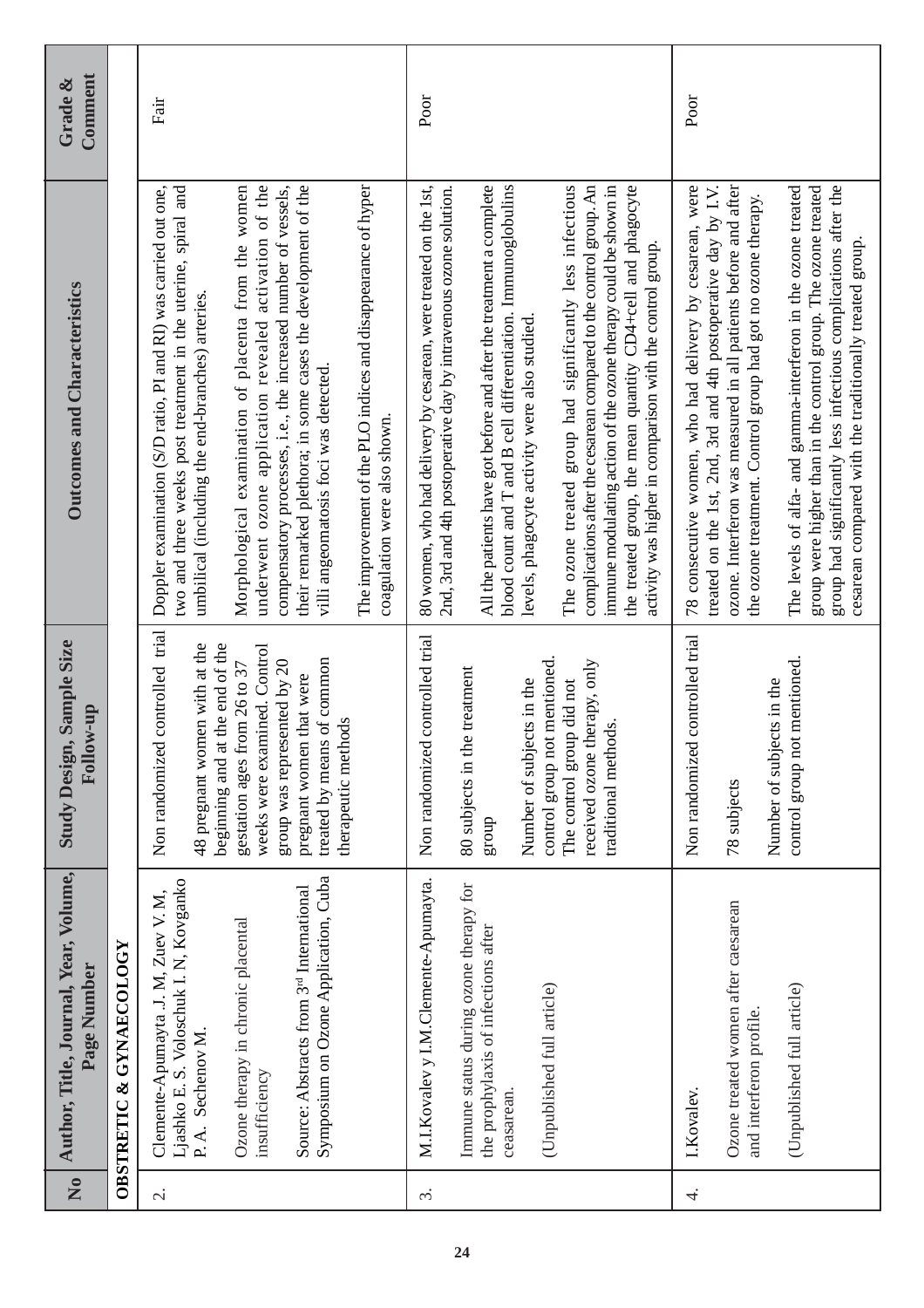| $\frac{1}{2}$ | Author, Title, Journal, Year, Volume,<br>Page Number                                                                                                                                                      | Sample Size<br><b>Hollow-up</b><br><b>Study Design,</b>                                                                                                                                                                                                                                                                                                                                                                         | Outcomes and Characteristics                                                                                                                                                                                                                                                                                                                                                                                                                                                                                                                                                                                                                                                                                                                                                                                                                                                                                                                                                      | Comment<br>Grade &                               |
|---------------|-----------------------------------------------------------------------------------------------------------------------------------------------------------------------------------------------------------|---------------------------------------------------------------------------------------------------------------------------------------------------------------------------------------------------------------------------------------------------------------------------------------------------------------------------------------------------------------------------------------------------------------------------------|-----------------------------------------------------------------------------------------------------------------------------------------------------------------------------------------------------------------------------------------------------------------------------------------------------------------------------------------------------------------------------------------------------------------------------------------------------------------------------------------------------------------------------------------------------------------------------------------------------------------------------------------------------------------------------------------------------------------------------------------------------------------------------------------------------------------------------------------------------------------------------------------------------------------------------------------------------------------------------------|--------------------------------------------------|
| 5.            | inflammatory diseases of lower female<br>Gretchkanev GO, Katchalina TS,<br>The new method of treatment of<br>(Unpublished full article)<br>Katchalina OV<br>genital organs.                               | Non randomized controlled trial<br>group and 20<br>60 patients with non-specific<br>colpitis were divided into 2<br>groups. 40 in test<br>controls                                                                                                                                                                                                                                                                              | oxygen mixture, while controls received antiseptics solutions. This<br>All underwent bacterioscopic and bacteriological investigation pre<br>and post-treatment. After treatment, 76% in the treated group didn't<br>The test group received vaginal circulatory insufflations of an ozone-<br>show any opportunistic infection, while in the control group, 50%<br>returned to normal and 25% got worse.<br>was repeated daily within 7-10 days.                                                                                                                                                                                                                                                                                                                                                                                                                                                                                                                                 | No statitisical<br>test available<br>Poor        |
| Ġ.            | ozone in early postnatal period in case of<br>Possibility for parenteral application of<br>Kachalina T. S, Peretyagina N. S,<br>(Unpublished full article)<br>infectious complications.<br>Antonova N. S. | infusions. Control group (n=15) was<br>performed antibacterial, detoxification<br>physical factors.<br>daily intravenous ozonated saline<br>and desensibilization therapy, as<br>patients in early postnatal period<br>Non randomized controlled trial<br>treatment in combination with<br>(N=19) received traditional<br>The sample consisted of 34<br>(7 - 10 days) with various<br>puerperal diseases<br>well as the used of | rate, leukocytosis, index of leukocyte intoxication and level of<br>complications. In this group, the values of endogenic intoxication<br>were decreased much faster, as well as erythrocyte sedimentation<br>Results - efficiency of the ozone therapy, in combination with<br>traditional treatment in patients with infectious postpartum<br>Also the pH-value had a tendency to balance. The lipid peroxidation<br>values confirmed the important action of ozone, increasing the<br>antioxidant defence system. The efficiency of ozone therapy used<br>in combination with traditional treatment was demonstrated by<br>reducing hospital care time by 5 days.<br>middle molecule peptides.                                                                                                                                                                                                                                                                                 | Details of the<br>study are not<br>Fair<br>given |
| 7.            | The use of ozone therapy in the treatment<br>and prophylaxis of intrauterine fetus<br>Kachalina T. S, Katkova N. Yu,<br>(Unpublished full article)<br>Grechkanev G.O.<br>infection.                       | one including 45 patients showing<br>group of intrauterine infection of<br>groups, the 1st group comprising<br>102 pregnant women with a risk<br>The patients were divided into 2<br>inflammation signs, and the 2nd<br>child were<br>Clinical trial without control<br>the signs of an inflammatory<br>60 patients with intrauterine<br>infection carriers without<br>fetus and newborn<br>examined.<br>process.<br>group      | case of infectious agent transmitted to fetus was revealed in the 1st<br>This study revealed the maximum positive therapeutic effect in<br>tendency to improve the doppler index (78 %). Besides, no one<br>Thus, application of ozone has maximum effect when a mother<br>Each group was treated with the traditional methods (including<br>All the women received an ozonated physiological saline solution,<br>patients of the 1st group. The normalization of the lipid peroxydation<br>and the antioxidative system index were observed in 72 % of women<br>of this group. The normalization of the immune system index was<br>Patients with uteroplacental blood flow disturbances showed a<br>group. The described effects were not revealed in the 2nd group.<br>shows the presence of TORCH-infection agents without the signs<br>antibiotics and immunomodulators).<br>of inflammatory process activation.<br>intravenously, daily for 3 - 5 days.<br>obtained in 42 %. | Poor                                             |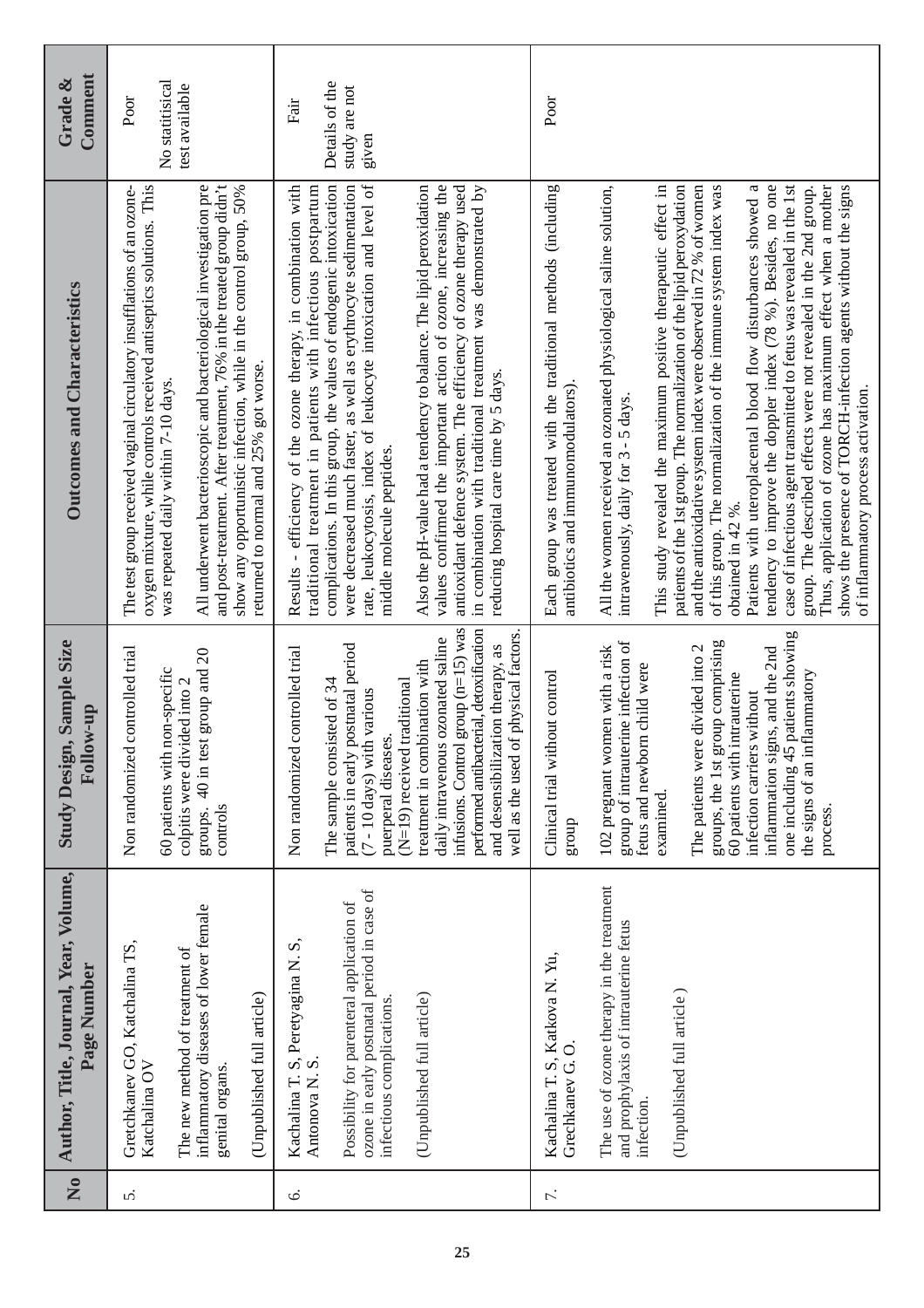| $\frac{1}{2}$ | Author, Title, Journal, Year, Volume,<br>Page Number                                                                                                                                                 | Sample Size<br>Follow-up<br><b>Study Design,</b>                                                                                                                                                                      | <b>Outcomes and Characteristics</b>                                                                                                                                                                                                                                                                                                                                                                                                                                                                                                                                                                                                                                                                                                                                                                                            | Comment<br>Grade & |
|---------------|------------------------------------------------------------------------------------------------------------------------------------------------------------------------------------------------------|-----------------------------------------------------------------------------------------------------------------------------------------------------------------------------------------------------------------------|--------------------------------------------------------------------------------------------------------------------------------------------------------------------------------------------------------------------------------------------------------------------------------------------------------------------------------------------------------------------------------------------------------------------------------------------------------------------------------------------------------------------------------------------------------------------------------------------------------------------------------------------------------------------------------------------------------------------------------------------------------------------------------------------------------------------------------|--------------------|
| $\infty$      | Ozone therapy in female infertility<br>R Chandra-D'Mello, R 'Mello<br>(Unpublished full article)                                                                                                     | Clinical trial without control<br>56 subjects<br>group                                                                                                                                                                | were prescribed rectal insufflations and vaginal applications<br>complete ozonetherapy course for 12 days. Then after 44 patients<br>12 patients were given a gap of 25 to 30 days. Lab investigations<br>56 patients with infertility of inflammatory etiology were given<br>daily for 3 days with an interval of 15 days.<br>Ozonetherapy has a good positive effect in.<br>were done pre and post treatment.                                                                                                                                                                                                                                                                                                                                                                                                                | Poor               |
| o.            | Gretchkanev GO, Katchalina TS,<br>The treatment of endometritis in<br>combination with ozonetherapy<br>(Unpublished full article)<br>Katchalina OV                                                   | Clinical trial without control<br>15 subjects<br>group                                                                                                                                                                | without intervals, with combination of gentamicin. Patients<br>showed improvements in general state, decreased symptoms of<br>water. The treatment was carried out once a day within 1-3 days<br>patients with acute form of postabortive and postnatal<br>endometritis received intrauterine irrigation with ozonised-distilled<br>intoxication, better sleep and appetite and faster pain relief.<br>15                                                                                                                                                                                                                                                                                                                                                                                                                      | Poor               |
|               | <b>ORTHOPAEDICS</b>                                                                                                                                                                                  |                                                                                                                                                                                                                       |                                                                                                                                                                                                                                                                                                                                                                                                                                                                                                                                                                                                                                                                                                                                                                                                                                |                    |
|               | Symposia on Ozone Applications, Cuba)<br>Ozone Therapy And The Neurologic<br>(Abstract from 3 <sup>rd</sup> International<br>A. Mochalov and S. Kotov.<br>Behaviour Of A Backbone<br>Ostechondrosis. | controlled trial<br>107 patients with musculotonic,<br>and radicular<br>osteochondrosis (cervical and<br>ion) were<br>syndromes of backbone<br>Non randomized<br>neurodystrophic<br>lumbar localizati<br>investigated | The average age of patients was 43.8 years; mean duration of<br>of oxygen (as a placebo) was combined with LAHT with not<br>essential improvement of health state expressed in decrease of<br>pain, disappearance of hyperpathic component, time intervals<br>the disease was about 6.5 years. In the treatment of the basic<br>Control group included 26 a patient (all men) at which introduction<br>ozonized blood. At the end of the treatment, the patients marked<br>without pain, narrowing of irradiation zone. Simultaneously, the<br>group (81 patients, all men) was used ozone therapy by<br>introduction of ozone-oxygen mixture (OOM) in paravertebral<br>zones and in biologically active points, and also local<br>backbones mobility was enlarged, the night a dream was improved.<br>autohemotherapy (LAHT). | Fair               |
| $\sim$        | Radiol Med (Torina) Jan-Feb; 95(1-2): 21-4<br>Ozone therapy in lumbar sciatic pain<br>D'Erme M et al (1998)                                                                                          | controlled<br>months<br>$N = 50$<br>Non-randomised<br>prospective trial<br>Follow-up for 6                                                                                                                            | At 3 months post treatment, 68% had positive results and 32%<br>negative results                                                                                                                                                                                                                                                                                                                                                                                                                                                                                                                                                                                                                                                                                                                                               | Fair               |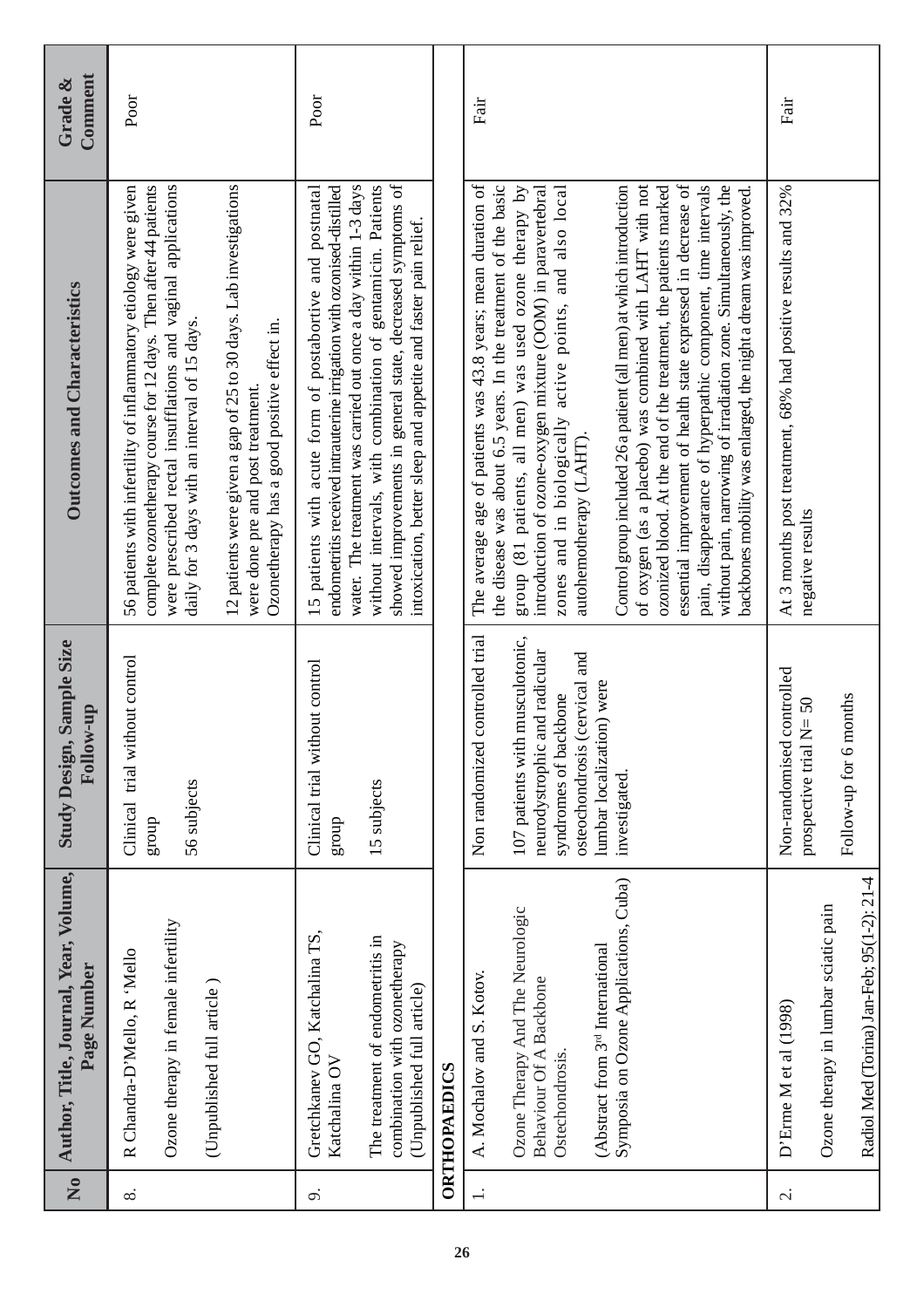| $\overline{\mathsf{z}}$ | Author, Title, Journal, Year, Volume,<br>Page Number                                                                                                                                                                   | Sample Size<br>Follow-up<br><b>Study Design,</b>                                                                                      | <b>Outcomes and Characteristics</b>                                                                                                                                                                                                                                                                                                                                                                                                                                                                                                                                                                                                                                                                                                                                                                                                                                                                                                               | Comment<br>Grade & |
|-------------------------|------------------------------------------------------------------------------------------------------------------------------------------------------------------------------------------------------------------------|---------------------------------------------------------------------------------------------------------------------------------------|---------------------------------------------------------------------------------------------------------------------------------------------------------------------------------------------------------------------------------------------------------------------------------------------------------------------------------------------------------------------------------------------------------------------------------------------------------------------------------------------------------------------------------------------------------------------------------------------------------------------------------------------------------------------------------------------------------------------------------------------------------------------------------------------------------------------------------------------------------------------------------------------------------------------------------------------------|--------------------|
| $\dot{\varsigma}$       | therapy for lumbar disk herniation<br>Minimally invasive oxygen-ozone<br>Andreula CF et al (2003)<br>AJNR Am J Neororadiol<br>May; 24(5): 996-1000                                                                     | Double blind prospective trial<br>Follow-up 6 months<br>$N=600$                                                                       | Group B (patient whom received treatment as group A in addition<br>Group A (patient whom received single session of oxygen-ozone<br>a periganglionic injection of corticosteroid and anesthetic. Group<br>A-success in 70.3%, poor outcome in 29.7% Group B-Success<br>in 78.3% and failure in 21.7%. The different in outcome was<br>Statistically significant (P<. 05)<br>intradiscal and periganglionic).                                                                                                                                                                                                                                                                                                                                                                                                                                                                                                                                      | Good               |
| 4.                      | Symposia on Ozone Applications, Cuba)<br>treatment of patients with infected tibial<br>Ozonetherapy in complex surgical<br>fractures and soft tissue defects<br>(Abstract from 3 <sup>rd</sup> International<br>Alex B | cotrolled trial<br>Institute of Traumatology and<br>Orthopedics, N.Novgorod,<br>Non randomized<br>25 subjects<br>Russia.              | control group made up of 11 patients, ozone therapy was not<br>Infectious complications were not found in the sample. In the<br>carried out, only the conventional treatment was used. In two of<br>Between 1997 and 1999, 18 patients with infected tibial fractures<br>(14 patients with soft tissue defects) received complex surgical<br>them deep wound infection was developed with an osteomyelitis<br>treatment combined with ozone therapy.<br>outcome.                                                                                                                                                                                                                                                                                                                                                                                                                                                                                  | Fair               |
| 5.                      | Symposia on Ozone Applications, Cuba)<br>Osseous residual treatment in patients<br>with chronic osteomyelitis of long<br>(Abstract from 3 <sup>rd</sup> International<br>tubular bones using ozone<br>Alex B.          | long tubular<br>Clinical trial without control<br>chronic<br>್ತರ<br>bones were studi<br>osteomyelitis of<br>63 patients with<br>group | The surgical intervention consists of sequestra and implants<br>patient awakened, suction drainage of residual osseous and soft<br>On the 2nd-3rd day the perfusate was cleared of blood, on the<br>limbs can reduce the time of postoperative wound lavage and<br>removal, osteonecrosis resection, irrigation and external fixation<br>by Ilizarov device or plaster bandage. Immediately after the<br>7th day fibrin was not seen. By the end of the second week the<br>solution and the perfusate did not differ visually. Average terms<br>of drainage tube removal in control group (39 patients), were<br>This procedure, in patients with purulent complications of lower<br>reaction to drainage tube long-term stay in soft tissues was never<br>complete debridement by putting a suture. Local inflammatory<br>tissues cavity by saline solution with ozone concentration was started.<br>24 days, in the sample - 17 days.<br>found. | Poor               |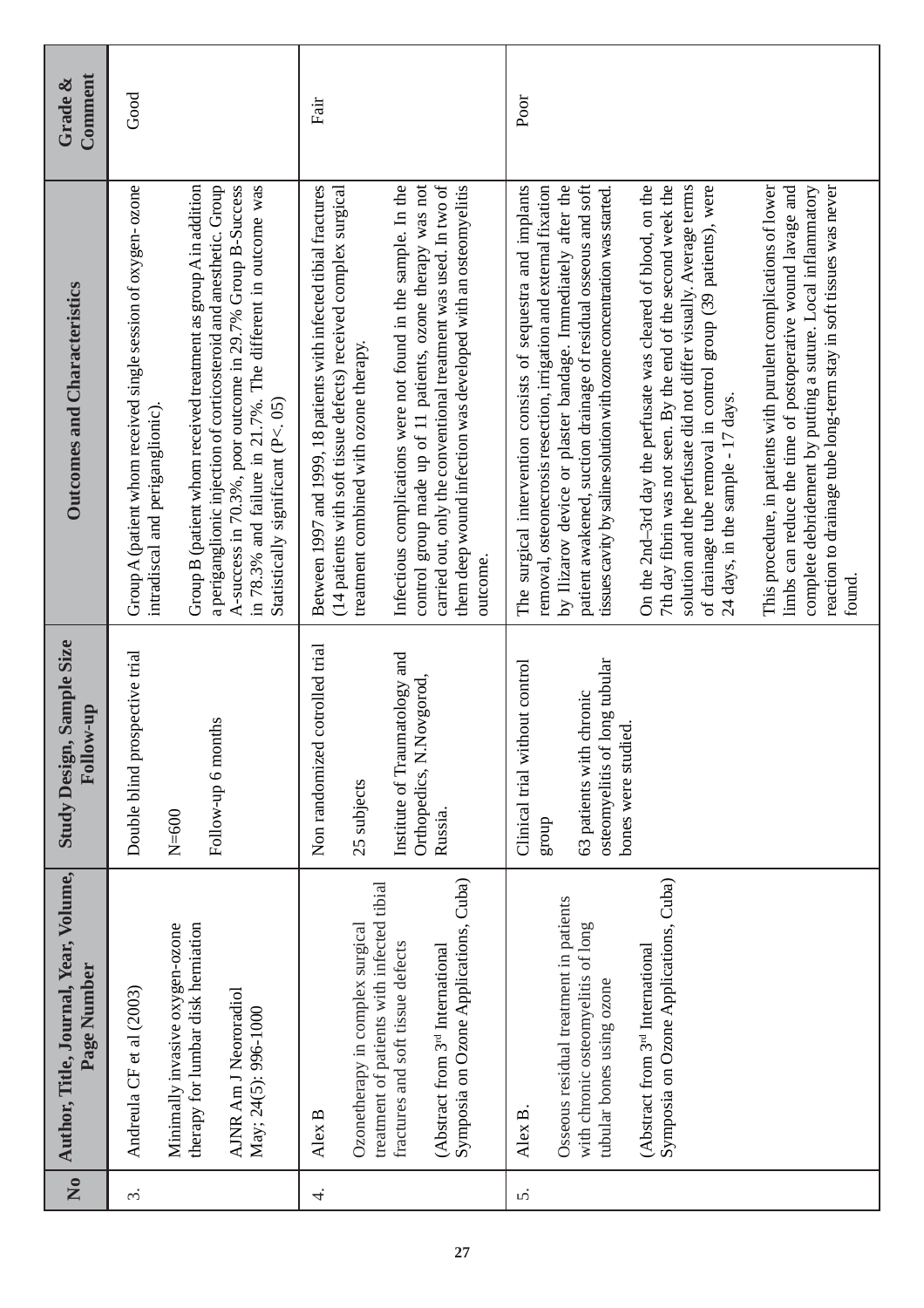| Comment<br>Grade &                                   | Poor                                                                                                                                                                                                                                                                                                                                                                                                                                                                                                                                                                                                                                                    | Poor                                                                                                                                                                                                                                                                                                                                                                                                                                                                                                                                                                                                          |
|------------------------------------------------------|---------------------------------------------------------------------------------------------------------------------------------------------------------------------------------------------------------------------------------------------------------------------------------------------------------------------------------------------------------------------------------------------------------------------------------------------------------------------------------------------------------------------------------------------------------------------------------------------------------------------------------------------------------|---------------------------------------------------------------------------------------------------------------------------------------------------------------------------------------------------------------------------------------------------------------------------------------------------------------------------------------------------------------------------------------------------------------------------------------------------------------------------------------------------------------------------------------------------------------------------------------------------------------|
| <b>Outcomes and Characteristics</b>                  | treatment or combined with antibiotic therapy, surgery of<br>and local ozone treatment and ozonized oil (OLEOZON). Ozone<br>therapy directly into the septic bone was applied as a unique<br>It was well accepted by patients and no side effects were<br>Good results were obtained in a great percent of patients, but<br>General treatment was performed using ozone rectal application<br>an outstanding improvement was seen in patients treated with<br>observed. It was concluded recommending its application in<br>the treatment of chronic infections of the osteoarticular system.<br>ozone as the only therapeutic method.<br>lesions, etc. | arthrosis. In our group of patients, 60% female and 40% of<br>patients with different types of arthritis, for example: lumbar<br>arthritis, generalized arthrosis, hiposteoarthritis and knee<br>male were present (80% with more than 40 years old). Three<br>groups of treatment were considered: group I, using ozone<br>(antinflamatory and/or analgesics drugs) and group III, ozone<br>therapy plus medication and physiotherapy. In general. 85% of<br>We have been using ozone therapy, during 5 years, in 200<br>therapy alone; group II, ozone therapy plus medication<br>improvement was obtained. |
| <b>Study Design, Sample Size</b><br>Follow-up        | thout control<br>mentioned.<br>Sample size not<br>Clinical trial wi<br>dnora                                                                                                                                                                                                                                                                                                                                                                                                                                                                                                                                                                            | ⊵<br>Descriptive stud<br>200 subjects                                                                                                                                                                                                                                                                                                                                                                                                                                                                                                                                                                         |
| Author, Title, Journal, Year, Volume,<br>Page Number | Symposia on Ozone Applications, Cuba)<br>Ozone therapy in the treatment of bone<br>(Abstract from 2 <sup>nd</sup> International<br>Escarpanter J.C.<br>infections.                                                                                                                                                                                                                                                                                                                                                                                                                                                                                      | Symposia on Ozone Applications, Cuba)<br>Conde B, Casas M, Delgado M., Ramos<br>Ozone therapy in the treatment of<br>(Abstract from 2 <sup>nd</sup> International<br>osteoarthritis.<br>$\mathbf{L}$                                                                                                                                                                                                                                                                                                                                                                                                          |
| $\tilde{\mathbf{z}}$                                 | 6.                                                                                                                                                                                                                                                                                                                                                                                                                                                                                                                                                                                                                                                      | 7.                                                                                                                                                                                                                                                                                                                                                                                                                                                                                                                                                                                                            |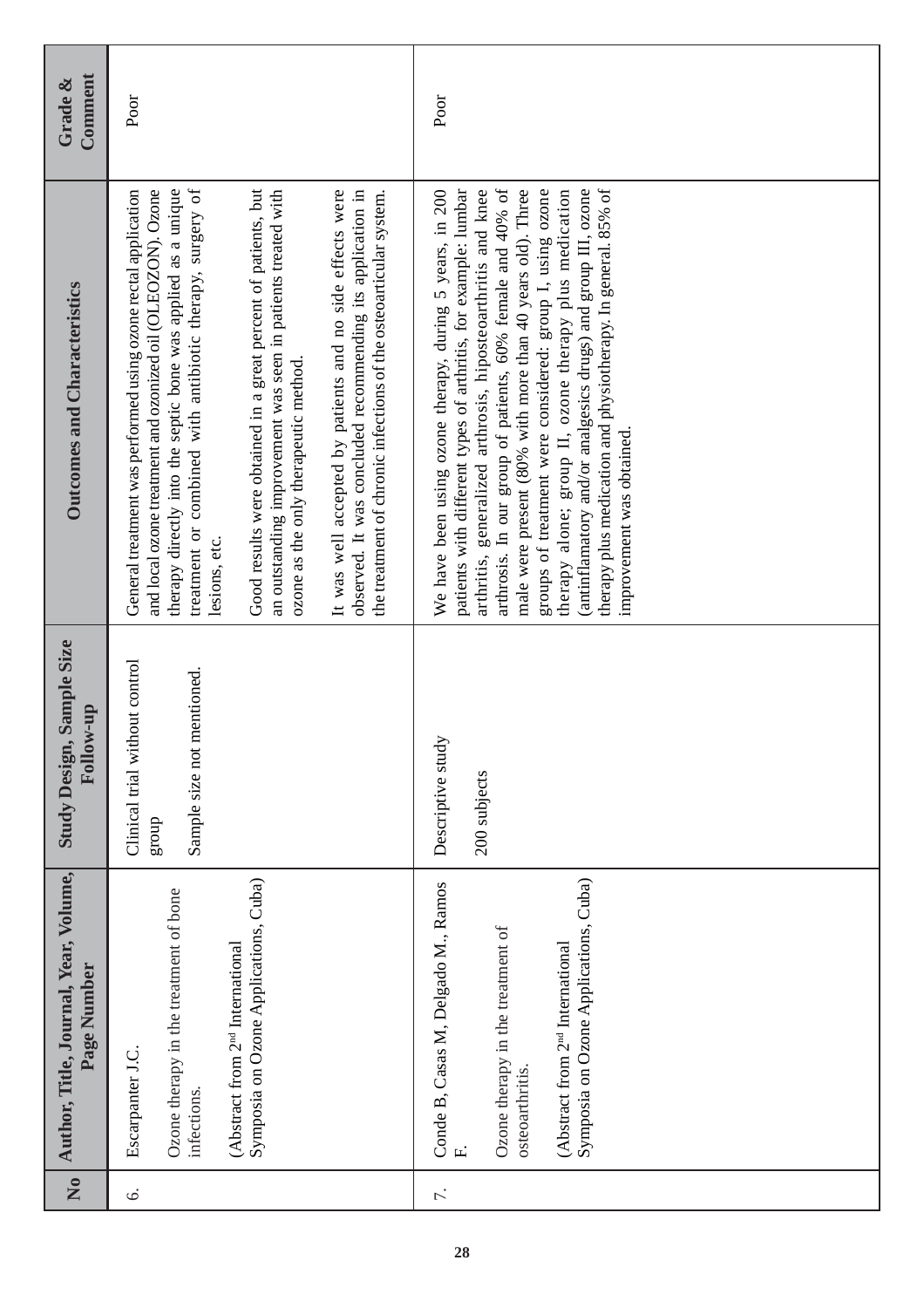|              | Author, Title, Journal, Year, Volume,<br>Page Number                                                                                                                                                                                    | Sample Size<br>Follow-up<br><b>Study Design,</b>                                                                                                                                 | <b>Outcomes and Characteristics</b>                                                                                                                                                                                                                                                                                                                                                                                                                                                                                                                                                                                                                                                                                                                                                                                                                                                                                                                                                                                                                                                                                                                                                                                                         | Comment<br>Grade &      |
|--------------|-----------------------------------------------------------------------------------------------------------------------------------------------------------------------------------------------------------------------------------------|----------------------------------------------------------------------------------------------------------------------------------------------------------------------------------|---------------------------------------------------------------------------------------------------------------------------------------------------------------------------------------------------------------------------------------------------------------------------------------------------------------------------------------------------------------------------------------------------------------------------------------------------------------------------------------------------------------------------------------------------------------------------------------------------------------------------------------------------------------------------------------------------------------------------------------------------------------------------------------------------------------------------------------------------------------------------------------------------------------------------------------------------------------------------------------------------------------------------------------------------------------------------------------------------------------------------------------------------------------------------------------------------------------------------------------------|-------------------------|
|              | Symposia on Ozone Applications, Cuba)<br>Total ozone therapy of trophic ulcers of<br>Gorbunov S, Gorbunova L., Romashov<br>lower extremities in elderly patients.<br>(Abstract from 2 <sup>nd</sup> International<br>Ph, V. Dmitriev V. | complex treatment of 42 patients<br>with long-term trophic ulcers of<br>foot and crus (age range 61-84<br>Ozone has been used in the<br>Case series<br>42 subjects<br>years).    | in plastic sac. Besides, for the first 8-10 days the ulcer was<br>covered with ozone saturated antiseptic dressing. With the signs<br>enterosorbents for the first 3-5 days. Along with external<br>treatment in plastic sacs, the surrounding surface of ulcer was<br>subcutaneously injected with ozone/oxygen mixture. With the<br>By the 10 - 12 day of treatment the ulcer surface became sterile,<br>from the third week it reached 11-12 % a day. Only one patient,<br>Complex ozone therapy included local effect of gaseous ozone<br>of marked epithelization, antiseptic dressings were substituted<br>Ulcers with pyo-necrotic deposit were covered with ozonated<br>the patients received intravenous injections of ozonated<br>complex treatment of vulnerosorbtion with press-vacuum<br>epithelization rate being not more than 4-5 % a day, starting<br>out of 42, did not have a complete cover of ulcerative defect in<br>aim of detoxication, as well as normalization of oxygen-<br>dependent processes and improvement of microcirculation, all<br>rheopolyglukine, daily. The most efficient was found to be<br>external ozone therapy in hard-frame chamber.<br>by the ones with ozonated olive oil.<br>skin surface. | Subject to bias<br>Poor |
| $\mathbf{L}$ | Conde B., Casas M, Martínez, C. Ramos<br>Symposia on Ozone Applications, Cuba)<br>Ozone therapy in reactive arthritis.<br>(Abstract from 2 <sup>nd</sup> International                                                                  | patients suffering from reactive<br>like part of the treatment, of 30<br>arthritis, in the last three years.<br>We have used ozone therapy,<br>Descriptive report<br>30 subjects | Patients with reactive polyarthritis and Reiter Syndrome were<br>included in our study. In 55 % of patients, reactive arthritis was<br>No significant differences in sex distribution were present, with<br>consequence of upper respiratory sepsis. The clinical evaluation<br>was satisfactory, with a fast improvement and without side-<br>predominance in ages less than 45 years.<br>effects.                                                                                                                                                                                                                                                                                                                                                                                                                                                                                                                                                                                                                                                                                                                                                                                                                                         | Poor                    |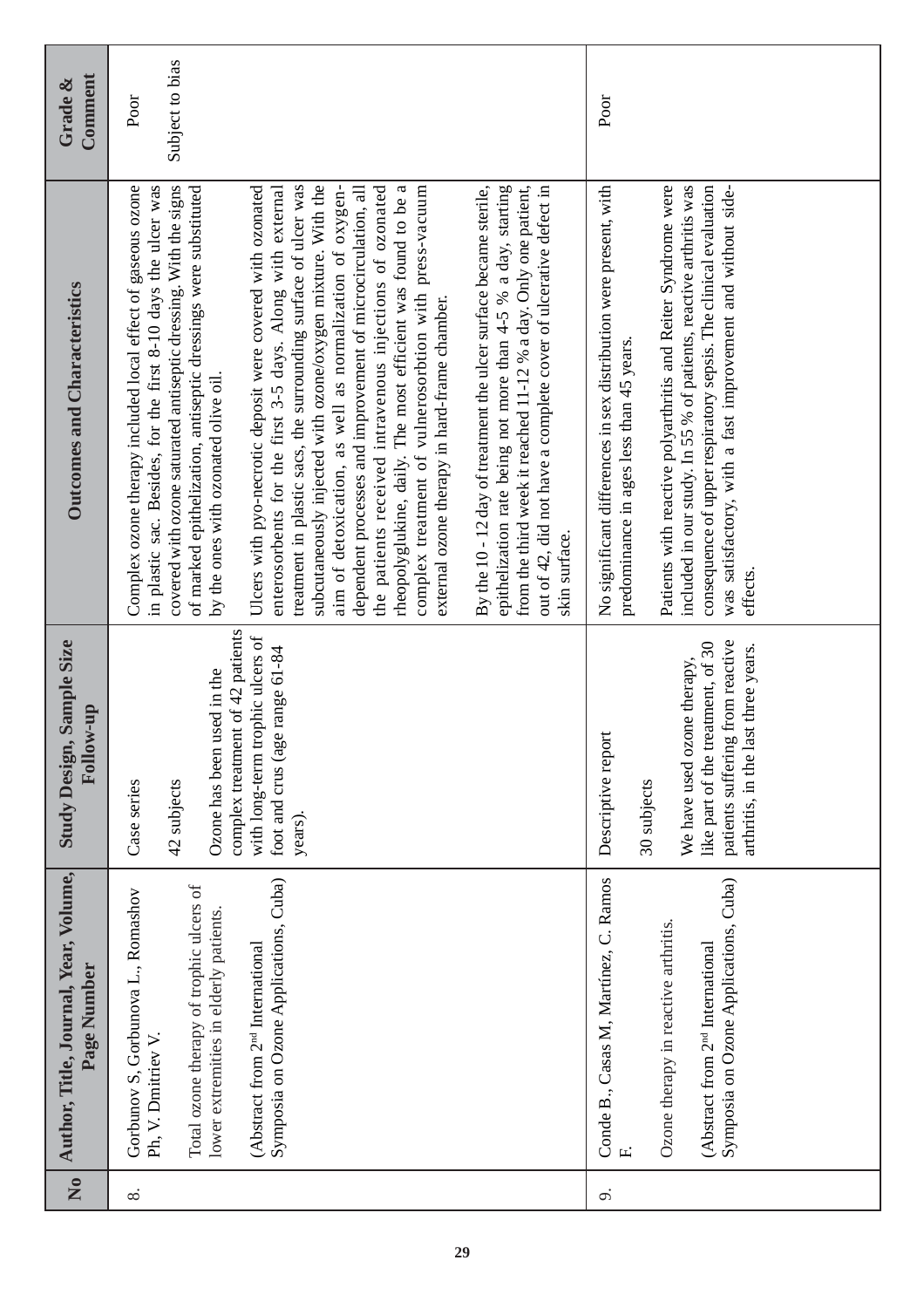| $\tilde{\mathbf{z}}$                       | Author, Title, Journal, Year, Volume,<br>Page Number                                                                                                                                                                                              | Sample Size<br>Follow-up<br><b>Study Design,</b>       | <b>Outcomes and Characteristics</b>                                                                                                                                                                                                                                                                                                                                                                                                                                                                                                                                                                                                                                                                                                                                                                                               | Comment<br>Grade & |
|--------------------------------------------|---------------------------------------------------------------------------------------------------------------------------------------------------------------------------------------------------------------------------------------------------|--------------------------------------------------------|-----------------------------------------------------------------------------------------------------------------------------------------------------------------------------------------------------------------------------------------------------------------------------------------------------------------------------------------------------------------------------------------------------------------------------------------------------------------------------------------------------------------------------------------------------------------------------------------------------------------------------------------------------------------------------------------------------------------------------------------------------------------------------------------------------------------------------------|--------------------|
| 10.                                        | Symposia on Ozone Applications, Cuba)<br>Oxygen ozone and colocynthis-cimifuga<br>(Abstract from 2 <sup>nd</sup> International<br>treatment in slipped disc.<br>Cursio L, Menaldo G.                                                              | Clinical trial without control<br>73 subjects<br>group | side effect or complication was referred. In 57 patients pain<br>The mixture of 20 mL of oxygen-ozone was injected into four<br>sites with 4 mL (total) of colocynthis-cimicifuga near vertebra<br>The pain felt after the injection, lasted only a few minutes, no<br>to normal. In 16 patients the pain improved and symptoms were<br>L5, L5-S1, as these sites represent 90 % of all back bone hernias.<br>totally disappeared and all symptoms and muscles tone returned<br>This study looked at hernia of the spinal column located in L4-<br>cimicifuga were injected intramuscularly around the vertebra.<br>In 73 patients, mixture of oxygen-ozone and colocynthis-<br>reduced, but none completely suppressed.<br>14-15 and 15-s1, bilaterally.                                                                         | Poor<br>76         |
| Cancer                                     |                                                                                                                                                                                                                                                   |                                                        |                                                                                                                                                                                                                                                                                                                                                                                                                                                                                                                                                                                                                                                                                                                                                                                                                                   |                    |
| $\overline{a}$<br>$\overline{\mathcal{C}}$ | alternative medicine commonly used by<br>Med J Aust. Jan 15;174(2):88-92<br>management; electronic devices.<br>Questionable methods of cancer<br>A primer of complementary and<br>No authors listed (1994)<br>cancer patients.<br>Ernst E (2001). | Review<br>Review                                       | of administering ozone are being promoted as treatment for<br>exist. Those published have demonstrated no evidence of<br>therapy is frequently used by cancer patients. Several techniques<br>cancer. However, few vigorous clinical trials of the treatment<br>that the ozone generators are safe and effective for the treatment<br>more positive evidence emerges, ozone therapy should be<br>American Cancer society has stated that there is no evidence<br>ozone<br>effect.Numerous reports of serious complications, including<br>strongly urges individuals with cancer not to seek treatment with<br>hepatitis, and at least five fatalities have been reported. Until<br>of cancer. Lacking such evidence, the American Cancer Society<br>Complementary and alternative medicine including<br>such devices.<br>avoided. |                    |
|                                            | November 10, 2005CA Cancer J Clin;<br>This information is current as of<br>44; 115-127                                                                                                                                                            |                                                        |                                                                                                                                                                                                                                                                                                                                                                                                                                                                                                                                                                                                                                                                                                                                                                                                                                   |                    |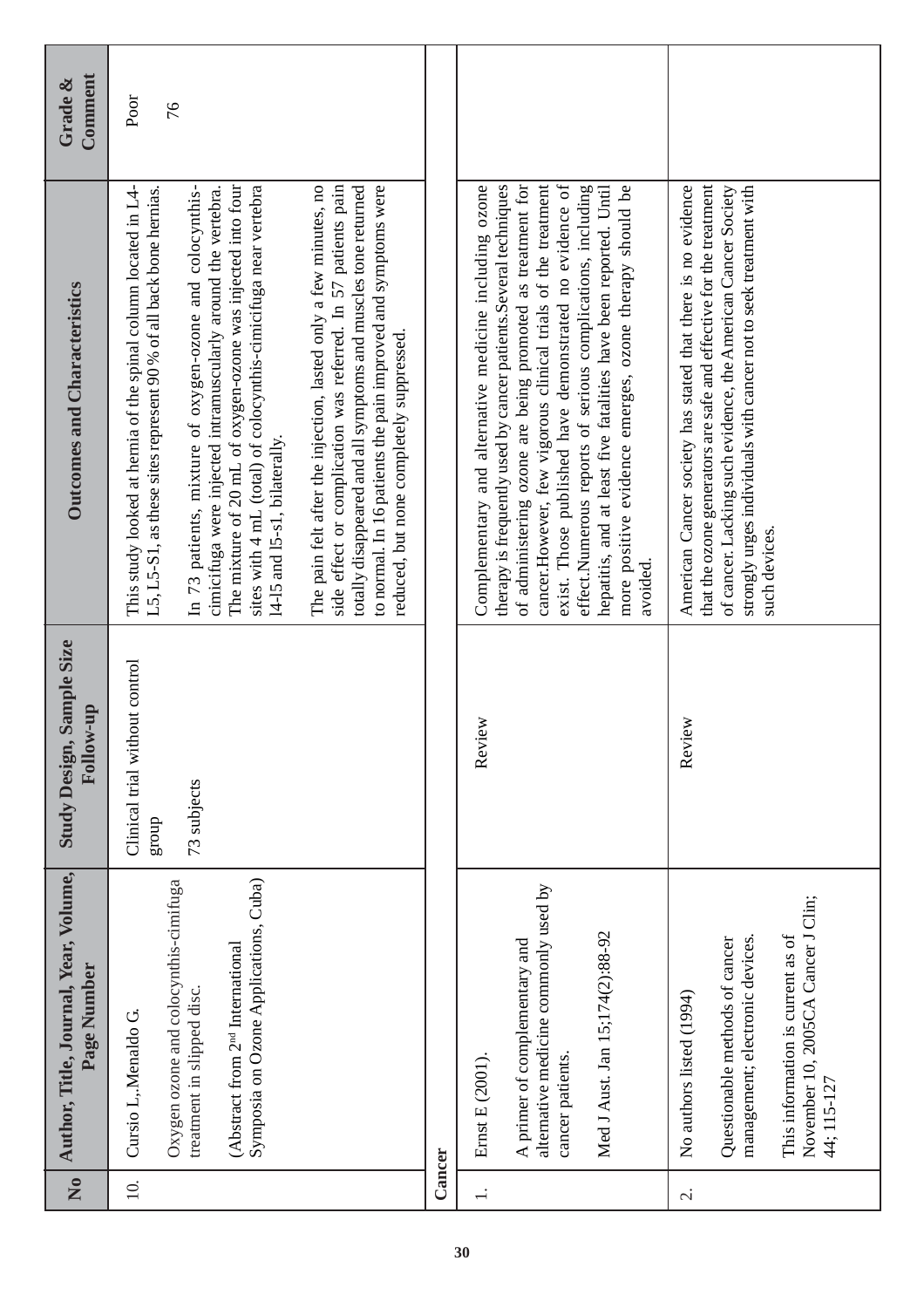| $\tilde{\mathbf{z}}$ | Author, Title, Journal, Year, Volume,<br>Page Number                                                                                                                                                     | Sample Size<br>Follow-up<br><b>Study Design,</b> | <b>Outcomes and Characteristics</b>                                                                                                                                                                                                                                                                                                                                                                                                                                                                                                                                                                                                                                                                                                                                 | Comment<br>Grade $\&$ |
|----------------------|----------------------------------------------------------------------------------------------------------------------------------------------------------------------------------------------------------|--------------------------------------------------|---------------------------------------------------------------------------------------------------------------------------------------------------------------------------------------------------------------------------------------------------------------------------------------------------------------------------------------------------------------------------------------------------------------------------------------------------------------------------------------------------------------------------------------------------------------------------------------------------------------------------------------------------------------------------------------------------------------------------------------------------------------------|-----------------------|
| $\ddot{\mathrm{c}}$  | CA Cancer J Clin. Jan-Feb; 43 (1); 47-<br>management: hydrogen peroxide and<br>other "hyperoxygenation" therapies.<br>Questionable methods of cancer<br>No authors listed (1993)<br>56                   | Review                                           | Therefore the American Cancer society recommends that<br>deficiency and can be cured by exposing cancer cells to<br>been subject to legitimate research, there is little or no<br>oxidology" is a method of cancer management based on<br>the erroneous concept that caner is caused by oxygen<br>more oxygen that they can tolerate. Although ozone has<br>evidence that they are effective for the treatment of serious<br>individuals with cancer not seek treatment from individuals<br>promoting any form of hyperoxygention therapy as an<br>'hyperoxygenation" therapy also called;' oxymedicine"<br>"biooxidative therapy", " oxidative therapy" and<br>disease, and each has demonstrated potentials for harm.<br>alternative to proven medical therapies. |                       |
|                      | <b>SKIN DISORDERS</b>                                                                                                                                                                                    |                                                  |                                                                                                                                                                                                                                                                                                                                                                                                                                                                                                                                                                                                                                                                                                                                                                     |                       |
| $\overline{a}$       | European Journal of Oncology Nursing.<br>reactions; is there an evidence base for<br>Ozone treatment for radiotherapy skin<br>Jordan Liz, Beaver K, Foy S (2002)<br>6(4); December, 220-227<br>practice? | Review                                           | multidisciplinary team of clinical staff and researchers<br>This paper reports the practice of treating severe<br>radiotherapy skin reactions with ozone therapy. A<br>questioned the evidence base for this practice and a<br>literature search revealed little support for the effectiveness<br>While patients perceived the ozone treatment to be<br>beneficial in terms of pain relief, it was impossible to isolate<br>A more formal evaluation of this treatment is being planned<br>given.<br>the impact of ozone alone as other treatments were<br>of this treatment for the particular context.<br>with regards tot his issue.                                                                                                                             |                       |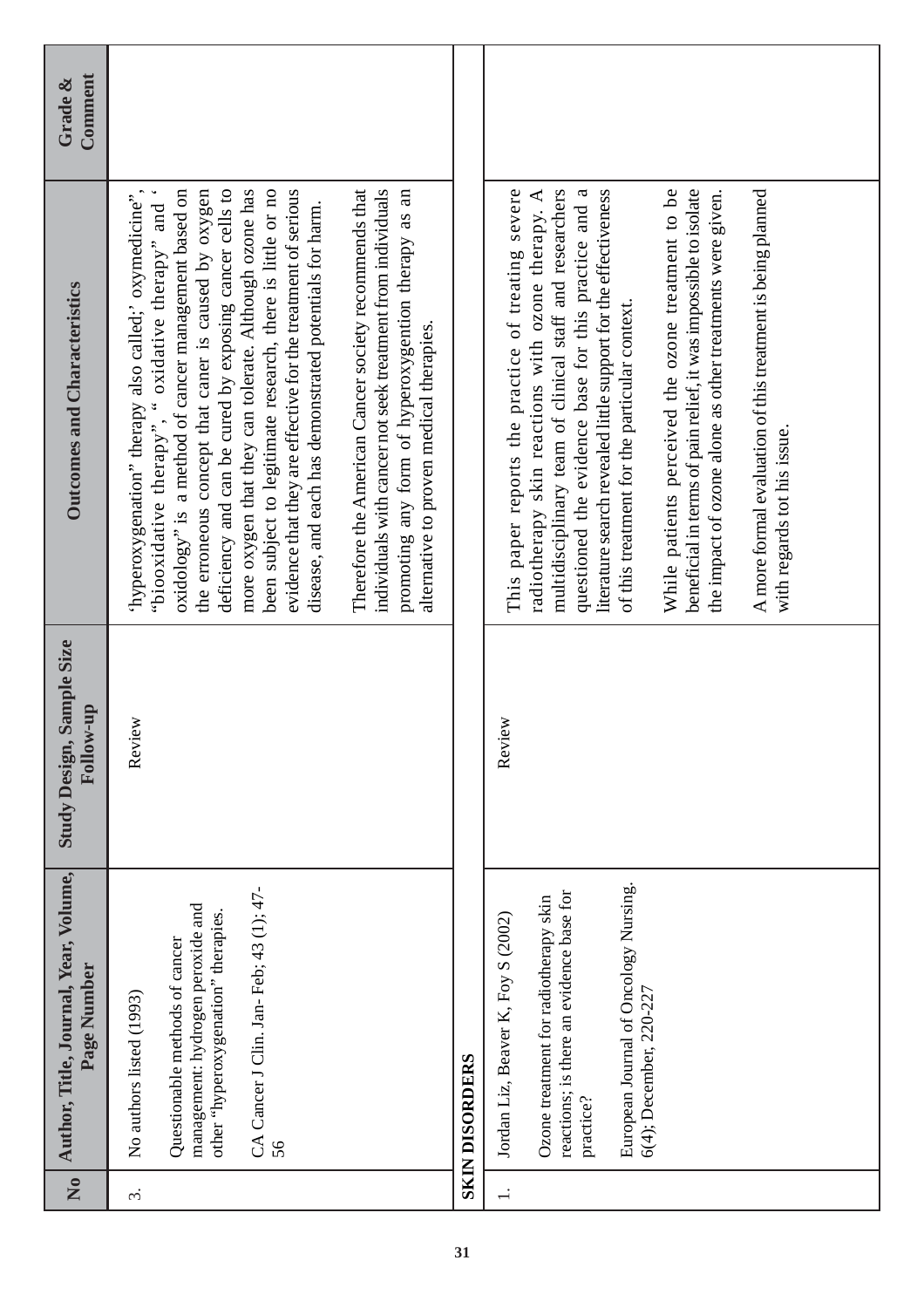| $\overline{a}$ | Author, Title, Journal, Year, Volume,<br>Page Number                                                                                                                                                                                               | , Sample Size<br>Follow-up<br><b>Study Design,</b> | Outcomes and Characteristics                                                                                                                                                                                                                                                                                                                                                                                                                                                              | Comment<br>Grade & |
|----------------|----------------------------------------------------------------------------------------------------------------------------------------------------------------------------------------------------------------------------------------------------|----------------------------------------------------|-------------------------------------------------------------------------------------------------------------------------------------------------------------------------------------------------------------------------------------------------------------------------------------------------------------------------------------------------------------------------------------------------------------------------------------------------------------------------------------------|--------------------|
|                | SAFETY                                                                                                                                                                                                                                             |                                                    |                                                                                                                                                                                                                                                                                                                                                                                                                                                                                           |                    |
| $\div$         | Jul; 138(1): 175-7.<br>hemorrhages following oxygen-ozone<br>Lo Giudice G, Valdi F, Gismondi M,<br>Prosdocimo G de Belvis V (2004).<br>therapy for lumbar disk herniation<br>Acute bilateral vitreo-retinal<br>Am J Ophthalmol.<br>(Abstract only) | Report<br>A Case                                   | injection of ozone-oxygen gas mixture for lumbar disk<br>This is a case-report of a 45-year-old woman who complained<br>of acute bilateral visual loss after intradiscal and periganglionic<br>Ophthalmoscopy revealed a premacular hemorrhage involving<br>In the right eye, multiple, flat, retinal hemorrhages around the<br>optic disk and the posterior pole were observed. However, the<br>MRI scan for intracranial hemorrhage was unremarkable.<br>the left macula.<br>herniation | Poor               |
| $\sim$         | Corea F, Amici S, Murgia N, Tambasco<br>A case of vertebrobasilar stroke during<br>Journal of Stroke and Cerebrovascular<br>Disease; 13(6), November-December<br>oxygen-ozone therapy<br>2004, pages 259-261<br>N (2004)                           | Report<br>Case I                                   | A patient with lumbar disc herniation failed to respond to<br>perigangionic injection of steroids. However the patient<br>conservative management and was given combined therapy<br>intradiscal and periganglionic injection of medical ozone and<br>developed a vertebrobasilar stroke as a result of the procedure.                                                                                                                                                                     |                    |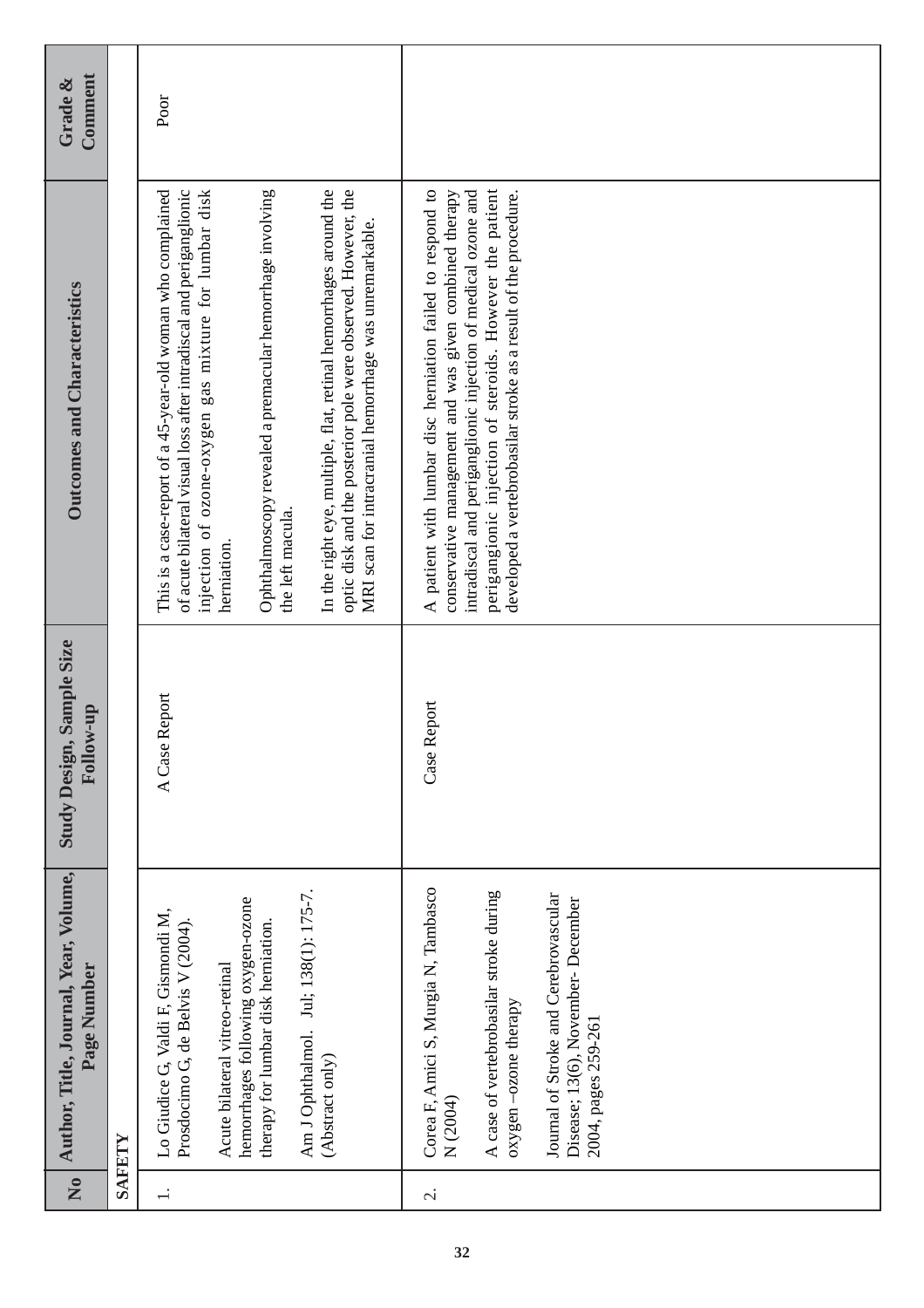#### **OZONE THERAPY STUDY PROTOCOL**

#### Research question

1. Should ozone therapy be used for treatment of specific condition?

#### Requested by

Medical Department, Hospital Sultanah Aminah, Johor Bharu.

#### Background

Ozone therapy is a term that describes a number of different practices in which oxygen, ozone, or hydrogen peroxide are administered via gas or water to kill disease microorganisms, improve cellular function and promote the healing of damaged tissues. The rationale behind bio-oxidative therapies (as ozone is a powerful oxidizing agent), is that as long as the body's needs for antioxidants are met, the use of certain oxidative substance will stimulate the movement of oxygen atoms from the bloodstream to the cells. With higher levels of oxygen in the tissues, bacteria and viruses are killed along with defective tissue cells. The healthy cells will survive and multiply more rapidly. The result is a stronger immune system.

#### I. Objectives

To assess the safety, effectiveness and cost implications of ozone therapy.

- II. Scope
- 1. The technology

Ozone is an activated, trivalent (three atoms) form of oxygen. Oxygen is O2 whereas ozone is O3. Over a period of 20 to 30 minutes, ozone breaks down into two atoms of regular oxygen by giving up one atom of singlet oxygen. Medical ozone is made of electrically activated medical grade Oxygen (using ozone generator), made from air or oxygen by ozone discharge or by ionizing radiation. Ozone is germicidal, bactericidal and fungicidal.

Inclusion criteria:

Exclusion criteria: Oxygen therapy –use of hydrogen peroxide, hyperbaric oxygen, stabilized oxygen, ionization.

- 1. Scope
- ♦ IV/Intramuscular/intraarticular injections
- $\triangleleft$  Rectal insufflation (1.5 litres)
- $\blacklozenge$  Vagina insufflation (5 minutes)
- ♦ Autohemotherapy (withdrawing blood and reinfusing after putting ozone in)
- $\triangle$  Air purification low levels of O3 in room air
- ♦ Ozonated drinking water
- ♦ Ozonated oil
- ♦ Sauna/Ozone bagging –body excluding head in bag full of O3 for up to 2 hours
- $\leftarrow$  Ear insufflation (5 minutes)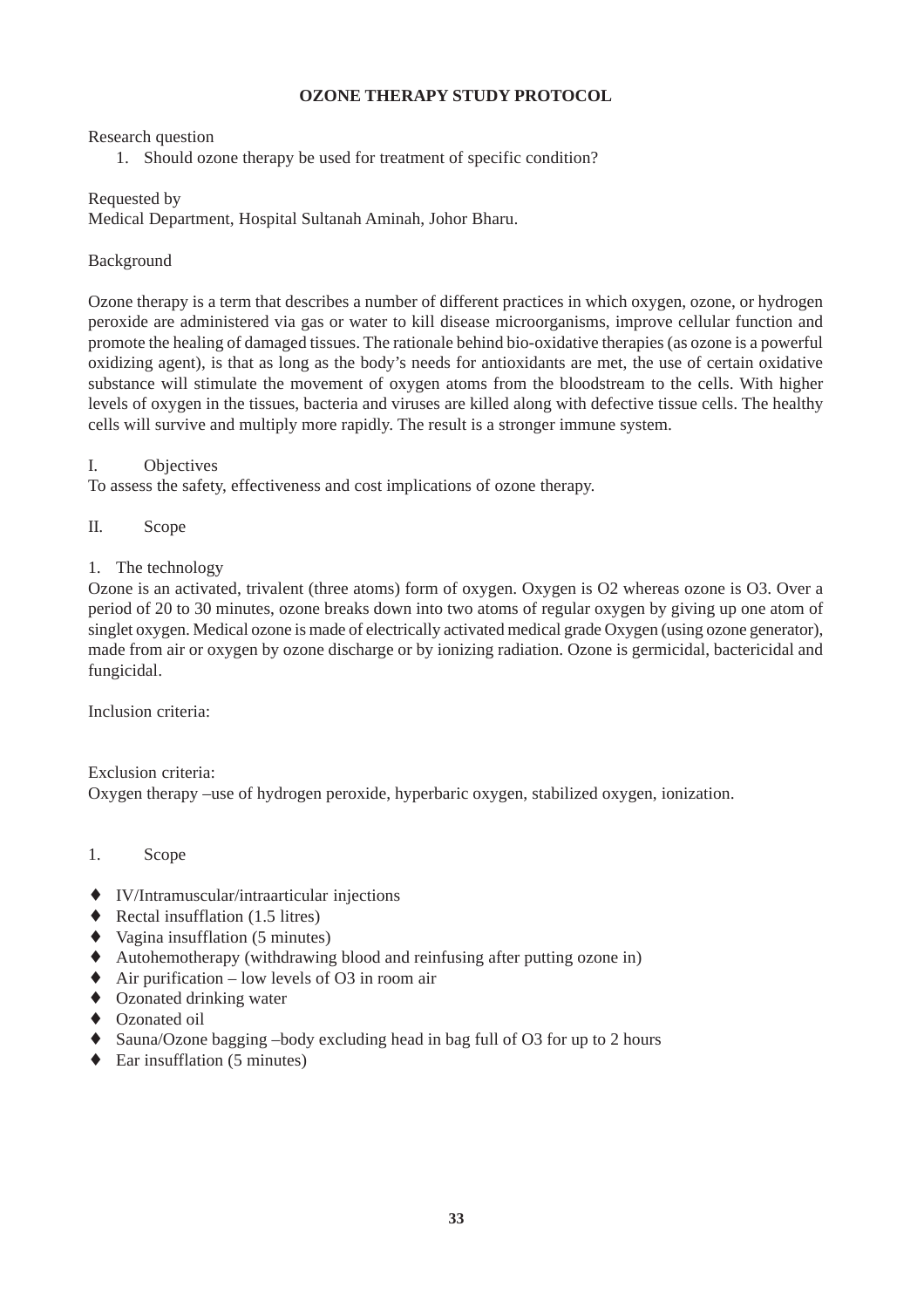- 2. Medical problems
	- i) Arteriosclerosis obliterans
	- ii) Skin disease Indurative hypodermatitis and localised lipodystrophies, skin cancer, psoriasis,
	- iii) Cancer cervical, prostate,
	- iv) Ischaemic, stroke
	- v) Pulmonary diseases
	- vi) Immune system disorders
	- vii) Degenerative diseases
	- viii) Peripheral nervous system diseases
	- ix) Aging process
	- x) Arthritis
	- xi) Bruises, burns, fistula, decubitus, gangrene, infections, muscle pains, radiation damage, and used to promote the healing of wounds.
	- xii) Parkinson's and Alzheimer's diseases
	- xiii) Opthalmology
- III. Aspects to be considered
- 1. Safety
	- patient side effects- death due to gas embolism
	- Operator poisoning/others (FDA- ozone is toxic gas with no medical uses)
	- US Environmental Protection Agency- ozone level in air 'unhealthy' if>0.015ppm, lung and eye irritant
- 2. Cost
	- Direct cost such as the cost of the technology, and the equipment, disposables
- 3. Effectiveness
- 4. Training

#### **STRATEGY**

1. New Health Technology Assessment.